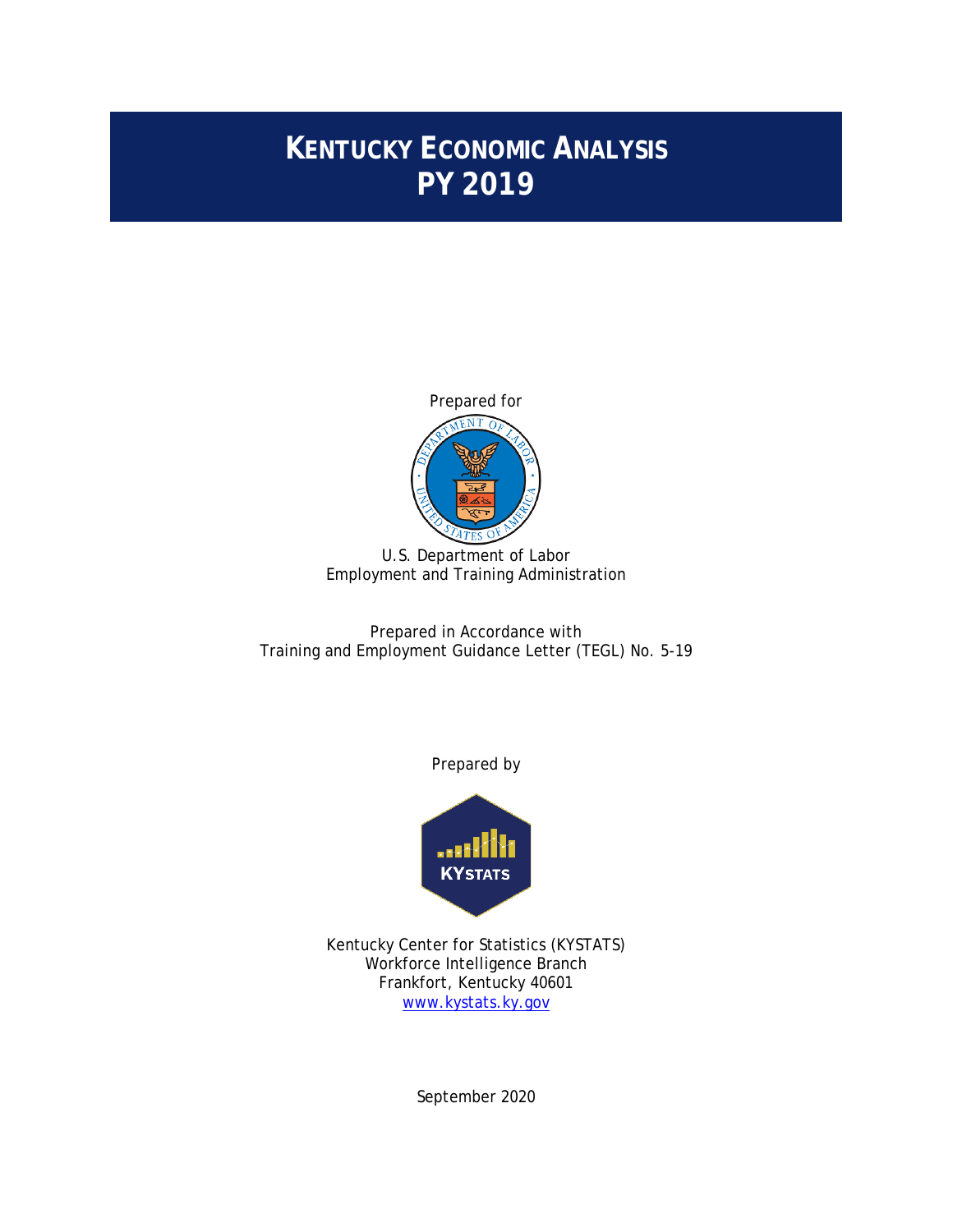# **TABLE OF CONTENTS**

*This workforce product was funded by a grant awarded by the U.S. Department of Labor's Employment and Training Administration. The product was created by the recipient and does not necessarily reflect the official position of the U.S. Department of Labor. The U.S. Department of Labor makes no guarantees, warranties, or assurances of any kind, express or implied, with respect to such information, including any information on linked sites and including, but not limited to, accuracy of the information or its completeness, timeliness, usefulness, adequacy, continued availability, or ownership. This product is copyrighted by the institution that created it. Internal use by an organization and/or personal use by an individual for non-commercial purposes is permissible. All other uses require the prior authorization of the copyright owner.*

*The Federal Government reserves a paid-up, nonexclusive and irrevocable license to reproduce, publish or otherwise use, and to authorize others to use for federal purposes: i) the copyright in all products developed under the grant, including a subgrant or contract under the grant or subgrant; and ii) any rights of copyright to*  which the recipient, subrecipient or a contractor purchases ownership under an award (including but not limited *to curricula, training models, technical assistance products, and any related materials). Such uses include, but are not limited to, the right to modify and distribute such products worldwide by any means, electronically or otherwise. Federal funds may not be used to pay any royalty or license fee for use of a copyrighted work, or the cost of acquiring by purchase a copyright in a work, where the Department has a license or rights of free use in such work, although they may be used to pay costs for obtaining a copy which is limited to the developer/seller costs of copying and shipping. If revenues are generated through selling products developed with grant funds, including intellectual property, these revenues are program income. Program income must be used in accordance with the provisions of this grant award and 2 CFR 200.307.*



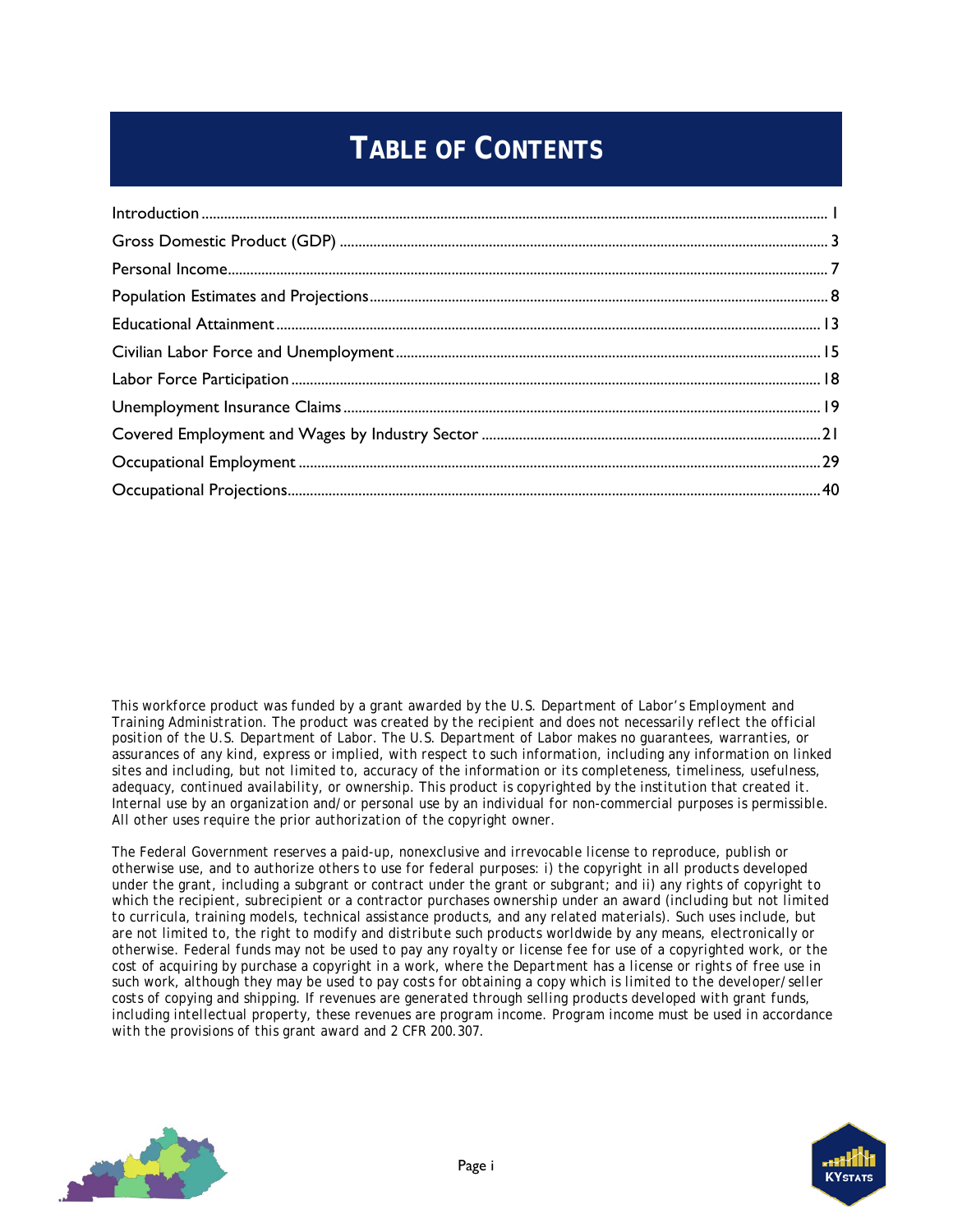# **LIST OF TABLES**

| Table 1 - Covered Employment by Major Industry Sector in Kentucky, 2009, 2014 & 201922    |  |
|-------------------------------------------------------------------------------------------|--|
| Table 2 - Comparison of Median Hourly Earnings for Major Occupational Group30             |  |
| Table 3 - Largest Occupations in Kentucky by Typical Education Required for Entry, 202032 |  |
| Table 4 - Est. Employment and Median Hourly Wage by Occupational Group and LWA, 202036    |  |
| Table 5 - Top Five Occupations by Estimated Employment in Each LWA, 202038                |  |
|                                                                                           |  |
|                                                                                           |  |
|                                                                                           |  |
|                                                                                           |  |



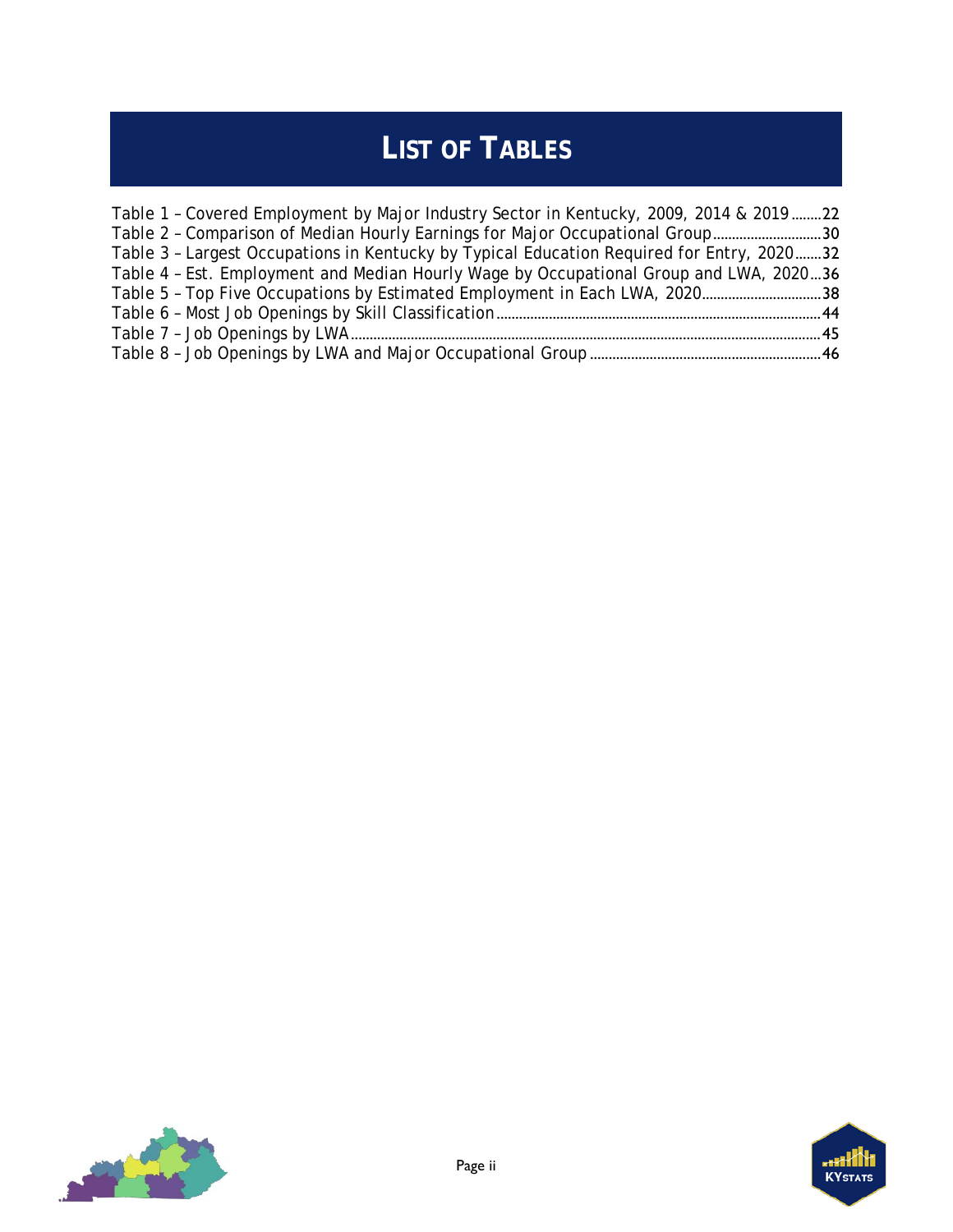# **LIST OF FIGURES**

| Figure 4 - U.S. and Kentucky GDP for Public and Private Sectors, 2009-20194               |  |
|-------------------------------------------------------------------------------------------|--|
|                                                                                           |  |
|                                                                                           |  |
|                                                                                           |  |
|                                                                                           |  |
|                                                                                           |  |
|                                                                                           |  |
|                                                                                           |  |
|                                                                                           |  |
|                                                                                           |  |
|                                                                                           |  |
| Figure 15 - Share of Kentucky Adults (25+) with at least a High School Diploma by LWA 14  |  |
| Figure 16 - Share of Kentucky Adults (25+) with at least a Bachelor's Degree by LWA 14    |  |
| Figure 17 - Annual Unemployment Rates, U.S. and KY, 2009-2019 (not seasonally adjusted)15 |  |
| Figure 18 - Kentucky Civilian Labor Force, 2009-2019 (not seasonally adjusted) 16         |  |
| Figure 19 - Employed Persons by LWA, 2009, 2014 and 2019 (not seasonally adjusted)  16    |  |
| Figure 20 - Annual Unemployment Rate by LWA (not seasonally adjusted), 2009-2019  17      |  |
| Figure 21 - Annual Labor Force Participation Rate (not seasonally adjusted) 18            |  |
| Figure 22 - Initial Unemployment Insurance Claims in Kentucky, 2009-2019 19               |  |
| Figure 23 - UI Initial Claims Change from Previous Year, Kentucky and U.S., 2009-2019 19  |  |
|                                                                                           |  |
|                                                                                           |  |
| Figure 26 - Change in Average Annual Covered Employment from Prior Year, 2009 to 201921   |  |
| Figure 27 - Concentration of Covered Employment by LWA, 2009, 2014 & 201923               |  |
|                                                                                           |  |
| Figure 29 - Share of Covered Employment by Major Industry Groups, 2009 & 201925           |  |
|                                                                                           |  |
|                                                                                           |  |
|                                                                                           |  |
| Figure 33 - Share of Occupational Employment by Median Hourly Wage in Kentucky, 202029    |  |
|                                                                                           |  |
|                                                                                           |  |
|                                                                                           |  |
|                                                                                           |  |
| Figure 38 - Total Job Openings by Major Occupational Group, 2018 to 202841                |  |
|                                                                                           |  |
|                                                                                           |  |
|                                                                                           |  |



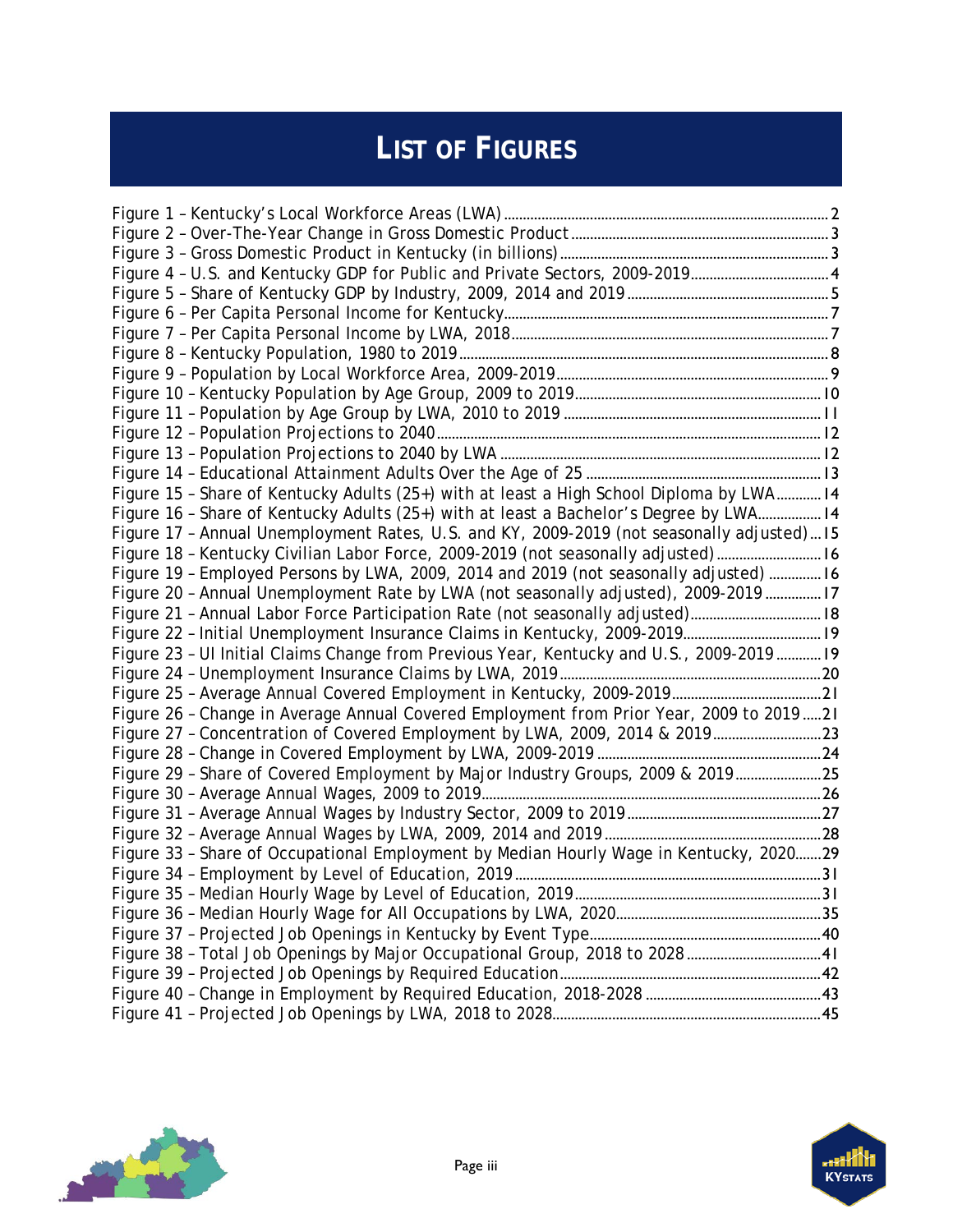## **INTRODUCTION**

<span id="page-4-0"></span>The PY 2019 Kentucky Economic Analysis report is produced by the Workforce Intelligence Branch of the Kentucky Center for Statistics (KYSTATS) to provide a detailed analysis of the economy and workforce of the Commonwealth and its ten Local Workforce Areas (LWAs). This report is compiled in accordance with Training and Employment Guidance Letter (TEGL) No. 5-19, issued by the U.S. Department of Labor, Employment and Training Administration (ETA).

This analysis provides an in-depth review of Kentucky's labor market conditions and economy, including population, demographics, workforce and industrial and occupational employment trends and activities. The report also compares the state's economic outcomes relative to the nation as a whole.

The primary focus of this report includes the years 2009 to 2019. Population projections span the years 2010 to 2040. Projection estimates for occupations covers the years 2018 to 2028.

To better understand the diversity of Kentucky's economy, this report also provides demographic and economic information on the Commonwealth's ten LWAs as shown in [Figure 1](#page-5-0) below. The designation of LWAs was mandated in the Workforce Innovation and Opportunity Act of 2014  $(WIOA)$ .

Like the counties that comprise them, these ten LWAs can vary significantly in terms of unemployment rate, occupational employment and growth, population and educational attainment. Generally speaking, the larger and more urban LWAs have higher educational levels, greater employment growth and lower unemployment rates when compared to the more rural LWAs.

Multiple data sources are used in this report. Measures of the overall economy include Gross Domestic Product (GDP) and personal income, which come from the U.S. Bureau of Economic Analysis (BEA). Population and population projections are from the Kentucky State Data Center at the University of Louisville. Other demographic information is from the U.S. Census Bureau's American Community Survey (ACS). ACS 5-year estimates (2014-2018) provide information on economic and demographic characteristics at the county-level. Data for all 120 counties are aggregated to provide estimates at the LWA level.

Labor force data are from Bureau of Labor Statistics (BLS) programs. Information on the United States labor force comes from the Current Population Survey (CPS). Additional labor force data for Kentucky and the ten LWAs come from the Local Area Unemployment Statistics (LAUS) program administered by the Workforce Intelligence Branch at KYSTATS.

Data from the Quarterly Census of Employment and Wages (QCEW) program are used to measure covered industry employment and wage growth over time.

Occupational estimates are available for more than 700 detailed occupations produced by the Occupational Employment Statistics (OES) program and KYSTATS.



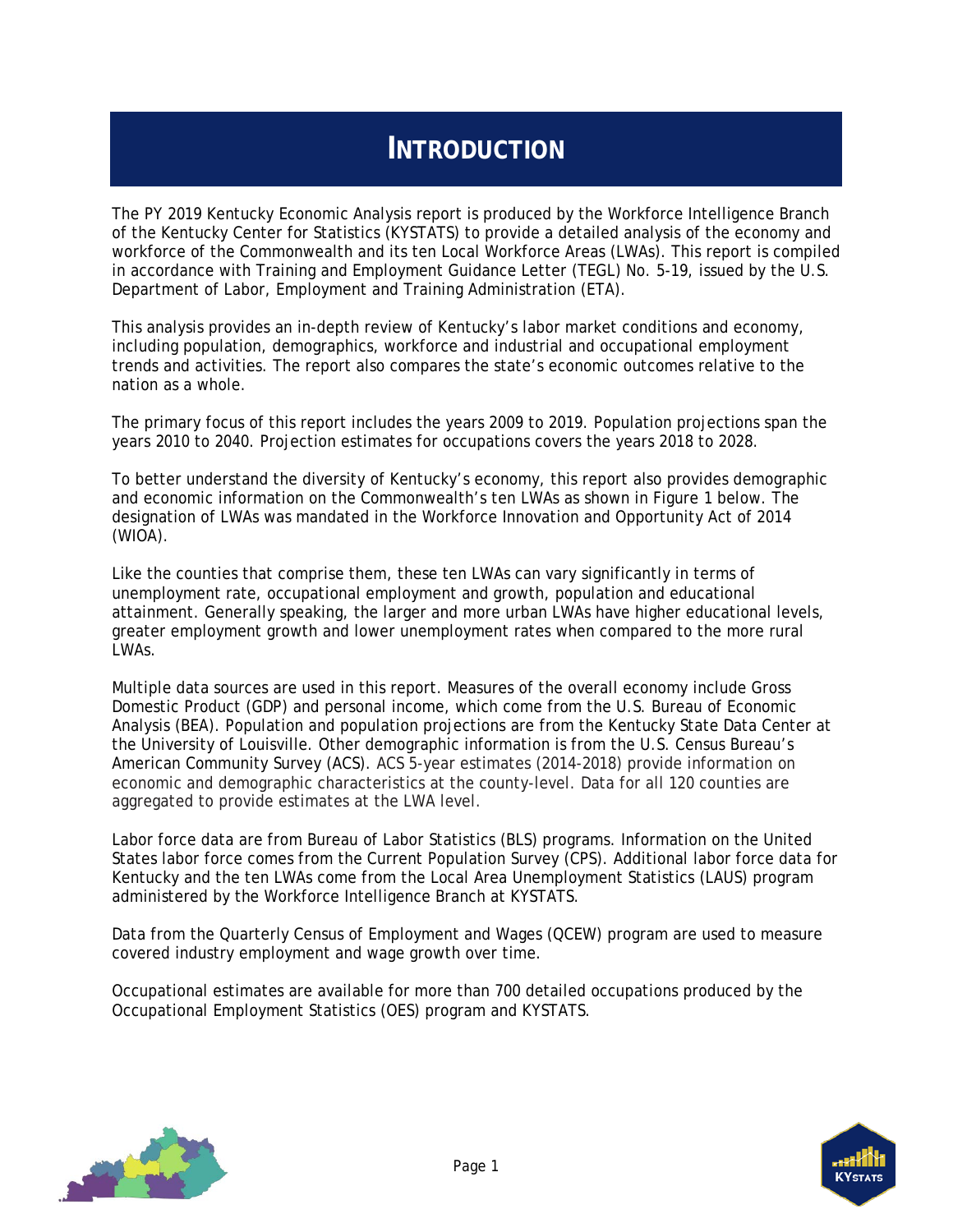#### **Figure 1 – Kentucky's Local Workforce Areas (LWA)**

<span id="page-5-0"></span>

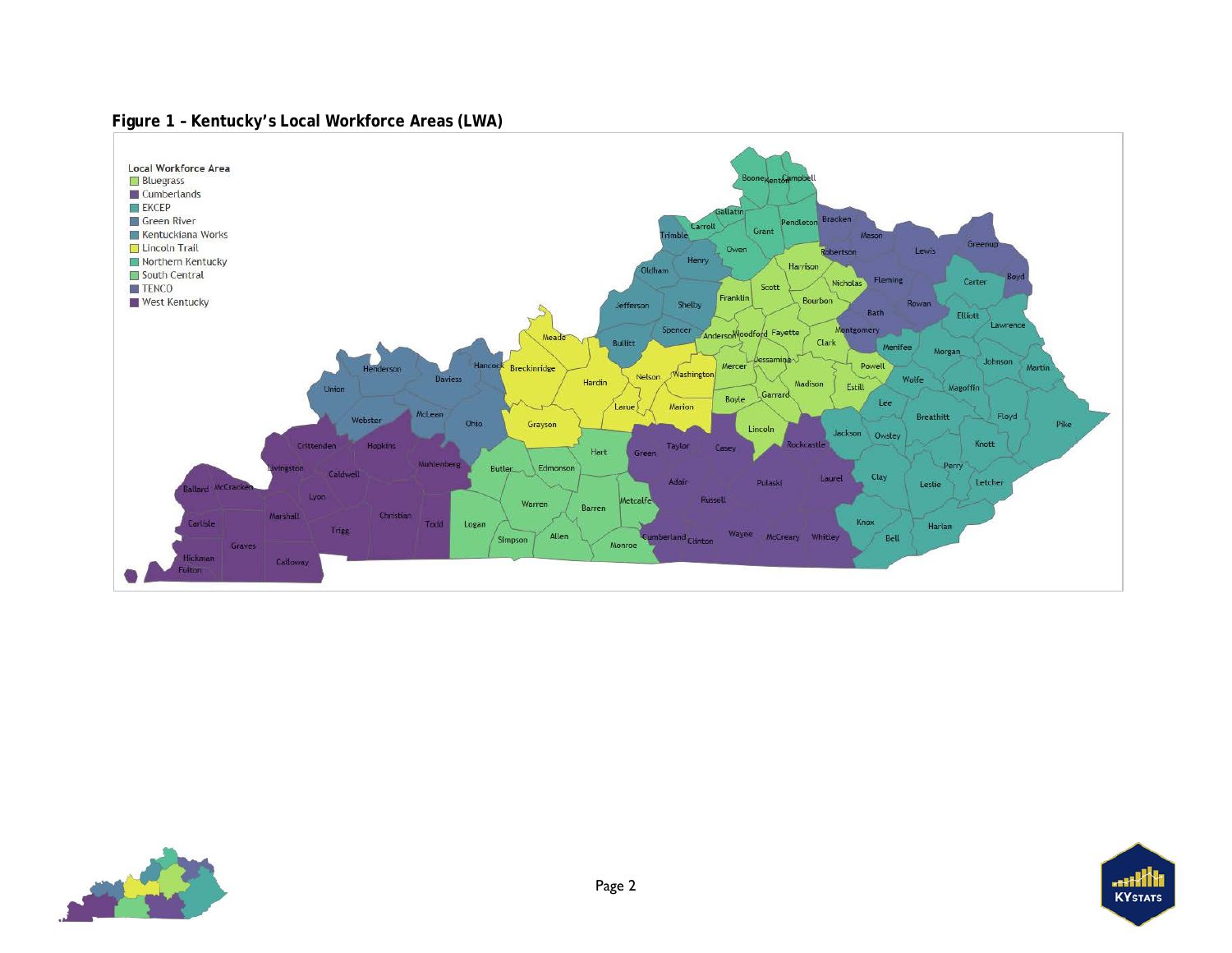# **GROSS DOMESTIC PRODUCT (GDP)**

<span id="page-6-0"></span>GDP, produced by the BEA, measures the value of the goods and services produced in the U.S., states and Metropolitan Statistical Areas (MSA). The growth rate of GDP is an indicator of a region's overall economic health. GDP estimates are also available by industry.

<span id="page-6-1"></span>

The adjacent chart compares over-the-year change in GDP for the U.S. and Kentucky since 2009. Kentucky's GDP began to recover from the 2008 recession more quickly than the U.S. from 2009 to 2010, increasing 5.7 percent compared to 3.8 percent in the U.S. However, since 2010, the national GDP has been growing faster than Kentucky. Since 2009, Kentucky's GDP has grown at a Compound Annual Growth Rate (CAGR) of 3.3 percent. Over the same time frame, GDP for the U.S. has grown at

a CAGR of 4.0 percent annually. As shown in [Figure 3,](#page-6-2) Kentucky's GDP was \$214.7 billion in 2019, an increase of 3.2 percent from 2018.



#### <span id="page-6-2"></span>**Figure 3 – Gross Domestic Product in Kentucky (in billions)**

Source: U.S. Bureau of Economic Analysis, "Annual Gross Domestic Product (GDP) by State," (accessed August 2020).



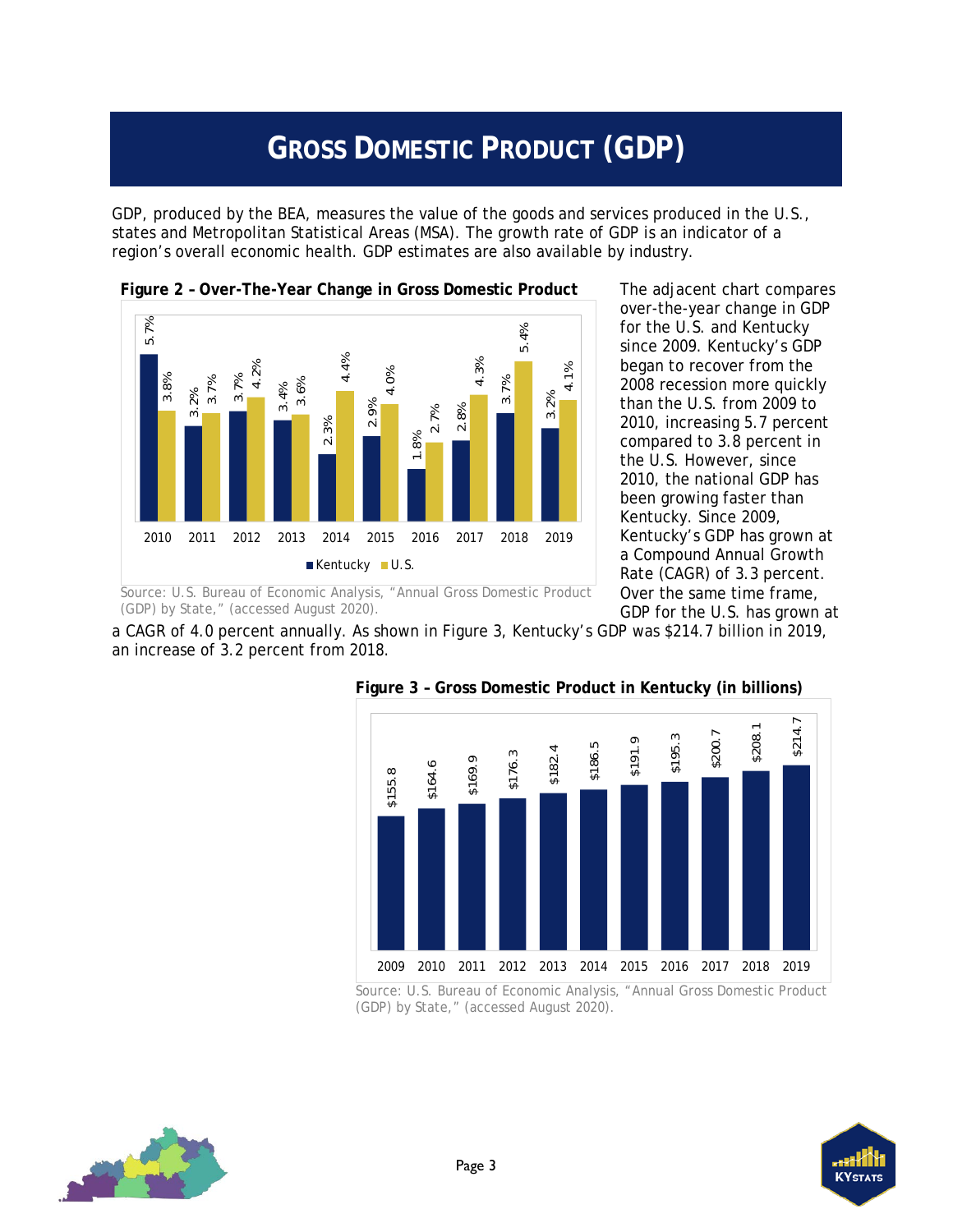GDP is classified into three major categories: private goods producing, private service providing and government. Examining the data at this level shows the shift between Goods Producing Sectors and Service Providing Sectors.

<span id="page-7-0"></span>**Figure 4 – U.S. and Kentucky GDP for Public and Private Sectors, 2009-2019 United States**

| 2009 | 18.5% | 67.3% | 14.2% |
|------|-------|-------|-------|
| 2010 | 18.5% | 67.4% | 14.1% |
| 2011 | 18.8% | 67.4% | 13.7% |
| 2012 | 18.6% | 68.0% | 13.3% |
| 2013 | 19.0% | 67.9% | 13.2% |
| 2014 | 18.9% | 68.2% | 13.0% |
| 2015 | 17.9% | 69.3% | 12.8% |
| 2016 | 17.2% | 70.0% | 12.8% |
| 2017 | 17.6% | 69.8% | 12.6% |
| 2018 | 17.8% | 69.8% | 12.4% |
| 2019 | 17.4% | 70.3% | 12.3% |
|      |       |       |       |

**Kentucky**

| 2009 | 24.5%                 | 59.6%            | 15.9%      |
|------|-----------------------|------------------|------------|
| 2010 | 25.0%                 | 59.0%            | 16.0%      |
| 2011 | 25.3%                 | 59.2%            | 15.5%      |
| 2012 | 26.0%                 | 58.9%            | 15.1%      |
| 2013 | 26.9%                 | 58.2%            | 14.9%      |
| 2014 | 26.2%                 | 59.2%            | 14.6%      |
| 2015 | 25.5%                 | 60.3%            | 14.2%      |
| 2016 | 24.5%                 | 61.6%            | 14.0%      |
| 2017 | 24.8%                 | 61.5%            | 13.8%      |
| 2018 | 24.5%                 | 62.0%            | 13.5%      |
| 2019 | 24.0%                 | 62.6%            | 13.4%      |
|      | <b>Private, Goods</b> | Private, Service | Government |
|      |                       |                  |            |

Producing Industries Providing Industries Source: U.S. Bureau of Economic Analysis, "Annual Gross Domestic Product (GDP) by State," (accessed August 2020).

As shown in [Figure 4,](#page-7-0) 67.3 percent of U.S. GDP in 2009 was from private service providing industries. This increased to 70.3 percent in 2019. In Kentucky, 62.6 percent of the state's GDP was attributed to private service providing industries in 2019, an increase of 3.0 percentage points from the 59.6 percent recorded in 2009, but still below the U.S. average.

Kentucky's economy relies more heavily on private goods producing industries than the U.S. In 2019, nearly one-quarter of the state's GDP was attributed to private goods producing industries, 24.0 percent, which is down from a peak of 26.9 percent in 2013. The U.S. share declined from 19.0 percent to 17.4 percent over the same time frame. Although the share declined for both Kentucky and the U.S. between 2009 and 2019, the gap between the U.S. and Kentucky widened. In 2009, there was a difference of 6.0 percentage points, which grew to 6.6 percentage points by 2019.

Government as a share of GDP was also higher in Kentucky than in the U.S., 13.4 percent in 2019 compared to 12.3 percent in the U.S. This share declined for both the U.S. and Kentucky, but Kentucky experienced a larger drop. In 2009, the share of GDP attributed to Government was 15.9 percent. This increased to 16 percent in 2010 and then fell each year to a low of 13.4 percent in 2019, a total

decrease of 2.5 percentage points. Over this same span of time, the share of GDP in Government in the U.S. fell 1.9 percentage points.



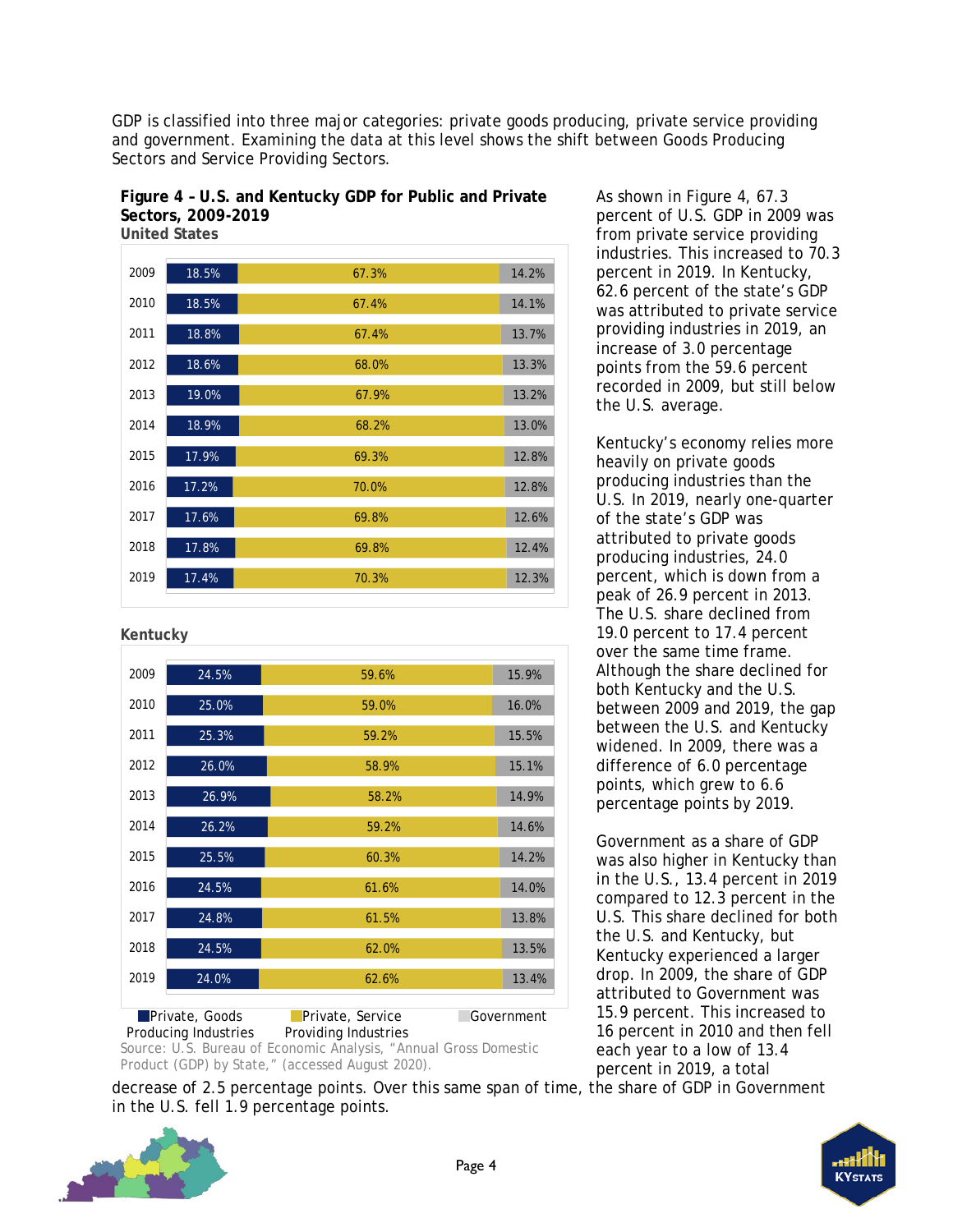[Figure 5](#page-8-1) examines the contribution individual economic sectors made towards the state GDP over five-year periods beginning in 2009. Four sectors made up half of the state's GDP:

Manufacturing, Government, Real Estate and Rental and Leasing, and Health Care and Social Assistance.

<span id="page-8-0"></span>

<span id="page-8-1"></span>**Figure 5 – Share of Kentucky GDP by Industry, 2009, 2014 and 2019**

Source: U.S. Bureau of Economic Analysis, "Annual Gross Domestic Product (GDP) by State," (accessed August 2020).



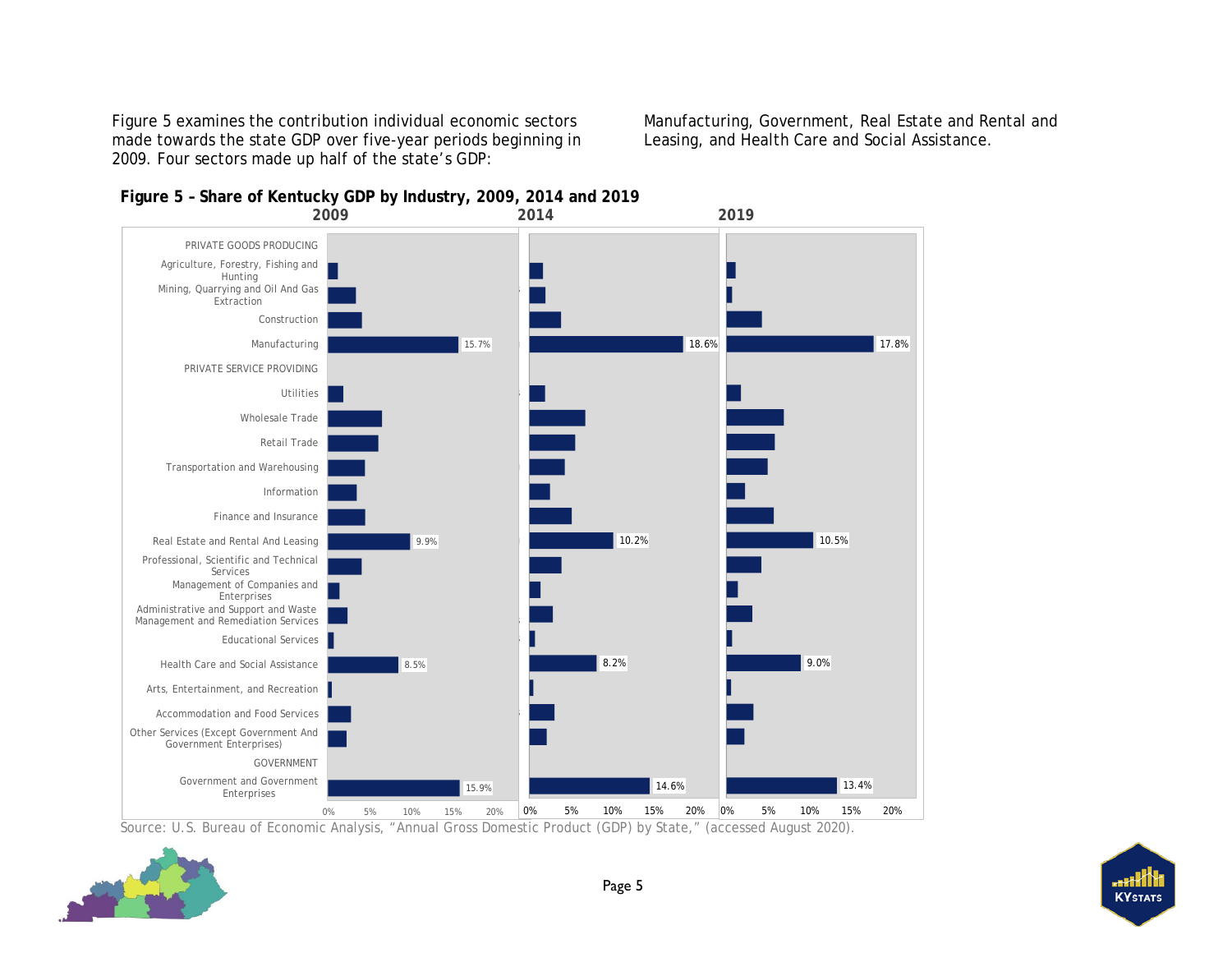Manufacturing was the largest contributor to state GDP in 2019, contributing 17.8 percent to the total. This is an increase from 2009 but a decrease from 2014. Between 2009 and 2019, manufacturing decreased its contribution to GDP nationally from 11.8 percent in 2009 to 11.0 percent in 2019. The second largest contributor to Kentucky GDP was Government, though it made up a declining share of state GDP as discussed above. Real Estate and Rental and Leasing and Health Care and Social Assistance were the next largest contributors to Kentucky GDP.

In addition to Government, several other sectors have experienced a declining share of GDP since 2009 including Agriculture, Forestry, Fishing, and Hunting; Mining, Quarrying, and Oil and Gas Extraction; Utilities; Retail Trade; Information; and Other Services. Between 2009 and 2019, the Mining, Quarrying and Oil and Gas Extraction sector experienced the largest overall drop in GDP. In 2009, this sector contributed nearly \$5.3 billion to state GDP, 3.4 percent of total GDP. In 2019, this dropped to \$1.5 billion, 0.7 percent of state GDP.



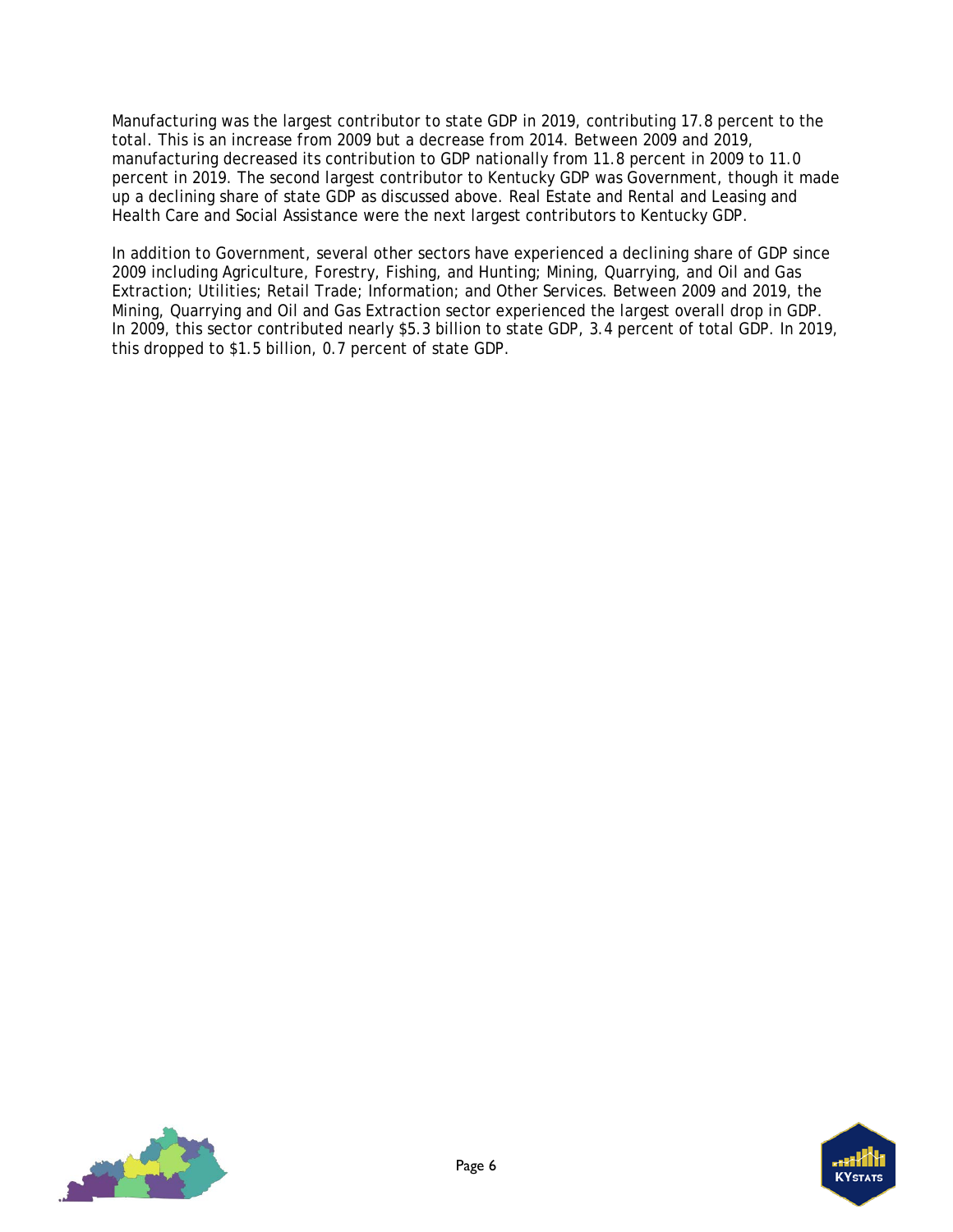# **PERSONAL INCOME**

<span id="page-10-0"></span>While GDP is a measure of the economic health of the state, the economic well-being of its residents is measured by personal income. Personal income includes wages, employer provided supplements such as insurance, proprietors' income, dividends, interest, rents and government benefits. Personal income does not include capital gains or losses from investments. Per capita personal income allows for comparison across states or with the U.S.

Kentucky residents received nearly \$196.7 billion in personal income in 2019, an increase of 3.7 percent from 2018. Since 2009, personal income has grown at a CAGR of 3.5 percent per year. This compares to U.S. growth of 4.4 percent over the same time period.



<span id="page-10-1"></span>**Figure 6 – Per Capita Personal Income for Kentucky**

A comparison of per capita income in the U.S. and Kentucky is shown in [Figure 6.](#page-10-1) For most of the last decade, Kentucky's per capita personal income levels hovered around 80 percent of U.S. levels. However, by 2019, per capita personal income in Kentucky fell to 77.7 percent of the U.S. average (\$44,017 versus \$56,663 for the nation). While per capita income is growing in Kentucky at a compound annual rate of 3.2 percent, it remains lower than the U.S. average and is growing at a slower rate compared to the U.S. average.

(accessed August 2020).

Personal income, population and per capita personal income is available by county through 2018 which was aggregated to LWAs. In 2018, there were three LWAs with per capita income levels higher than that of the state overall: Kentuckiana Works, Northern Kentucky, and Bluegrass. Three LWAs experienced growth that exceeded the state compound annual growth rate of 2.4 percent annually between 2009 and 2018. They include Cumberlands (2.6 percent), Kentuckiana Works (2.6 percent), and Lincoln Trail (2.8 percent).



<span id="page-10-2"></span>**Figure 7 – Per Capita Personal Income by LWA, 2018**

Source: U.S. Bureau of Economic Analysis, "Personal Income Summary," (accessed August 2020).



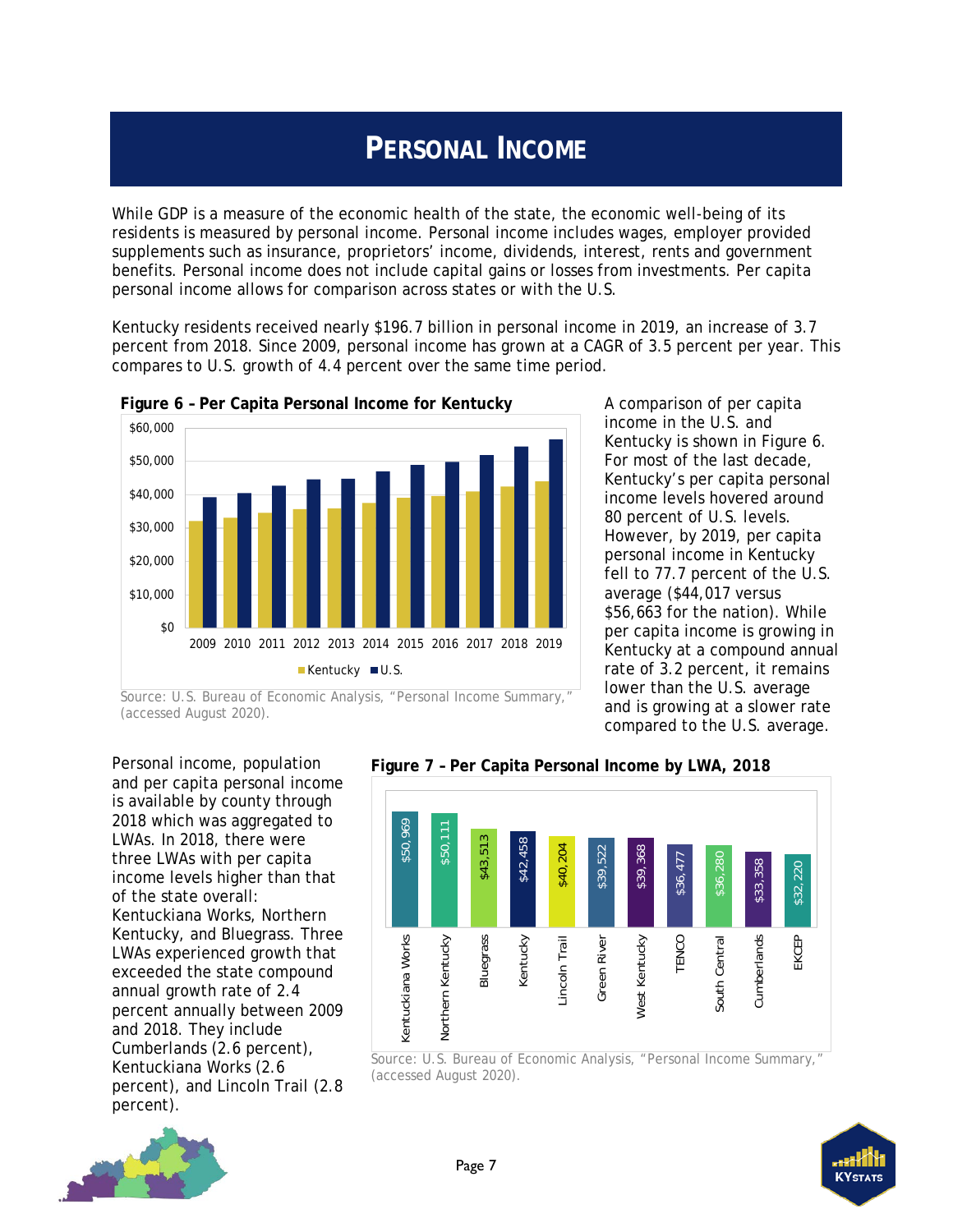## **POPULATION ESTIMATES AND PROJECTIONS**

<span id="page-11-0"></span>With more than 4 million residents, Kentucky was the 26<sup>th</sup> most populous state in the nation in 2019. The population of Kentucky remained relatively stable throughout the 1980s, increasing in size by 0.7 percent from 1980 to 1990. This was followed by a decade of growth in the 1990s, during which the population increased by 9.6 percent or nearly 355,000 residents. The state surpassed 4 million residents in 1999. An additional 300,000 people were residing in the state by 2010, a 7.4 percent increase from 2000.

Although the population was still increasing, the pace of growth slowed after 2010. As of 2019, there were 4,467,673 residents in Kentucky, a 3.0 percent increase from 2010. Population data for Kentucky is from the Kentucky State Data Center, the state's official clearinghouse for Census data.



<span id="page-11-1"></span>**Figure 8 – Kentucky Population, 1980 to 2019** 

Source: Kentucky State Data Center, "Total Population" estimates for multiple time periods, (accessed August 2020).

The U.S. population experienced faster growth over this same time frame. Between 2000 and 2010, the nation's population grew 9.7 percent, 2.3 percentage points higher than Kentucky. From 2010 to 2019, the U.S. population grew 6.3 percent, more than twice as fast as the population growth in Kentucky.

Between 2010 and 2019, more than two-thirds of population growth resulted from births (510,539) exceeding deaths (418,202) by 92,337. In addition, 36,003 people migrated to Kentucky from other states and countries over this time period.



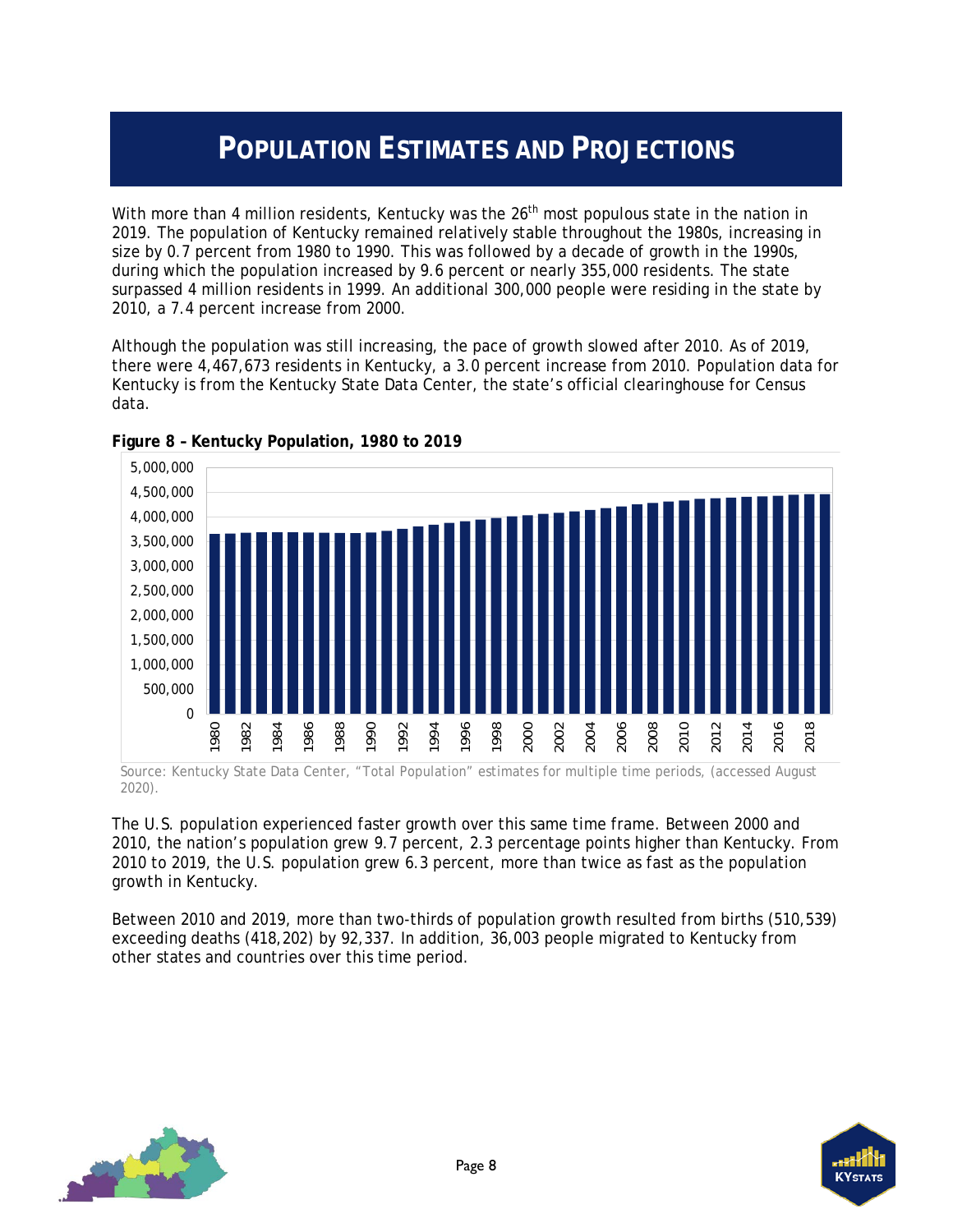

<span id="page-12-0"></span>**Figure 9 – Population by Local Workforce Area, 2009-2019**

More than half of Kentucky's population is concentrated in three LWAs: Bluegrass (18.6 percent), Kentuckiana Works (22.6 percent) and Northern Kentucky (10.4 percent). Between 2009 and 2019, the state grew by 150,599 residents with the largest amount of growth in the Bluegrass LWA (65,807 additional residents). Over this same time period, Kentuckiana Works added 55,047 residents. There were three LWAs that saw population declines: EKCEP (38,158 fewer residents), TENCO (1,856 fewer residents) and West Kentucky (7,180 fewer residents).

Source: Kentucky State Data Center, "Total Population (2010-2019)" and "Total Population (2000-2010)," (accessed August 2020).

The five counties with the largest populations also experienced the majority of the growth. In 2019, Jefferson, Fayette, Kenton, Boone and Warren counties made up 34 percent of the state's population. More than 73 percent of Kentucky's population growth between 2010 and 2019 occurred in these five counties.

Among Kentucky's 120 counties, 56 experienced population growth between 2010 and 2019 and 64 saw declines. The counties with the largest absolute increases were:

- Fayette County (27,349)
- Jefferson County (25,661)
- **Warren County (19,104)**
- Boone County (14,770)
- Madison County (10,071)

The five counties with the largest absolute decreases were:

- 
- Floyd County (-3,862) Letcher (-2,966)
- Christian County (-3,494)
- Pike County (-7,148) **Example 2** Harlan County (-3,268)
	-



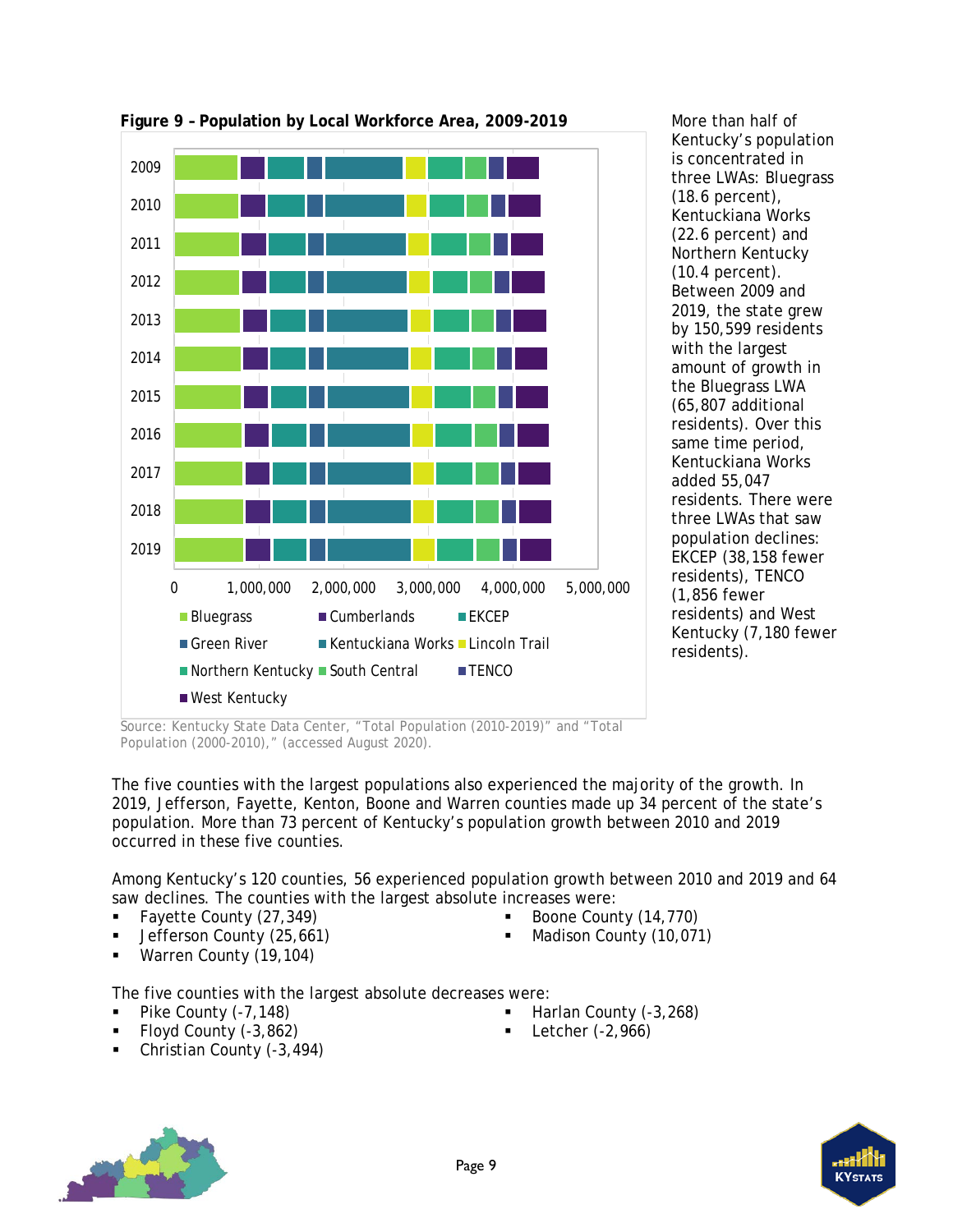Kentucky's population is aging. As of 2019, the median age of the Kentucky population was 39.1 years. This is up from 38.1 years in 2010, higher than the median U.S. age but aging at a slower rate. In 2019, the median age in the U.S. was 38.3 years, up 1.6 years from 2010 (36.7 years).

<span id="page-13-0"></span>

A closer look at population by age group shows that the share of the Kentucky population that is between the ages of 25 and 54 (gold bars), considered prime age workers, has been steadily declining. In 2009, 41.4 percent of Kentucky's population was between the ages of 25 and 54. This has fallen to 38.1 percent by 2019, a loss of 86,923 prime age workers since 2009 (a 4.9 percent decrease). In the U.S., 39.1 percent of the

Source: Kentucky State Data Center, "Total Population (2010-2019)," "Total Population (2000-2010)", "Intercensal Estimates by Sex and Age (2000-2010 and 2010-2019)" (accessed August 2020).

population was between the ages of 25 and 54 in 2019.

The share of Kentucky's population over the age of 55 has been steadily increasing over this same time period, up to 30.2 percent in 2019 from 25.4 percent in 2009. Further, since 2009, the number of people over the age of 55 increased 23.1 percent, growing by 253,055 residents. In the U.S., 29.1 percent of the population is over the age of 55.

The number of young people, under the age of 24 in Kentucky, has been relatively stable over time with approximately 1.43 million people each year but decreasing slightly beginning in 2017. In 2019, there were 1,416,825 residents under the age of 24.





**Age**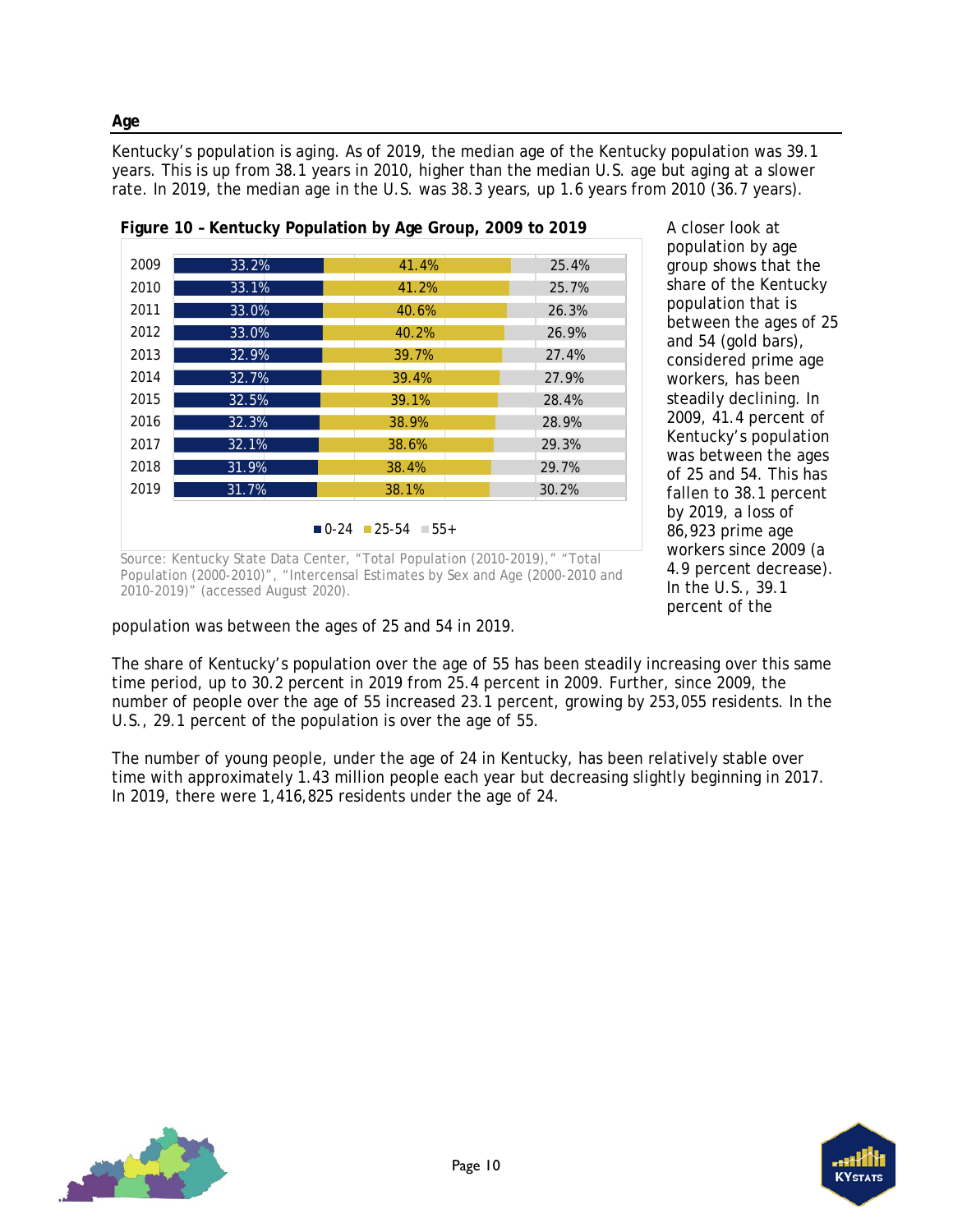

#### <span id="page-14-0"></span>**Figure 11 – Population by Age Group by LWA, 2010 to 2019 2010**

Source: U.S. Census Bureau, "Annual County and Puerto Rico Municipio Resident Population Estimates by Selected Age Groups and Sex: April 1, 2010 to July 1, 2019," (accessed August 2020).

In all the LWAs, the share of the population over the age of 55 has grown between 2010 and 2019. Growth in this group was highest in the Lincoln Trail and Northern Kentucky LWAs. In 2010, 22.8 percent of the Northern Kentucky LWA population was over the age of 55. This increased 5.6 percentage points to 28.4 percent in 2019. Lincoln Trail also experienced a 5.6 percentage point increase, up to 29.8 percent in 2019 from 24.2 percent in 2010. The LWA with the highest share of its population over the age of 55 in 2019 was EKCEP.

The prime age population was 38.1 percent in the state in 2019, down from 41.2 percent in 2010. The EKCEP LWA experienced the largest decline in share for this population group, down 3.5 percentage points between 2010 and 2019.

There were four LWAs where the share of their population between the ages of 25 and 54 exceeded the state average of 38.1 percent

in 2019 – Bluegrass (38.5 percent), Kentuckiana Works (39.5 percent), Lincoln Train (38.3 percent) and Northern Kentucky (39.4 percent).

South Central LWA had the largest share of residents younger than 25, 34.3 percent, in 2019 as compared to 31.7 percent for the state.



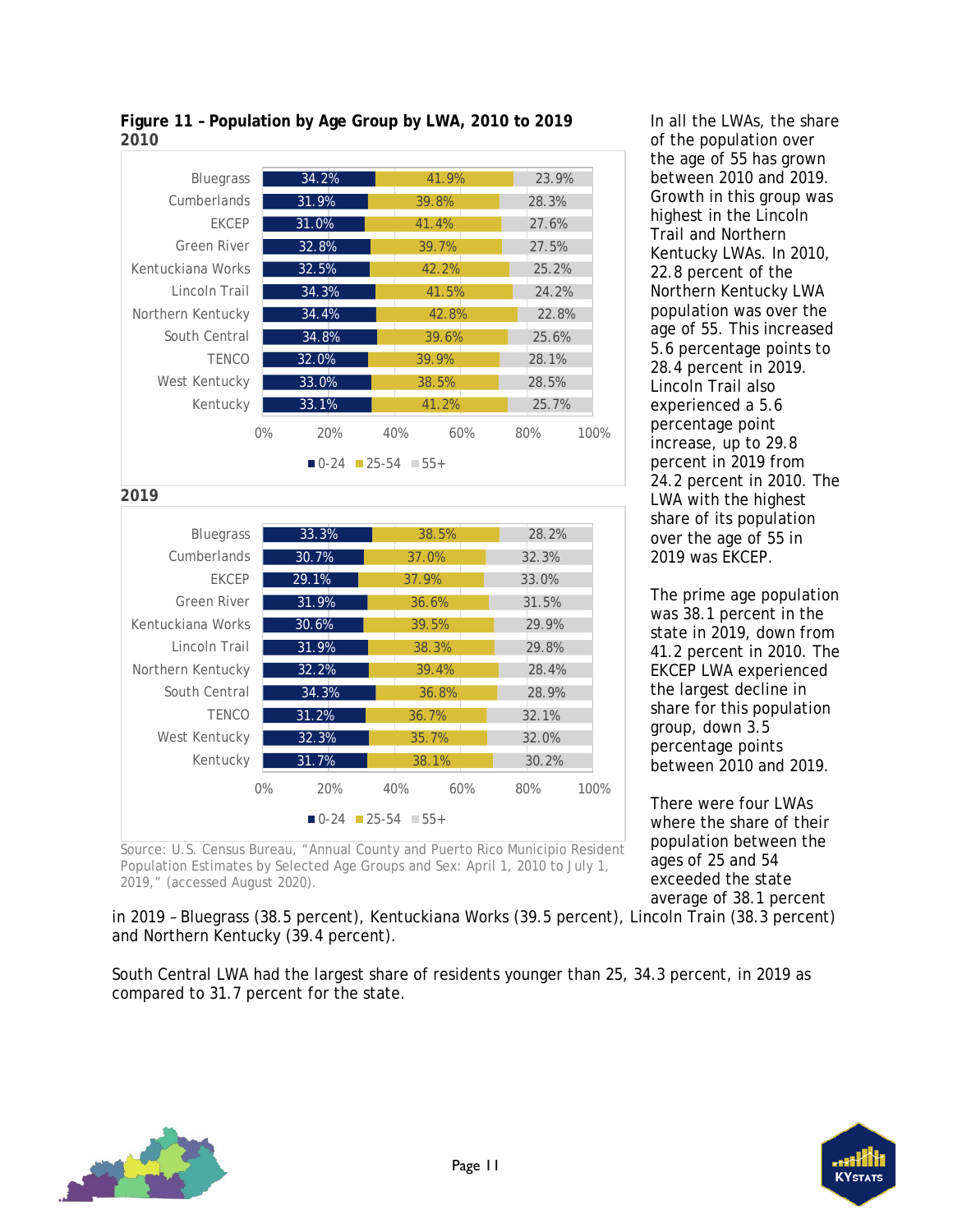#### **Population Projections**

According to the Kentucky State Data Center, the state population is projected to reach nearly 4.9 million residents by 2040. As shown in [Figure 12,](#page-15-0) this is an increase of more than 547,000 residents between 2010 and 2040, a compound annual growth rate of 0.4 percent. During this same 30-year span, the U.S. population is projected to have a CAGR of 0.6 percent.



<span id="page-15-0"></span>

p = projection

Source: Kentucky State Data Center, "Total Population" estimates for multiple time periods, "Projections of Population and Household: State of Kentucky, Kentucky Counties and Area Development Districts, 2015-2040, Vintage 2016," (accessed August 2020).



<span id="page-15-1"></span>**Figure 13 – Population Projections to 2040 by LWA**

Source: Kentucky State Data Center, "Projections of Population and Household: State of Kentucky, Kentucky Counties and Area Development Districts, 2015- 2040, Vintage 2016," (accessed August 2020).

EKCEP (-0.9 percent) and West Kentucky (-0.1 percent).

Similar to recent trends, the majority of the population growth through 2040 is projected to occur within three LWAs: Bluegrass, Kentuckiana Works and Northern Kentucky. Population growth will outpace the state CAGR (0.4 percent) in these areas with 0.9 percent annually in Bluegrass, 0.7 percent in Kentuckiana Works and 0.6 percent per year in Northern Kentucky. Two LWAs are projected to experience population declines between 2010 and 2040:



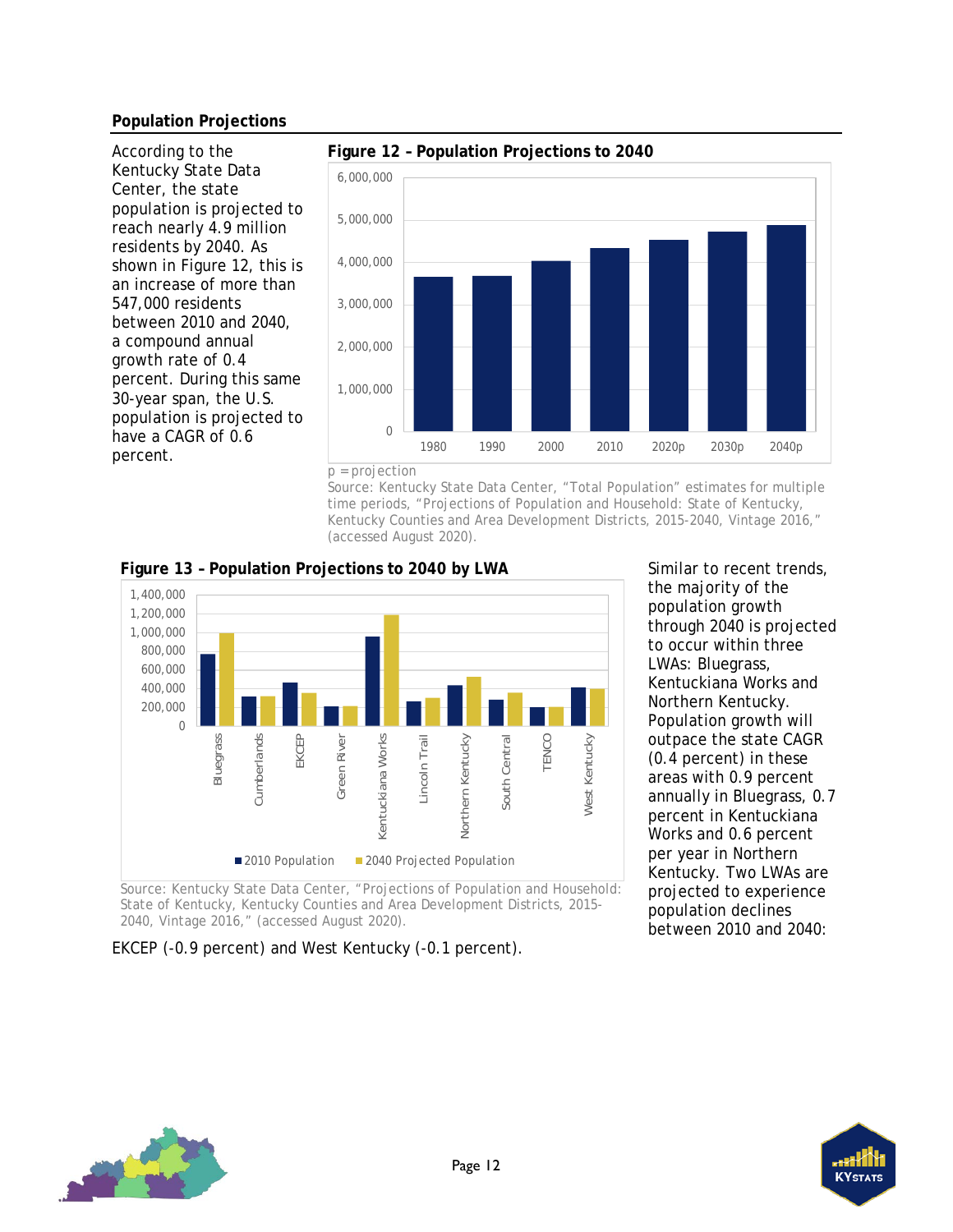# **EDUCATIONAL ATTAINMENT**

<span id="page-16-0"></span>The educational attainment of the adult population (those over the age of 25) is an indicator of the skills of the workforce. For example, the share of the population with at least a bachelor's degree shows the potential supply of workers for occupations requiring those credentials for entry.



<span id="page-16-1"></span>

Source: U.S. Census Bureau, American Community Survey, 2014-2018 Five-Year Estimates, "Educational Attainment," (accessed August 2020).

The largest educational attainment group of Kentucky residents over 25 are those who have attained a high school diploma or equivalent (33.0 percent), with the second largest group being those who have attended some college, but did not earn a degree (20.9 percent). Nearly onequarter of Kentucky adults (23.6 percent) have at least a bachelor's degree compared to 31.5 percent in the U.S. On the other end of the education spectrum, 14.3 percent of adults in



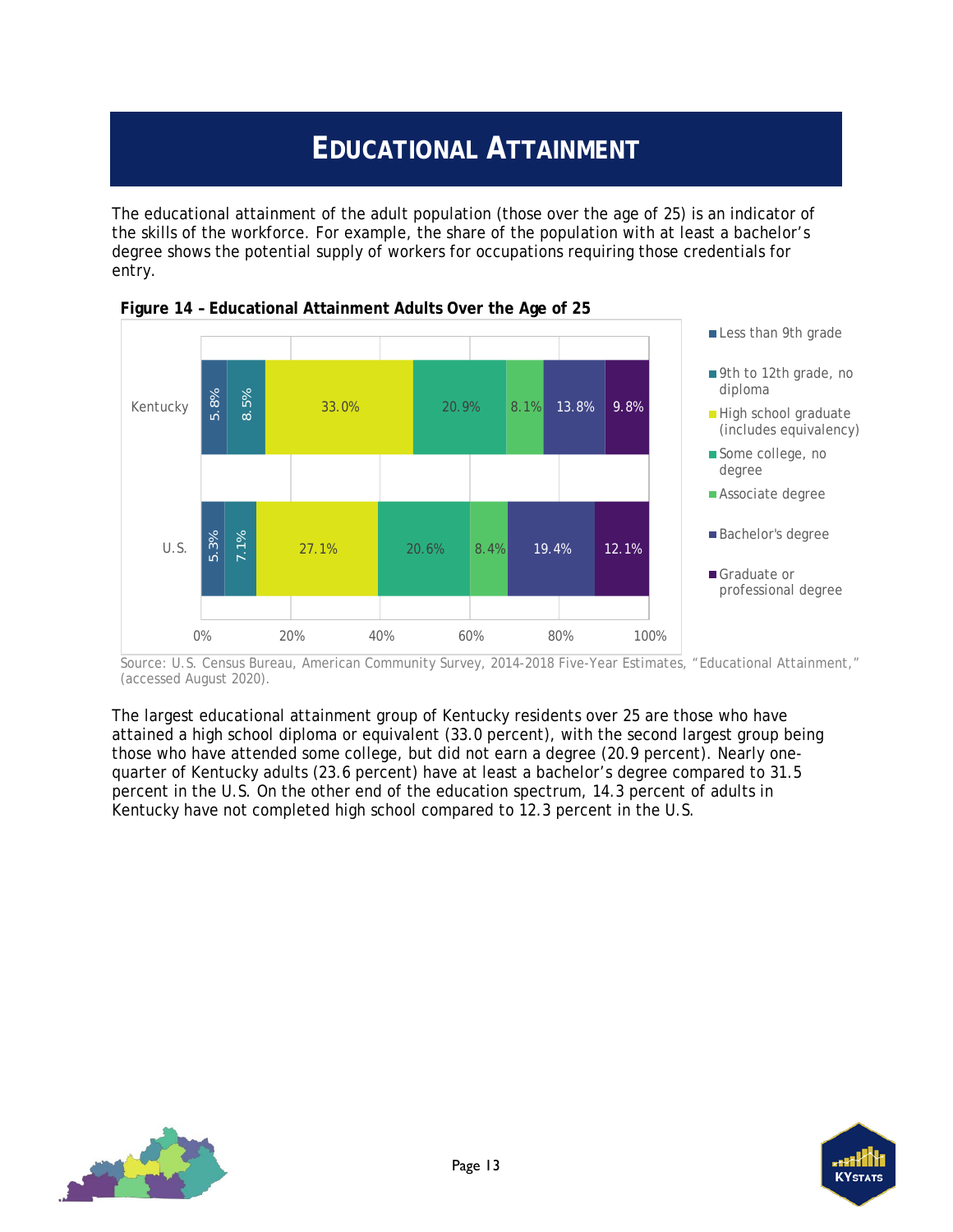

<span id="page-17-0"></span>**Figure 15 – Share of Kentucky Adults (25+) with at least a High School Diploma by LWA**

[Figure 15](#page-17-0) shows the percentage of Kentucky adults with at least a high school degree by LWA. Six LWAs have the same or larger share than the state average of 85.7 percent.

Source: U.S. Census Bureau, American Community Survey, 2014-2018 Five-Year Estimates, "Educational Attainment," (accessed August 2020).

There are three LWAs with a higher share of the adult population with at least a bachelor's degree than the state average of 23.6 percent: Bluegrass, Kentuckiana Works, and Northern Kentucky. In the Bluegrass LWA, 31.3 percent of adults have a bachelor's, professional or graduate degree. The remaining LWAs have lower percentages of bachelor's degree completers, the lowest being EKCEP with 11.8 percent of the adult

<span id="page-17-1"></span>



Source: U.S. Census Bureau, American Community Survey, 2014-2018 Five-year Estimates, "Educational Attainment," (accessed September 2020).

population with at least a bachelor's degree, half of the statewide average.



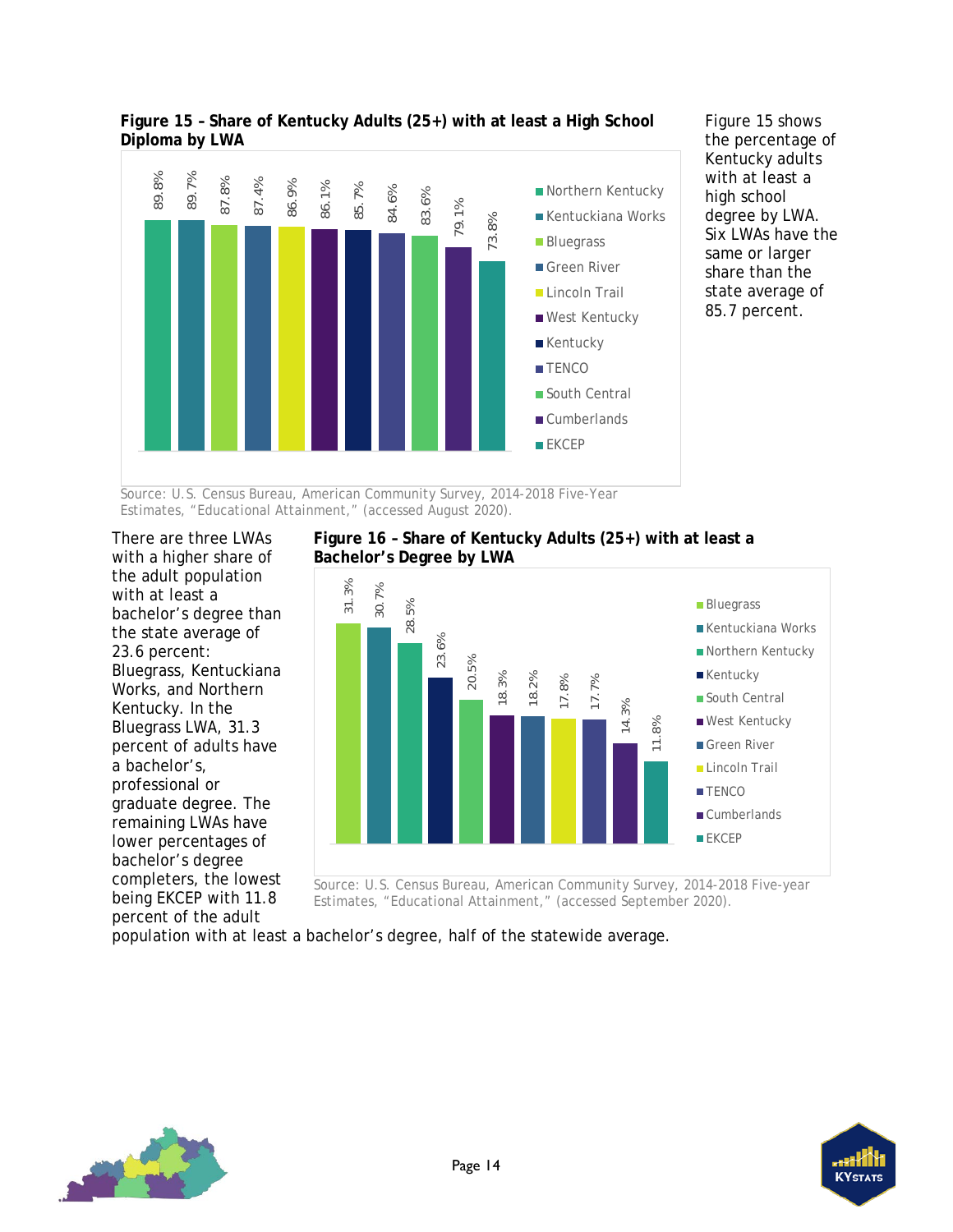# **CIVILIAN LABOR FORCE AND UNEMPLOYMENT**

<span id="page-18-0"></span>The civilian labor force is defined as the civilian non-institutional population over the age of 16 that is either working or actively looking for work. The civilian non-institutional population includes those residing in the 50 states and the District of Columbia who do not live in institutions (for example, correctional facilities, long-term care hospitals or nursing homes) and who are not on active duty in the Armed Forces. Students, retirees and those not seeking work are not included. Persons are classified as unemployed if they do not have a job, have actively looked for work in the prior 4 weeks and are currently available to work.

The LAUS program produces monthly and annual estimates of the civilian labor force, employment, unemployment and unemployment rate for the state and substate areas. The unemployment rate is calculated as the unemployed percent of the civilian labor force. Employment estimates include agricultural workers, self-employed persons, unpaid family workers, private household workers and those temporarily absent from work for reasons such as illness, vacation, or labor management disputes. National unemployment rates are from the Bureau of Labor Statistics' Current Population Survey program.



<span id="page-18-1"></span>**Figure 17 – Annual Unemployment Rates, U.S. and KY, 2009-2019 (not seasonally adjusted)**

Historically,

unemployment rates for Kentucky have been higher than U.S. rates but have generally followed the same path over the past decade. As the economy recovered from the 2008 recession, unemployment rates returned to pre-recession levels.

Between 2009 and 2019, the annual unemployment rate in Kentucky peaked at 10.3 percent in 2009. The annual unemployment rate fell below pre-recession

Source: KYSTATS, Labor Market Information Branch, Local Area Unemployment Statistics (LAUS), Current and Historical LAUS tables, (accessed August 2020).

levels starting in 2015 at 5.3 percent. By 2018, annual unemployment had fallen to 4.3 percent where it remained in 2019. Since 1976, the lowest annual unemployment rate in Kentucky was 4.2 percent in 2000.

Similarly, for the U.S., the unemployment rate has fallen to pre-recession levels after peaking in 2010 at an average annual rate of 9.6 percent. By 2015, the unemployment rate was lower than pre-recession levels and continued to drop to a historic low of 3.7 percent in 2019.

Although national unemployment rates have remained lower than Kentucky rates, the gap between them has narrowed over the last ten years. In 2009, there was a 1.0 percentage point difference between the U.S. (9.3 percent) and Kentucky rate (10.3 percent). That gap narrowed to 0.1 percentage point in 2012, closed to zero in 2015, and then began increasing again in 2016.



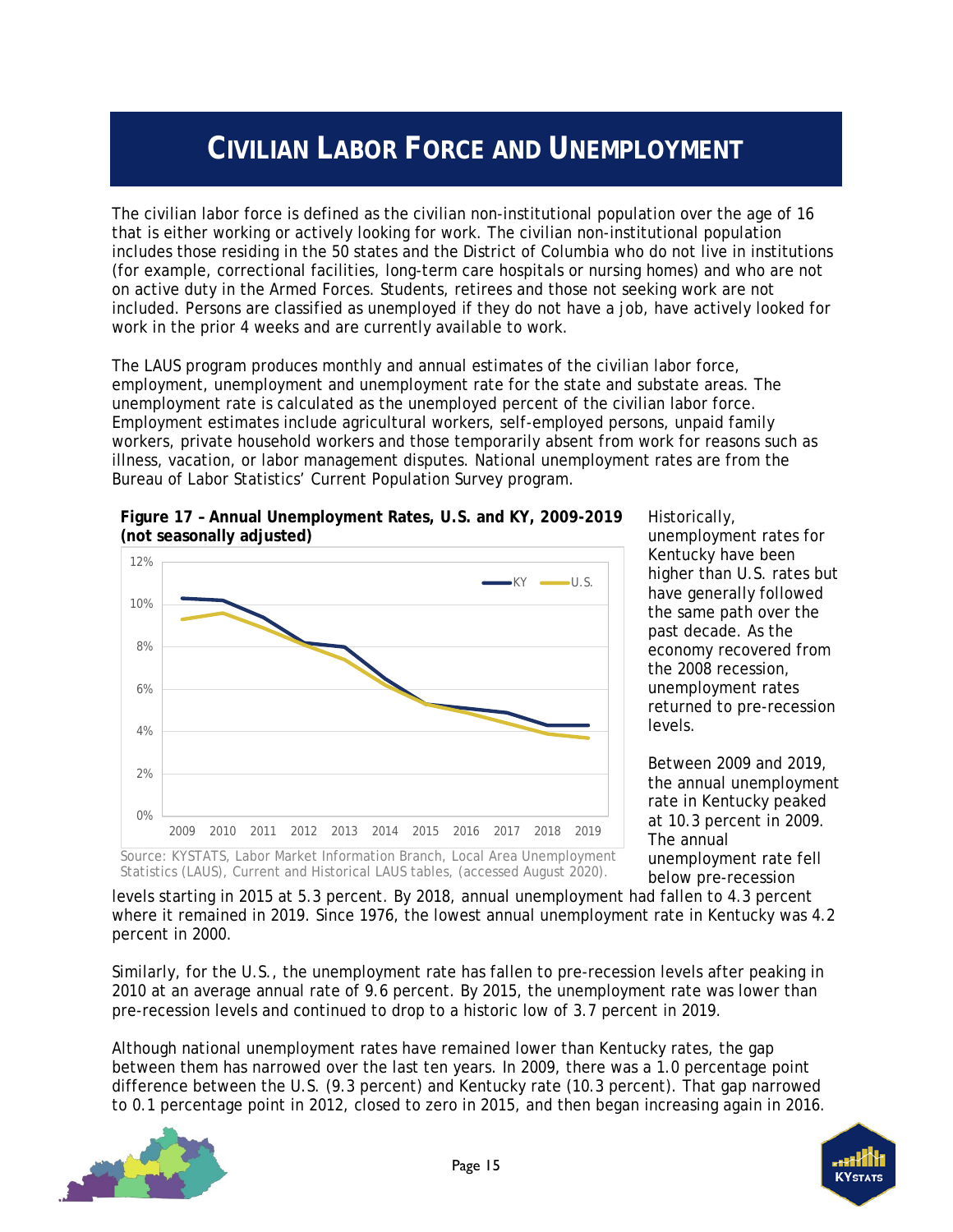By 2019, the difference was 0.6 percentage points, with the U.S. unemployment rate at 3.7 percent and Kentucky at 4.3 percent.



<span id="page-19-0"></span>**Figure 18 – Kentucky Civilian Labor Force, 2009-2019 (not seasonally adjusted)**

Between 2009 and 2019, the size of Kentucky's civilian labor force increased by 0.6 percent growing to 2,072,586 people in 2019. However, the composition of the labor force has changed over the course of the last decade. In 2009, the average annual unemployment rate was 10.3 percent. At that time, nearly 1.85 million people were employed and 213,036 people were unemployed. By 2019, the number of people employed had grown to 1,983,577 and the

Source: KYSTATS, Labor Market Information Branch, Local Area Unemployment Statistics (LAUS), Current and Historical LAUS tables, (accessed August 2020).

number of unemployed had dropped by more than half to 89,009. The average unemployment rate in 2019 was near an all-time low at 4.3 percent.

Within the state, employment and unemployment vary by region. As shown in [Figure 19,](#page-19-1) the employed workforce is concentrated in the three LWAs that also have the largest populations: Bluegrass, Kentuckiana Works and Northern Kentucky. The share of the workforce in these three LWAs has also increased over the past decade. In 2009, 52.9 percent of employed persons lived in these three LWAs, increasing to 57.9 percent by 2019. Kentuckiana Works had the largest number of employed persons, 506,457 in 2019, and accounted for the largest growth. Between 2009 and 2019, the number of employed persons in this LWA grew by 82,196. The Bluegrass LWA experienced the next largest growth, increasing from 347,271 employed persons in 2009 to 405,586 persons by 2019.



<span id="page-19-1"></span>

Source: KYSTATS, Labor Market Information Branch, Local Area Unemployment Statistics (LAUS), Current and Historical LAUS tables, (accessed August 2020).

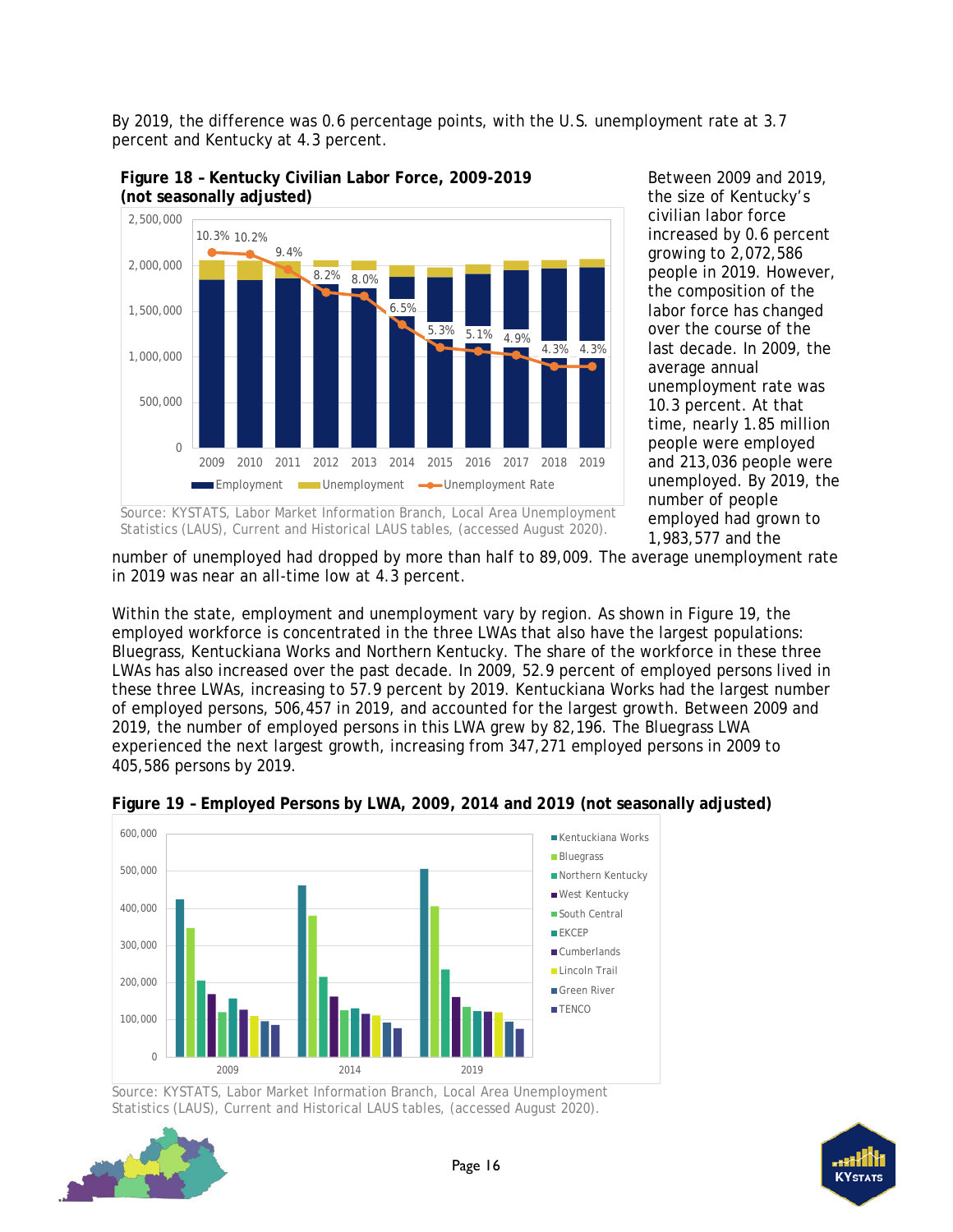Over this same time period, five LWAs experienced a decrease in the number of employed persons: Cumberlands, EKCEP, Green River, TENCO and West Kentucky. EKCEP experienced the largest drop with 34,274 fewer employed persons in 2019 than 2009, a 21.7 percent drop. TENCO had the next largest decline with 10,743 fewer employed, a 12.4 percent decline. West Kentucky followed with 7,444 fewer employed persons.

As the economy moved through the 2008 recession, the rate of recovery of the LWAs varied. Seven of the LWAs experienced the highest annual unemployment rate of this ten year span in 2009. In the Cumberlands and TENCO LWAs, annual unemployment rates peaked in 2010 at 11.8 percent and 11.4 percent respectively and then slowly fell. In EKCEP, the annual unemployment rate peaked in 2013 at 13.5 percent. In 2009, the Lincoln Trail LWA had the highest annual unemployment rate averaging 11.8 percent, followed by EKCEP at 11.6 percent and South Central at 11.5 percent. By 2014, the annual unemployment rate in all of the LWAs was lower than 2009 rates.

In 2019, annual unemployment rates in the LWAs ranged from a low of 3.6 percent in Northern Kentucky to a high of 6.9 percent in EKCEP.



<span id="page-20-0"></span>**Figure 20 – Annual Unemployment Rate by LWA (not seasonally adjusted), 2009-2019** 

Source: KYSTATS, Labor Market Information Branch, Local Area Unemployment Statistics (LAUS), Current and Historical LAUS tables, (accessed August 2020).



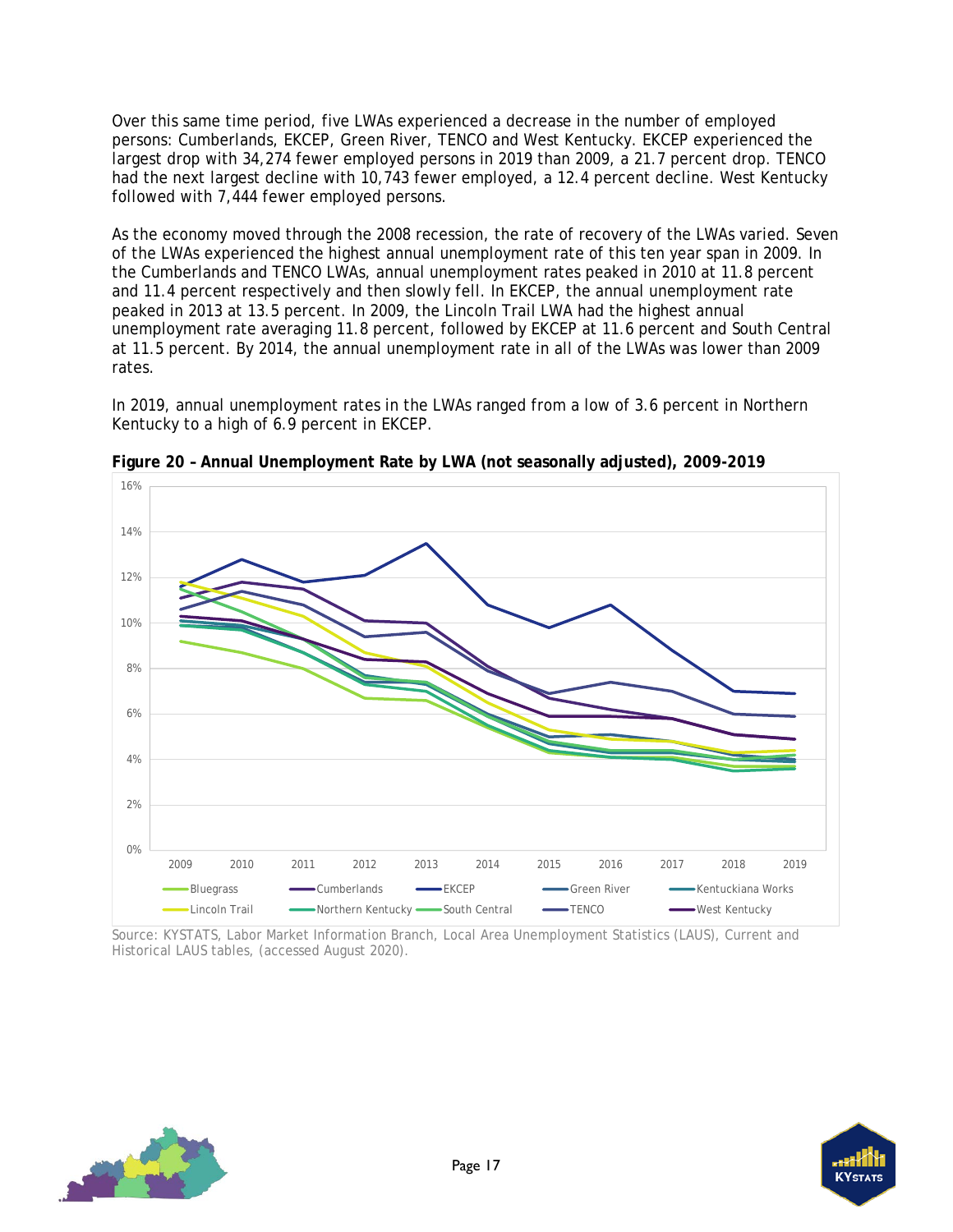# **LABOR FORCE PARTICIPATION**

<span id="page-21-0"></span>The Labor Force Participation Rate (LFPR) is a key measure of the labor market – providing information on the share of the population in the labor force. The LFPR is the labor force (employed plus unemployed) as a percent of the civilian non-institutional population.



<span id="page-21-1"></span>**Figure 21 – Annual Labor Force Participation Rate (not seasonally adjusted)**

The annual U.S. LFPR peaked from 1997 to 2000 at 67.1 percent, (not seasonally adjusted). By 2019, the U.S. rate had dropped to 63.1 percent. In Kentucky, the not seasonally adjusted LFPR peaked in 1999 at 64.0 percent. Similar to U.S. trends, the LFPR in Kentucky has decreased over the last decade, dropping to a low of 57.6 percent in 2015. However, Kentucky's LFPR has rebounded in the time since, increasing to 59.3 percent by 2019.





Source: KYSTATS, Labor Market Information Branch, Local Area Unemployment Statistics (LAUS), "Labor Force Participation Rate," (accessed August 2020).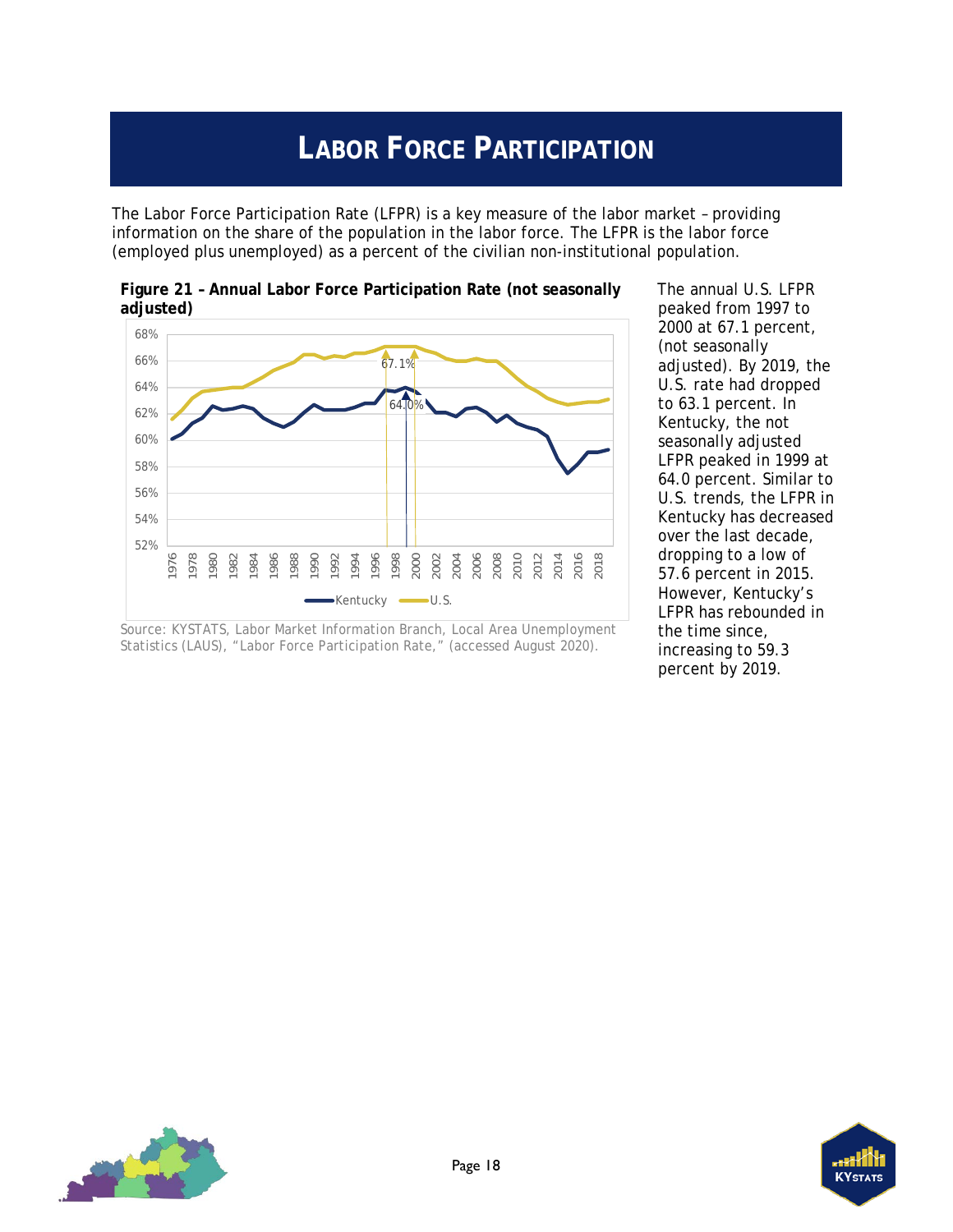# **UNEMPLOYMENT INSURANCE CLAIMS**

<span id="page-22-0"></span>Although Unemployment Insurance (UI) claims are not a representation of total unemployment, they are another way to assess the labor market. Initial claims can be an indicator of emerging unemployment; whereas continued claims indicate the level of difficulty the unemployed encounter finding a new job.



<span id="page-22-1"></span>**Figure 22 – Initial Unemployment Insurance Claims in Kentucky, 2009-2019**

As shown in [Figure 22,](#page-22-1) the number of initial claims filed in 2019 (141,815) were significantly lower than during the peak recession year, 2009 when there were 519,753 initial claims. In 2019, initial claims were 73 percent lower than in 2009.

Source: U.S. Department of Labor, Employment and Training Administration, "Quarterly UI Data Summary," (accessed August 2020).

Initial claims dropped 35 percent between 2009 and 2010 as the economy recovered. Kentucky experienced a slight uptick in initial claims (7,191 claims) in 2018 following eight years of decreases. Between 2009 and 2019, initial claims dropped 73 percent in Kentucky compared to a national drop of 62 percent over the same time period. Initial claims in Kentucky have remained under 200,000 since 2015.

#### <span id="page-22-2"></span>**Figure 23 – UI Initial Claims Change from Previous Year, Kentucky and U.S., 2009-2019**



Source: U.S. Department of Labor, Employment and Training Administration, "Quarterly UI Data Summary," (accessed August 2020).



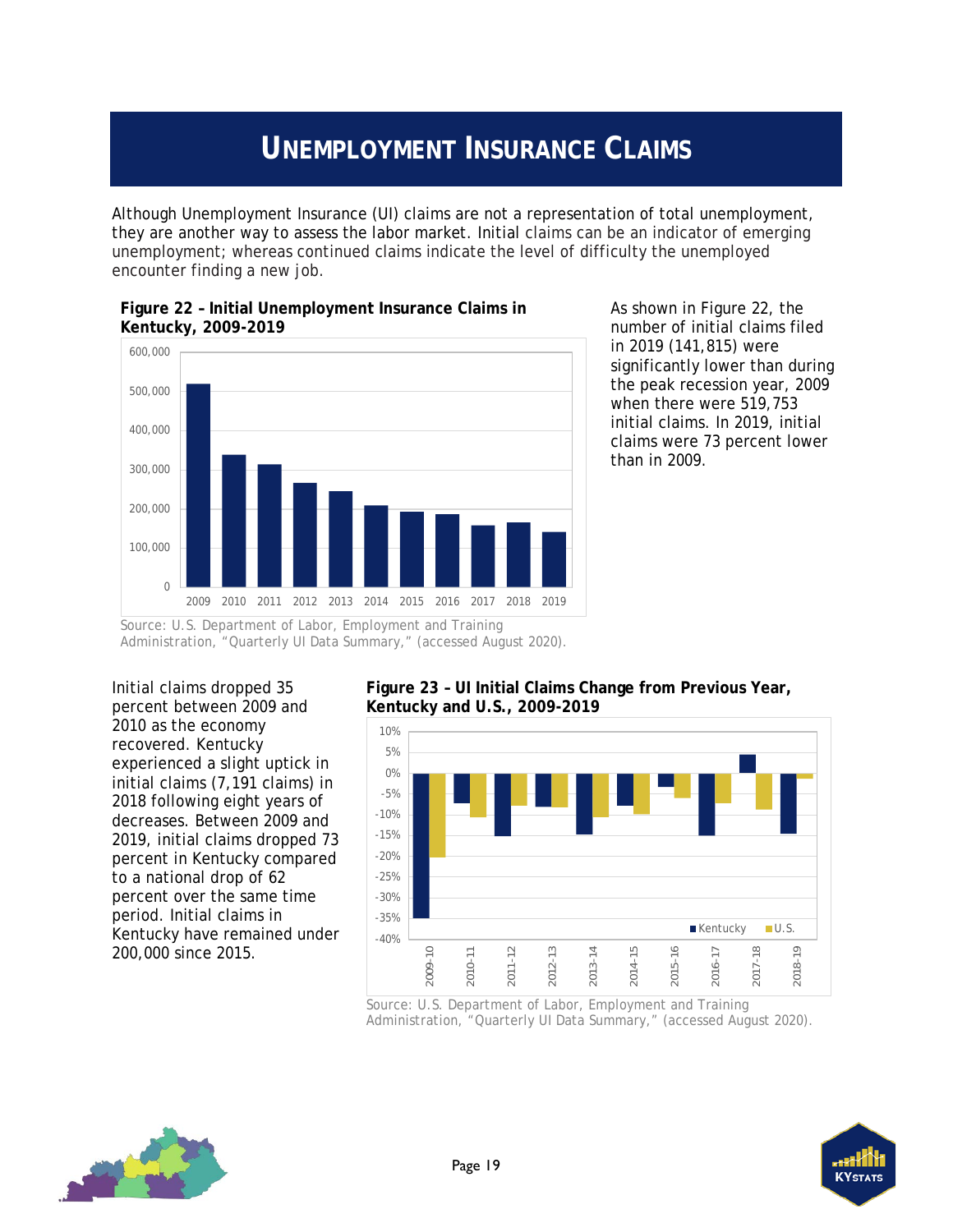

<span id="page-23-0"></span>

#### **Continuing Claims**



Source: Kentucky Unemployment Insurance (UI), Office of Employment and Training, UI Quality Control Branch, Unemployment claims data (accessed August 2020).



By contrast, the Bluegrass LWA had a higher share of continuing claims (14.8 percent) than initial claims (12.2 percent) during 2019.

The Green River LWA had the fewest initial and continuing UI claims in 2019.



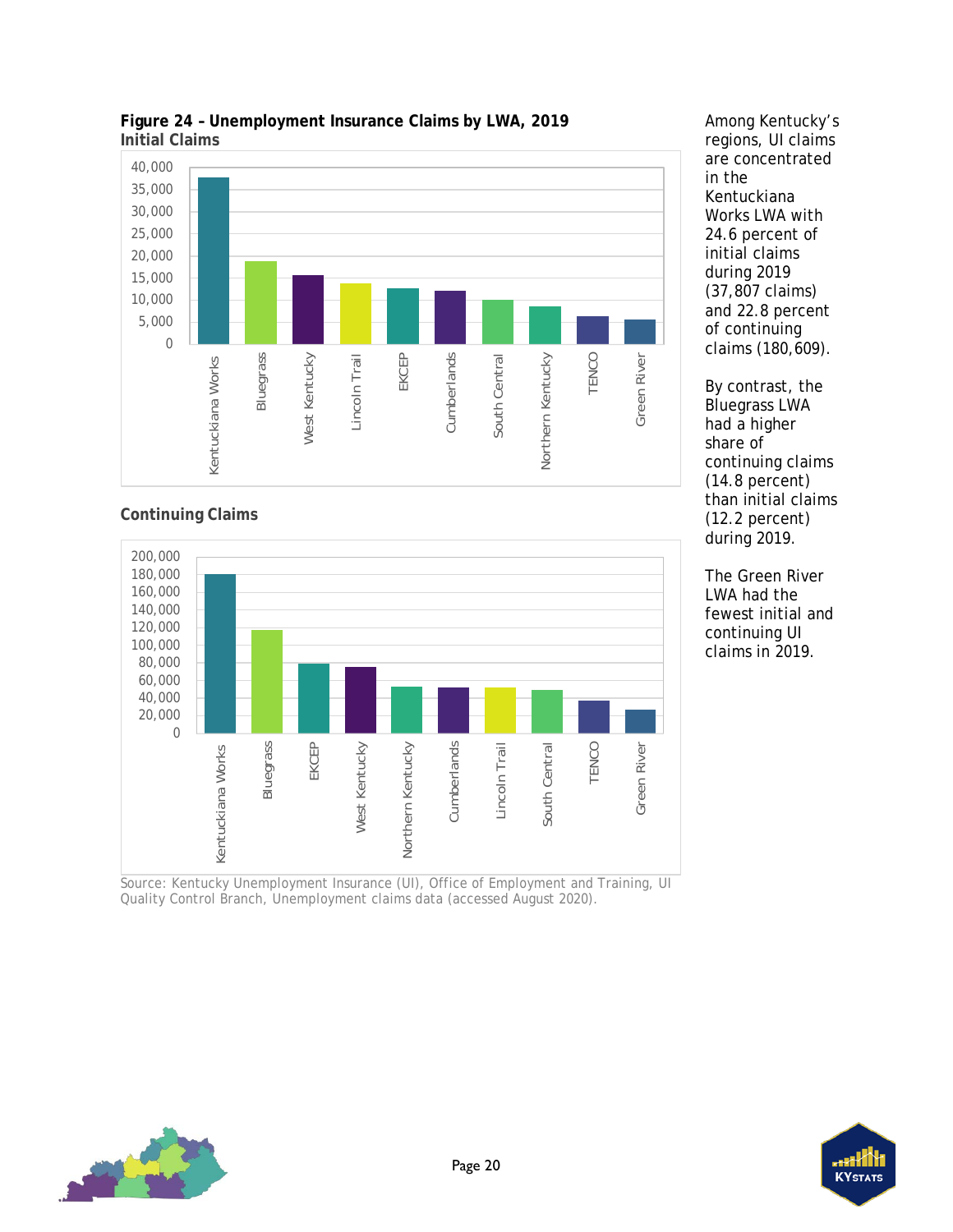# <span id="page-24-0"></span>**COVERED EMPLOYMENT AND WAGES BY INDUSTRY SECTOR**

The QCEW program publishes quarterly employment and wages by industry sector for employers covered by the UI program. Data are aggregated from single establishments into industries organized by the North American Industry Classification System (NAICS).



<span id="page-24-1"></span>**Figure 25 – Average Annual Covered Employment in Kentucky,** 

In 2019, the average annual employment in Kentucky exceeded 1.85 million. By 2015, the state had recovered from the 2008 recession in terms of employment. In 2007, before the recession officially began, annual employment averaged 1,764,261. In 2015, employment averaged 1,792,529 and has continued growing. Between 2009 and 2019, the state economy added 183,047 jobs, an increase of 10.9 percent.

Source: KYSTATS, Labor Market Information Branch, Quarterly Census of Employment and Wages (QCEW), "Employment and Wages by Industry," (accessed September 2020)

Initially, the Kentucky economy began recovering more quickly from the 2008 recession than the nation. The state surpassed prerecession employment levels in 2015 (1,792,529 jobs up from 1,764,261 jobs in 2007), one year later than the nation as a whole. Since 2012, over the year growth in Kentucky was slower than for the U.S. Between 2018 and 2019, employment grew 0.5 percent in Kentucky compared to the U.S. rate of 1.4 percent.

<span id="page-24-2"></span>**Figure 26 – Change in Average Annual Covered Employment from Prior Year, 2009 to 2019**



Sources: KYSTATS, Labor Market Information Branch, Quarterly Census of Employment and Wages (QCEW), "Employment and Wages by Industry," (accessed September 2020) and U.S. Bureau Labor Statistics, QCEW for the U.S., (accessed September 2020).



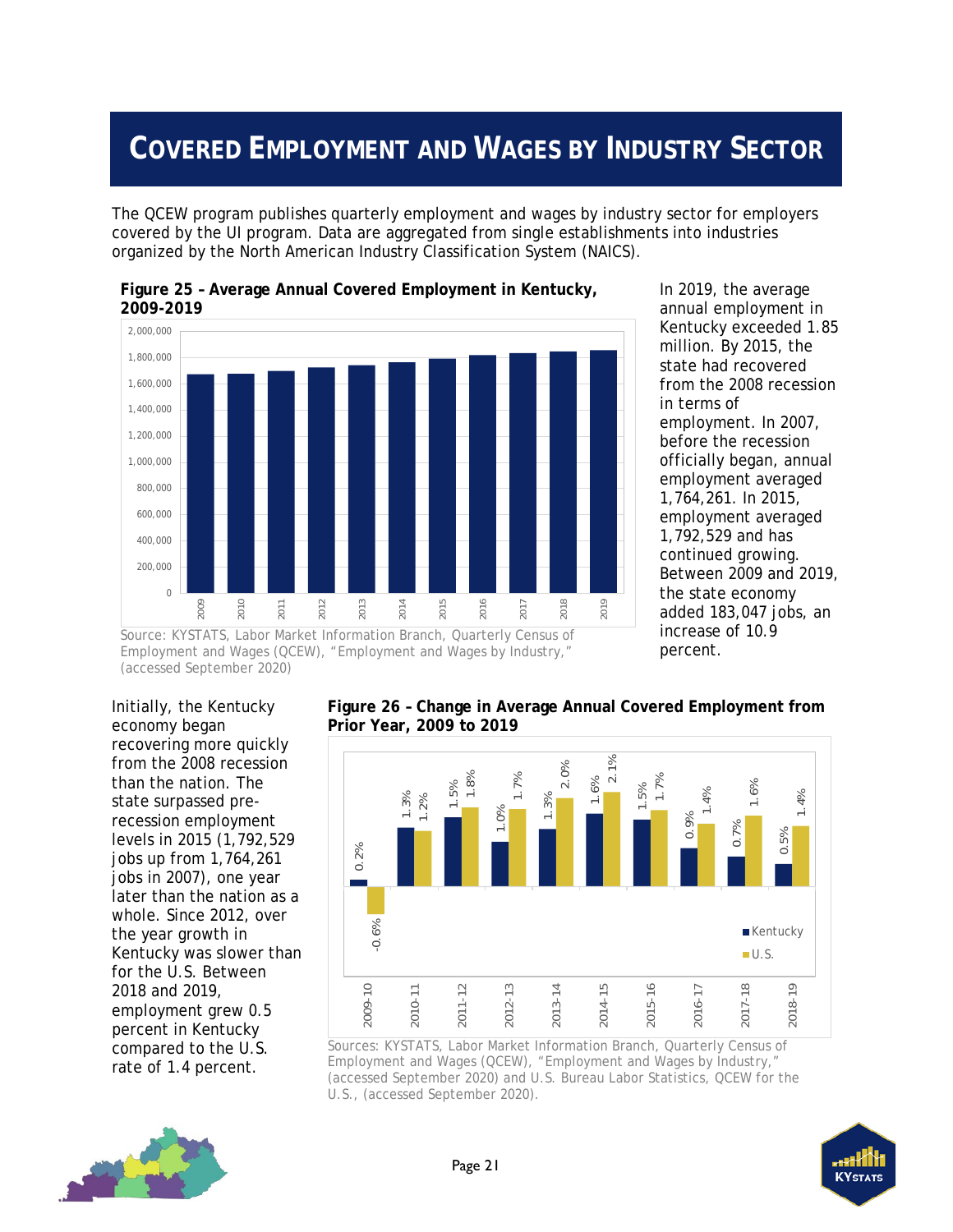Table 1 shows employment by the 20 major industry sectors in Kentucky in five-year increments of 2009, 2014 and 2019. In 2019, the sectors with the largest employment included Government, Health Care and Social Assistance, and Manufacturing. Employment in the Government sector declined over this decade by 10,376 jobs.

Ten of the 20 sectors experienced stronger growth than the state (CAGR of 1.0%). Employment in the Utilities sector increased at a compound annual growth rate of 5.4 percent between 2009 and 2019.

|                                                                                       | Employment |           |           |           | Change Since 2009 |             |
|---------------------------------------------------------------------------------------|------------|-----------|-----------|-----------|-------------------|-------------|
| <b>Industry Sector</b>                                                                | 2009       | 2014      | 2019      | Absolute  | Percent           | <b>CAGR</b> |
| Accommodation and Food<br>Services                                                    | 148,446    | 161,921   | 177,489   | 29,043    | 19.6%             | 1.8%        |
| Administrative and Support and<br>Waste Management and<br><b>Remediation Services</b> | 78,057     | 111,850   | 115,898   | 37,841    | 48.5%             | 4.0%        |
| Agriculture, Forestry, Fishing and<br>Hunting                                         | 7,242      | 7,680     | 8,262     | 1,020     | 14.1%             | 1.3%        |
| Arts, Entertainment and<br>Recreation                                                 | 18,465     | 18,933    | 22,910    | 4,445     | 24.1%             | 2.2%        |
| Construction                                                                          | 70,374     | 69,553    | 79,511    | 9,137     | 13.0%             | 1.2%        |
| <b>Educational Services</b>                                                           | 11,802     | 12,664    | 12,363    | 561       | 4.8%              | 0.5%        |
| Finance and Insurance                                                                 | 68,588     | 70,491    | 71,049    | 2,461     | 3.6%              | 0.4%        |
| Government                                                                            | 301,774    | 299,061   | 291,398   | $-10,376$ | $-3.4%$           | $-0.3%$     |
| Health Care and Social Assistance                                                     | 215,424    | 228,145   | 252,489   | 37,065    | 17.2%             | 1.6%        |
| Information                                                                           | 26,344     | 25,293    | 20,285    | $-6,059$  | $-23.0%$          | $-2.6%$     |
| Management of Companies and<br>Enterprises                                            | 18,380     | 19,292    | 19,089    | 709       | 3.9%              | 0.4%        |
| Manufacturing                                                                         | 211,375    | 232,456   | 248,526   | 37,151    | 17.6%             | 1.6%        |
| Mining, Quarrying and Oil and<br><b>Gas Extraction</b>                                | 21,025     | 13,468    | 6,440     | $-14,585$ | $-69.4%$          | $-11.2%$    |
| Other Services (except Public<br>Administration)                                      | 45,171     | 46,695    | 46,057    | 887       | 2.0%              | 0.2%        |
| Professional, Scientific and<br><b>Technical Services</b>                             | 67,491     | 69,914    | 75,528    | 8,037     | 11.9%             | 1.1%        |
| Real Estate and Rental and<br>Leasing                                                 | 18,243     | 17,830    | 19,846    | 1,603     | 8.8%              | 0.8%        |
| Retail Trade                                                                          | 201,720    | 204,645   | 209,859   | 8,140     | 4.0%              | 0.4%        |
| Transportation and Warehousing                                                        | 73,271     | 81,065    | 103,034   | 29,764    | 40.6%             | 3.5%        |
| <b>Utilities</b>                                                                      | 2,239      | 2,240     | 3,800     | 1,560     | 69.7%             | 5.4%        |
| <b>Wholesale Trade</b>                                                                | 68,073     | 70,299    | 72,460    | 4,387     | 6.4%              | 0.6%        |
| Unclassified                                                                          | 53         | 375       | 311       | 258       | 491.4%            | 19.5%       |
| <b>Total All Industries</b>                                                           | 1,673,556  | 1,763,868 | 1,856,603 | 183,047   | 10.9%             | 1.0%        |

<span id="page-25-0"></span>

|  |  |  |  |  |  | Table 1 - Covered Employment by Major Industry Sector in Kentucky, 2009, 2014 & 2019 |
|--|--|--|--|--|--|--------------------------------------------------------------------------------------|
|--|--|--|--|--|--|--------------------------------------------------------------------------------------|

Source: KYSTATS, Labor Market Information Branch, Quarterly Census of Employment and Wages (QCEW), "Employment and Wages by Industry," (accessed September 2020)



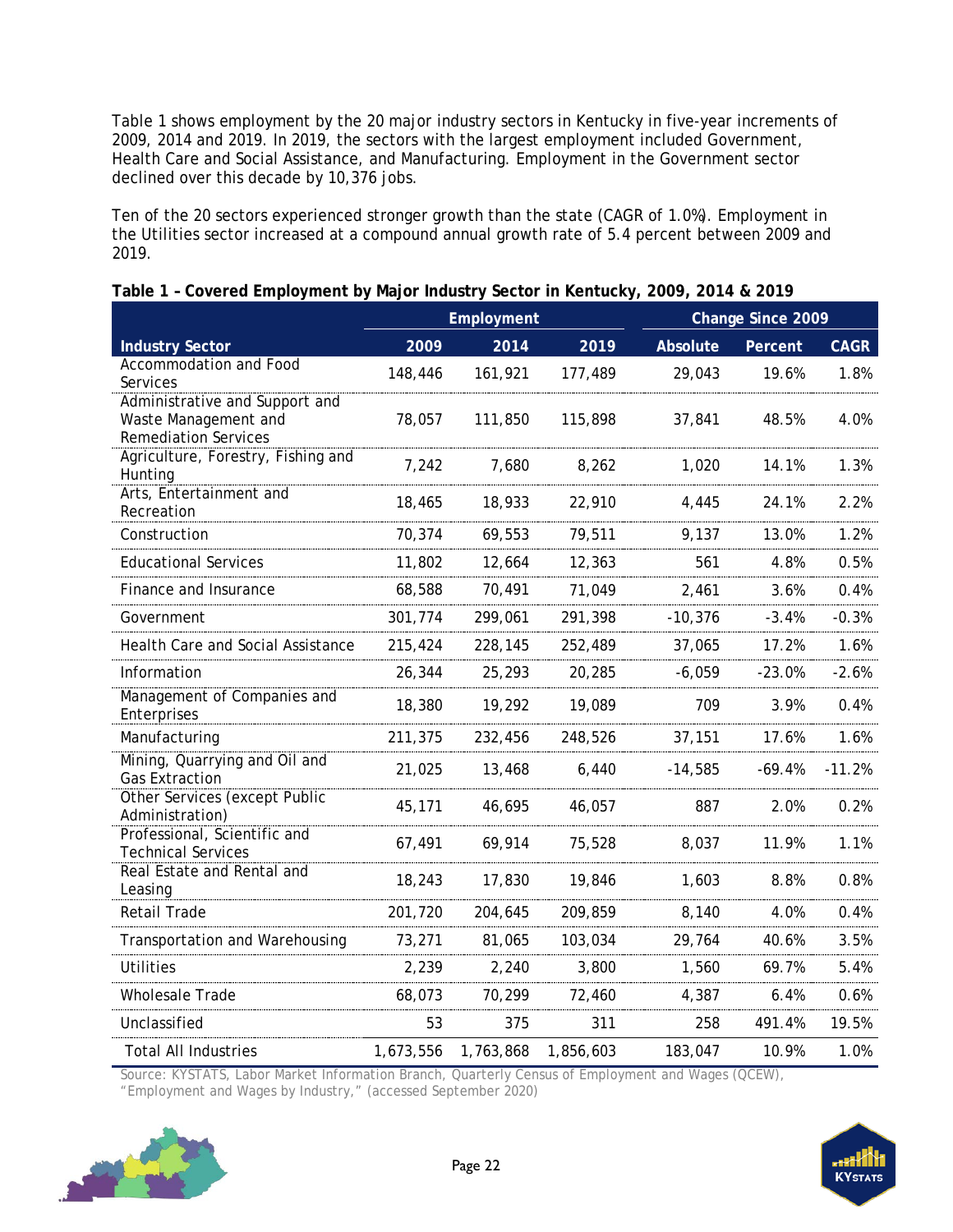There were three sectors that each added more than 37,000 jobs between 2009 and 2019: Administrative and Support and Waste Management and Remediation Services with 37,841 jobs, Manufacturing with 37,151 jobs, and Health Care and Social Assistance with 37,065 jobs.

Three sectors experienced job losses during these ten years: Government, Information, and Mining, Quarrying, and Oil and Gas Extraction. The largest absolute decline occurred in Mining, Quarrying and Oil and Gas Extraction with the loss of 14,585 jobs between 2009 and 2019. Employment decreased by 69.4 percent, a CAGR of -11.2 percent per year.

Similar to the civilian labor force statistics, QCEW employment is concentrated in the LWAs with the largest population base: Bluegrass, Kentuckiana Works and Northern Kentucky. This concentration is also growing as illustrated in [Figure 27.](#page-26-0) In 2009, 27.2 percent of Kentucky's overall employment was located in the Kentuckiana Works LWA. This increased to 28.1 percent in 2014 and 28.7 percent in 2019. Over the same ten-year period, Northern Kentucky and Bluegrass also increased their employment share, though the increase in those areas was more modest. Together, these three areas comprised 60 percent of the overall covered employment in the Commonwealth in 2019.



<span id="page-26-0"></span>**Figure 27 – Concentration of Covered Employment by LWA, 2009, 2014 & 2019**

Source: KYSTATS, Labor Market Information Branch, Quarterly Census of Employment and Wages (QCEW), "Employment and Wages by Industry," (accessed September 2020)

Two LWAs experienced declining concentrations of employment over the same period - EKCEP and TENCO. EKCEP suffered the largest drop in employment (18,270 jobs) as well as employment concentration, losing 1.7% of its employment share from 2009 (7.3 percent) to 2019 (5.6 percent).



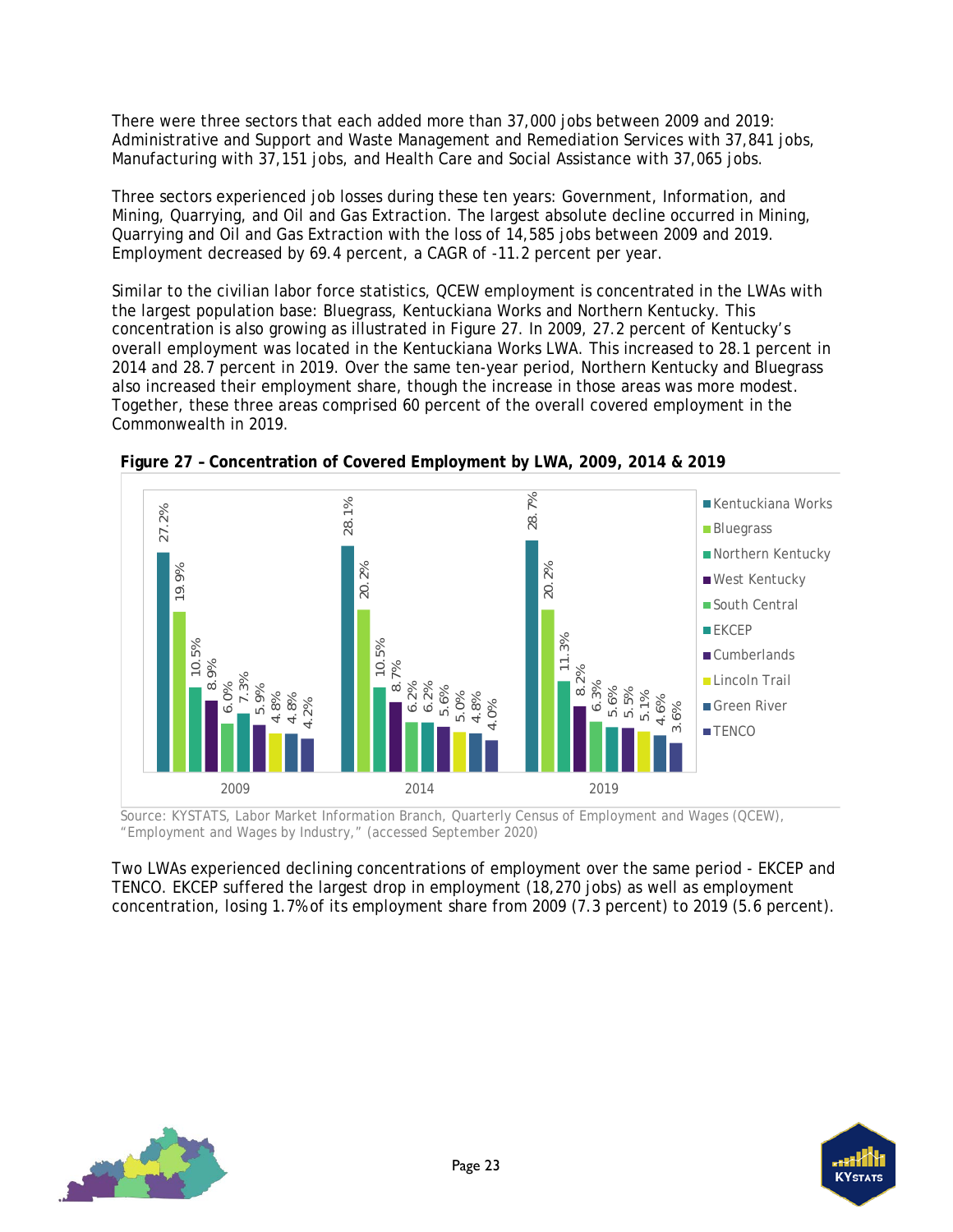

<span id="page-27-0"></span>**Figure 28 – Change in Covered Employment by LWA, 2009-2019**

Between 2009 and 2019, employment grew 10.9 percent throughout Kentucky, increasing by 183,047 jobs. Five of the LWAs experienced growth that was higher than the state as a whole, three experienced growth that was slower, and two saw declining employment over this time

Source: KYSTATS, Labor Market Information Branch, Quarterly Census of Employment and Wages (QCEW), "Employment and Wages by Industry," (accessed September 2020)

period. The areas with the largest growth were Northern Kentucky at 18.9 percent (33,315 jobs), Kentuckiana Works at 16.9 percent (77,278 jobs), and Lincoln Trail at 16.6 percent (13,391 jobs). The LWAs with declines were EKCEP dropping 15.0 percent (18,270 jobs) and TENCO dropping 2.7 percent (1,853 jobs) over the ten-year period.

Although overall employment fell in two of the LWAs, there were still sectors in those LWAs that experienced growth. For example, in EKCEP, which saw the largest decline in overall employment, the following sectors saw growth: Accommodation and Food Services, Educational Services, Health Care and Social Assistance, and Utilities. Between these ten years, 4,411 jobs were added in the Health Care and Social Assistance sector in this LWA. The sector with the largest decline in this area was Mining, Quarrying and Oil and Gas Extraction which lost 11,156 jobs from 2009 to 2019.



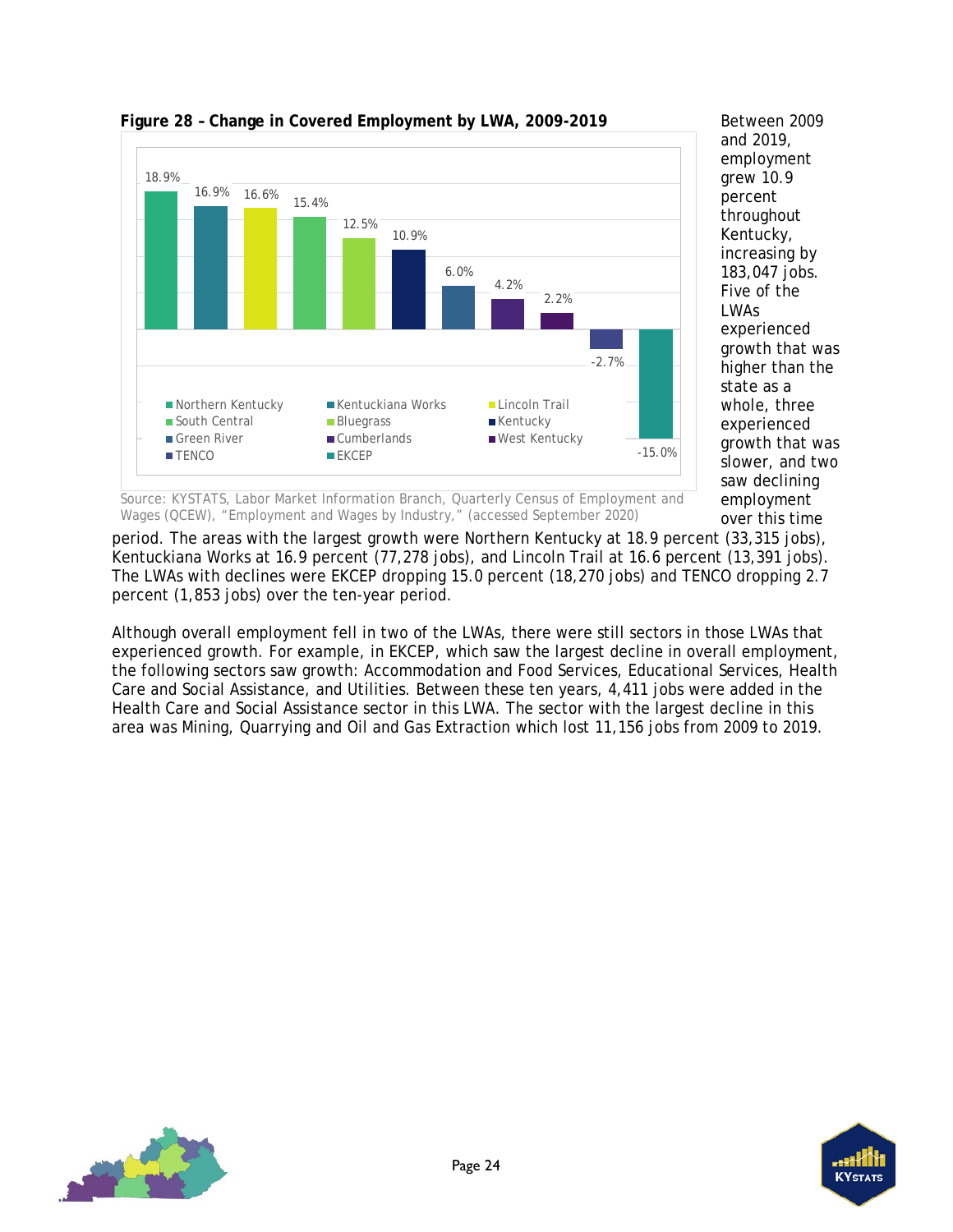| ---                    |       |       |       |
|------------------------|-------|-------|-------|
|                        |       |       |       |
| <b>Bluegrass LWA</b>   | 19.1% | 58.7% | 22.3% |
| <b>Cumberlands LWA</b> | 19.8% | 61.2% | 19.0% |
| EKCEP LWA              | 19.6% | 56.8% | 23.7% |
| <b>Green River LWA</b> | 26.5% | 54.5% | 19.0% |
| Kentuckiana Works LWA  | 14.8% | 73.1% | 12.1% |
| Lincoln Trail LWA      | 22.7% | 53.5% | 23.8% |
| Northern Kentucky LWA  | 14.8% | 69.8% | 15.3% |
| South Central LWA      | 25.5% | 57.3% | 17.2% |
| <b>TENCO LWA</b>       | 18.8% | 61.8% | 19.4% |
| West Kentucky LWA      | 20.2% | 58.0% | 21.8% |
| Kentucky               | 18.5% | 63.4% | 18.0% |
|                        |       |       |       |

#### <span id="page-28-0"></span>**Figure 29 – Share of Covered Employment by Major Industry Groups, 2009 & 2019 2009**

| 2019                   |                   |                   |                           |
|------------------------|-------------------|-------------------|---------------------------|
| <b>Bluegrass LWA</b>   | 18.2%             | 61.3%             | 20.5%                     |
| <b>Cumberlands LWA</b> | 18.0%             | 64.5%             | 17.5%                     |
| EKCEP LWA              | 11.0%             | 64.1%             | 24.9%                     |
| <b>Green River LWA</b> | 26.6%             | 59.7%             | 13.7%                     |
| Kentuckiana Works LWA  | 16.1%             | 73.6%             | 10.3%                     |
| Lincoln Trail LWA      | 26.8%             | 51.3%             | 21.9%                     |
| Northern Kentucky LWA  | 16.2%             | 71.8%             | 12.0%                     |
| South Central LWA      | 26.7%             | 58.7%             | 14.6%                     |
| <b>TENCO LWA</b>       | 18.6%             | 63.2%             | 18.2%                     |
| West Kentucky LWA      | 20.5%             | 60.7%             | 18.8%                     |
| Kentucky               | 18.5%             | 65.8%             | 15.7%                     |
|                        |                   |                   |                           |
|                        | ■ Goods Producing | Service Providing | $\blacksquare$ Government |

In 2009, 18.5 percent of all Kentucky employment was in Goods Producing sectors. This includes:

- **Agriculture**, Forestry, Fishing and Hunting
- **Construction**
- Manufacturing
- $\blacksquare$  Mining, Quarrying and Oil and Gas **Extraction**

The LWAs with more than 25 percent of employment in this major industry group in 2009 were Green River and South Central. By 2019, Lincoln Trail also had more than 25 percent employment in this supersector.

Service Providing sectors include all other sectors except for Government. This major group makes up the majority of

Source: KYSTATS, Labor Market Information Branch, Quarterly Census of Employment and Wages (QCEW), "Employment and Wages by Industry," (accessed September 2020)

employment in all LWAs to varying extents. From 2009 to 2019, employment in Service Providing industries in Kentucky grew, from 63.4 percent to 65.8 percent. The LWA with the lowest share of employment in this supersector during 2019 was Lincoln Trail (51.3 percent of employment) while Kentuckiana Works had the largest share of employment in this group (73.6 percent). The share of employment in this major group increased over time for all LWAs with the exception of Lincoln Trail.

Employment in Government decreased from 18.0 percent in 2009 throughout Kentucky to 15.7 percent by 2019. LWAs with more than 20 percent of employment in 2019 in Government were Bluegrass, EKCEP and Lincoln Trail.



**2019**

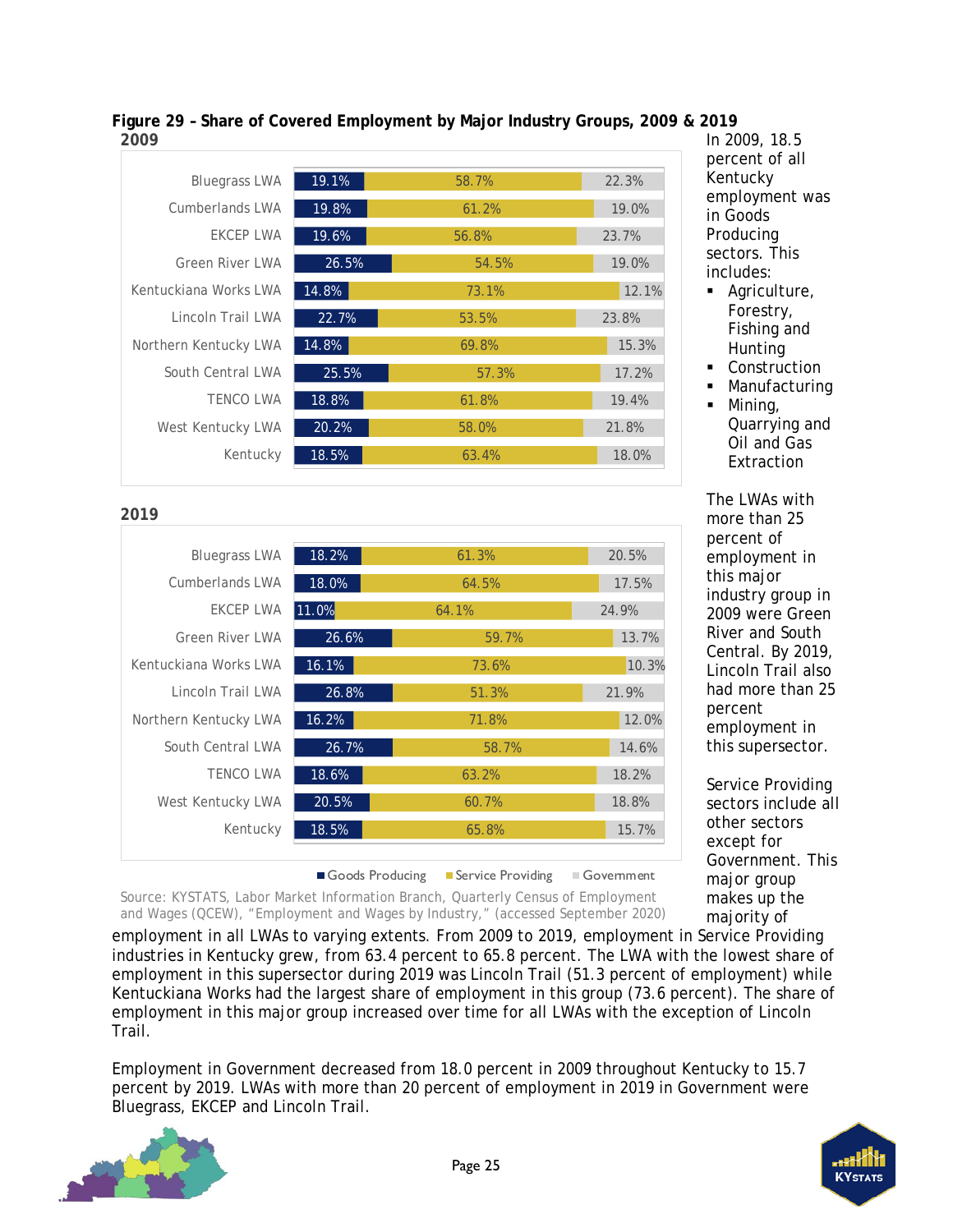

<span id="page-29-0"></span>**Figure 30 – Average Annual Wages, 2009 to 2019**



The average annual wage for covered workers in Kentucky grew steadily between 2009 and 2019 at a compound annual growth rate of 2.3 percent reaching \$47,555 in 2019. By contrast, the average annual wage for workers in the U.S. was \$59,209 and grew at a compound rate of 2.7 percent per year since 2009. The gap between the average wage in Kentucky and the U.S. overall widened over this ten-year span.

As shown in [Figure 31,](#page-30-0) the highest average annual wage for covered workers during 2019 in Kentucky was \$111,157 in the Management of Companies and Enterprises sector followed by Utilities at \$93,413. Industries with the lowest average annual wages were Accommodation and Food Services (\$17,614) and Arts, Entertainment and Recreation (\$23,673). Combined, these two sectors account for 10.8 percent of jobs in 2019.

Industry sectors paying higher wages than the state average (\$47,555) in 2019 include:

- **Construction**
- Finance and Insurance
- Government
- Health Care and Social Assistance
- Information
- **Management of Companies and** Enterprises
- 
- **Mining, Quarrying and Oil and Gas Extraction**
- Professional, Scientific and Technical **Services**
- Transportation and Warehousing
- **Utilities**
- Wholesale Trade
- Manufacturing
- Sectors that experienced faster wage growth than the state between 2009 and 2019 (25.9 percent) include:
- Accommodation and Food Services (30.7%)
- Administrative and Support and Waste Management and Remediation Services (35.5%)
- **EXECUTE:** Agriculture, Forestry, Fishing and Hunting (31.3%)
- Construction (30.8%)
- Finance and Insurance (43.3%)
- Information (38.5%)
- Management of Companies and Enterprises (33.4%)
- **Manufacturing (27.8%)**
- Other Services (except Public Administration) (29.0%)
- **Professional, Scientific and Technical** Services (33.1%)
- Real Estate and Rental and Leasing (38.3%)
- Utilities (36.4%)
- Wholesale Trade (33.2%)



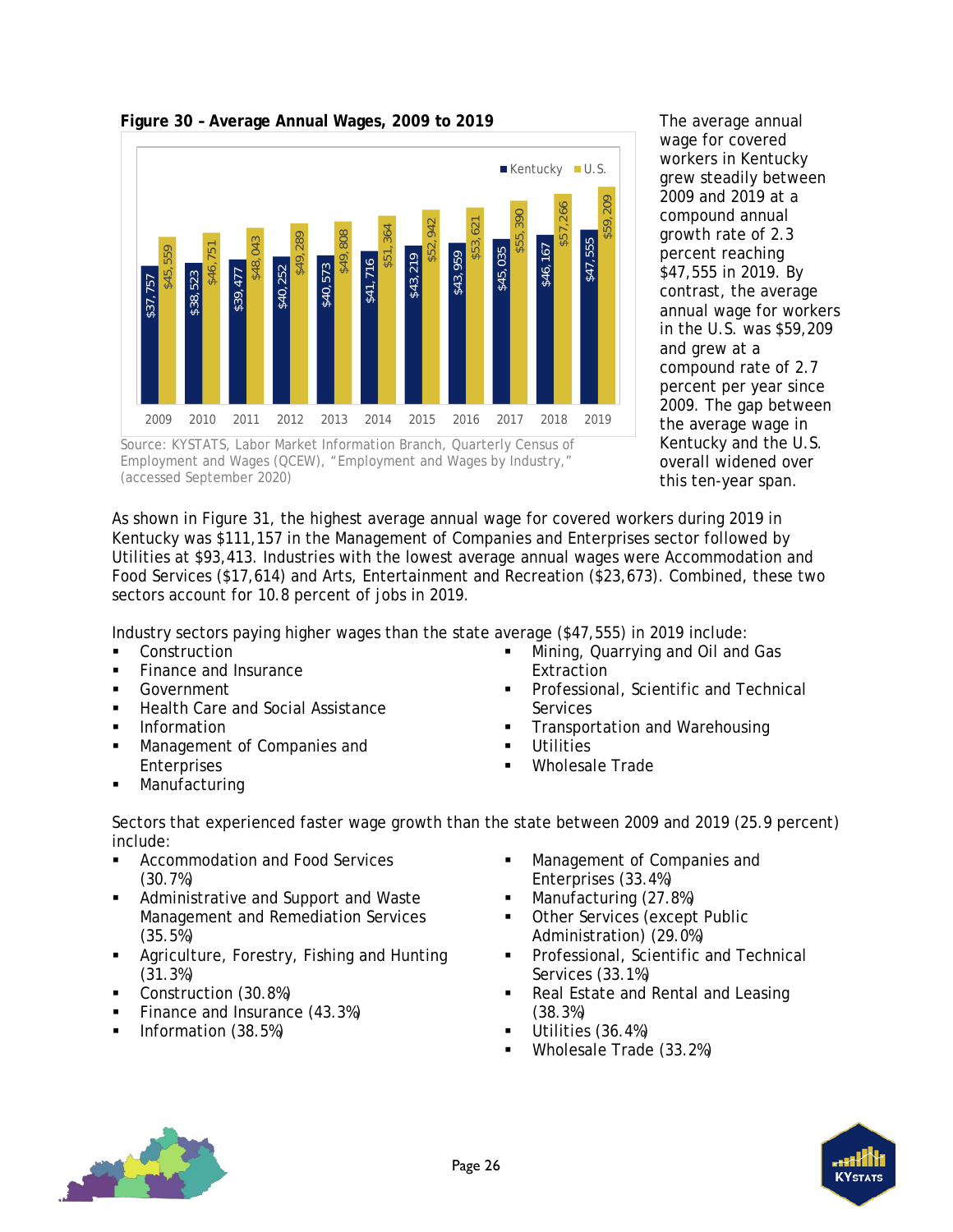

<span id="page-30-0"></span>

Source: KYSTATS, Labor Market Information Branch, Quarterly Census of Employment and Wages (QCEW), "Employment and Wages by Industry," (accessed September 2020)



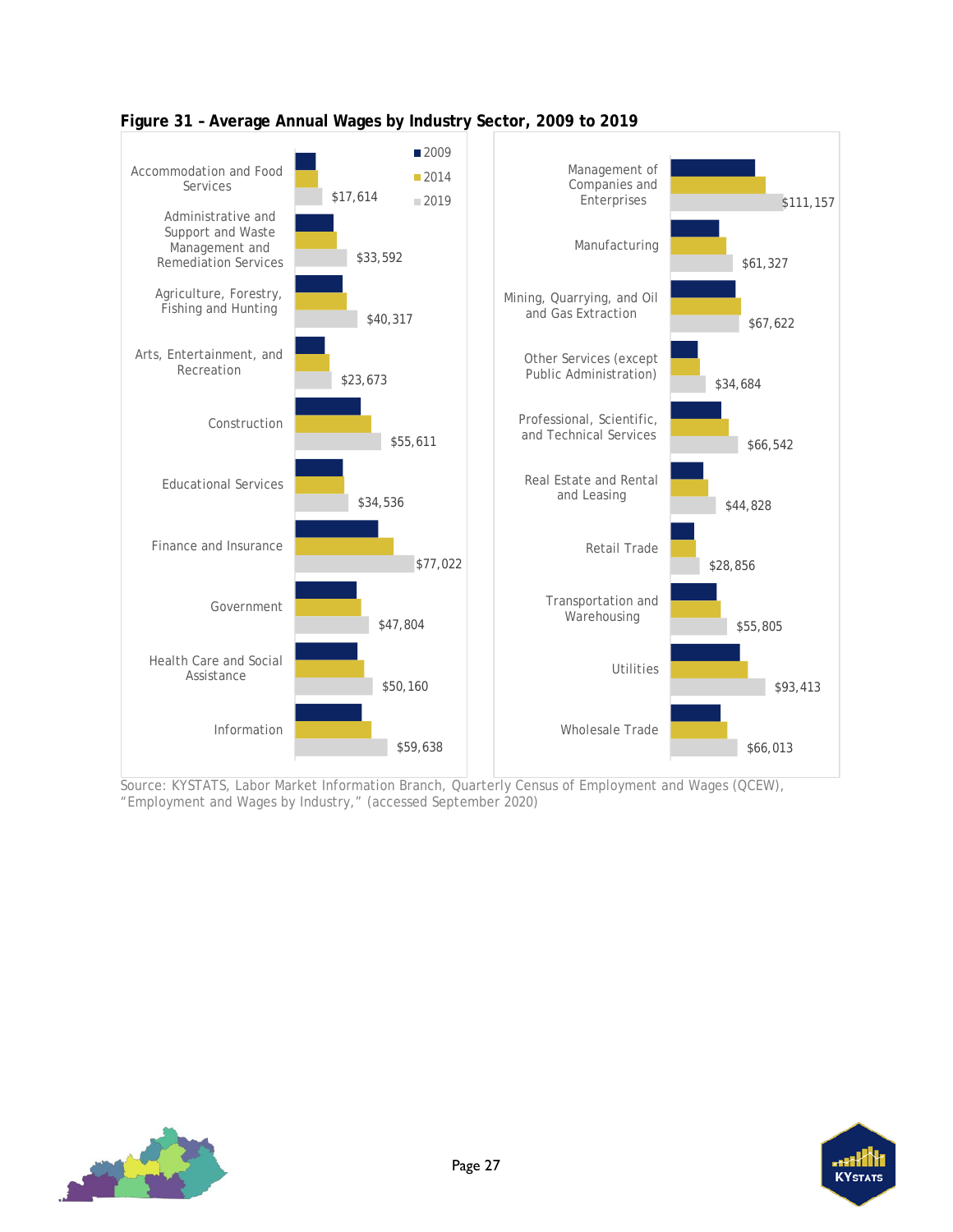Average annual wages grew in all of the LWAs between 2009 and 2019. The highest wages were paid in Kentuckiana Works, reaching \$55,281 in 2019. The next highest wage was paid in Northern Kentucky at \$50,898 per year. There were two LWAs that experienced higher growth than the state growth of 2.3 percent annually between 2009 and 2019 - Kentuckiana Works and Northern Kentucky. The lowest average annual wages were paid in the



<span id="page-31-0"></span>**Figure 32 – Average Annual Wages by LWA, 2009, 2014 and 2019**

Source: KYSTATS, Labor Market Information Branch, Quarterly Census of Employment and Wages (QCEW), "Employment and Wages by Industry,"

Cumberlands LWA, averaging \$35,619 per year in 2019. EKCEP followed with an average of \$36,959. Wage growth was also the slowest in EKCEP over this time frame, a total of 6.4 percent compared to 25.9 percent for the state.



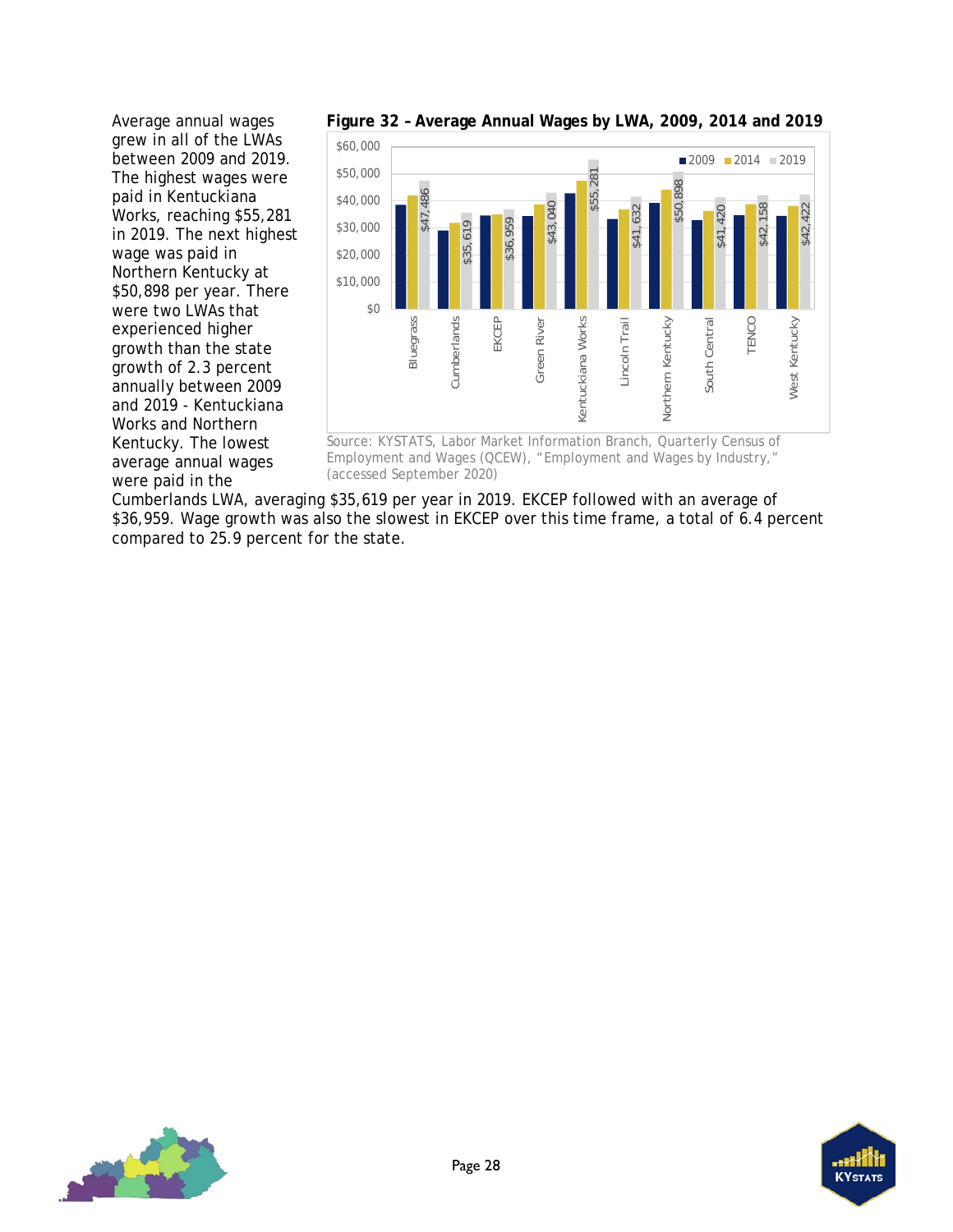## **OCCUPATIONAL EMPLOYMENT**

<span id="page-32-0"></span>In addition to understanding employment and wages by industry sector, similar estimates are available by more than 700 detailed occupations produced by the OES program. The OES survey is designed to create detailed, cross-sectional, employment and wage estimates, providing a "snapshot" of occupational employment and wages for a particular area and time. It is not designed to be used as a time series.



<span id="page-32-1"></span>**Figure 33 – Share of Occupational Employment by Median Hourly Wage in Kentucky, 2020**

Source: KYSTATS, Labor Market Information Branch, Occupational Employment Statistics (OES), "2020 Statewide Wage & Employment," (accessed September 2020).

According to occupational employment and wage estimates, Kentucky's median wage for 2020 across all occupations was \$17.53 per hour, ranking 43rd in the U.S. The U.S. median hourly wage across all occupations was \$19.14.

[Figure 33](#page-32-1) displays the distribution of 2020 wage estimates across all occupations in the Kentucky labor market. Of the nearly 1.9 million jobs in Kentucky, the majority, 55.0 percent paid between \$10 and \$20 per hour while 9.5 percent paid less than \$10 per hour. For the jobs earning above \$20 per hour, there were 21.1 percent paying between \$20 and \$30 per hour and another 14.3 percent paying more than \$30 per hour.

The OES estimates categorize occupations into 22 major groups. As shown in [Table 2](#page-33-0) below, the 2020 median wage was higher in Kentucky than the same group nationally in four groups:

- **Farming, Fishing and Forestry**
- **Healthcare Support**
- Production
- Transportation and Material Moving

In those occupational groups where the United States had a higher median hourly wage, the largest differences were seen in Management, Computer and Mathematical, and Legal occupations.



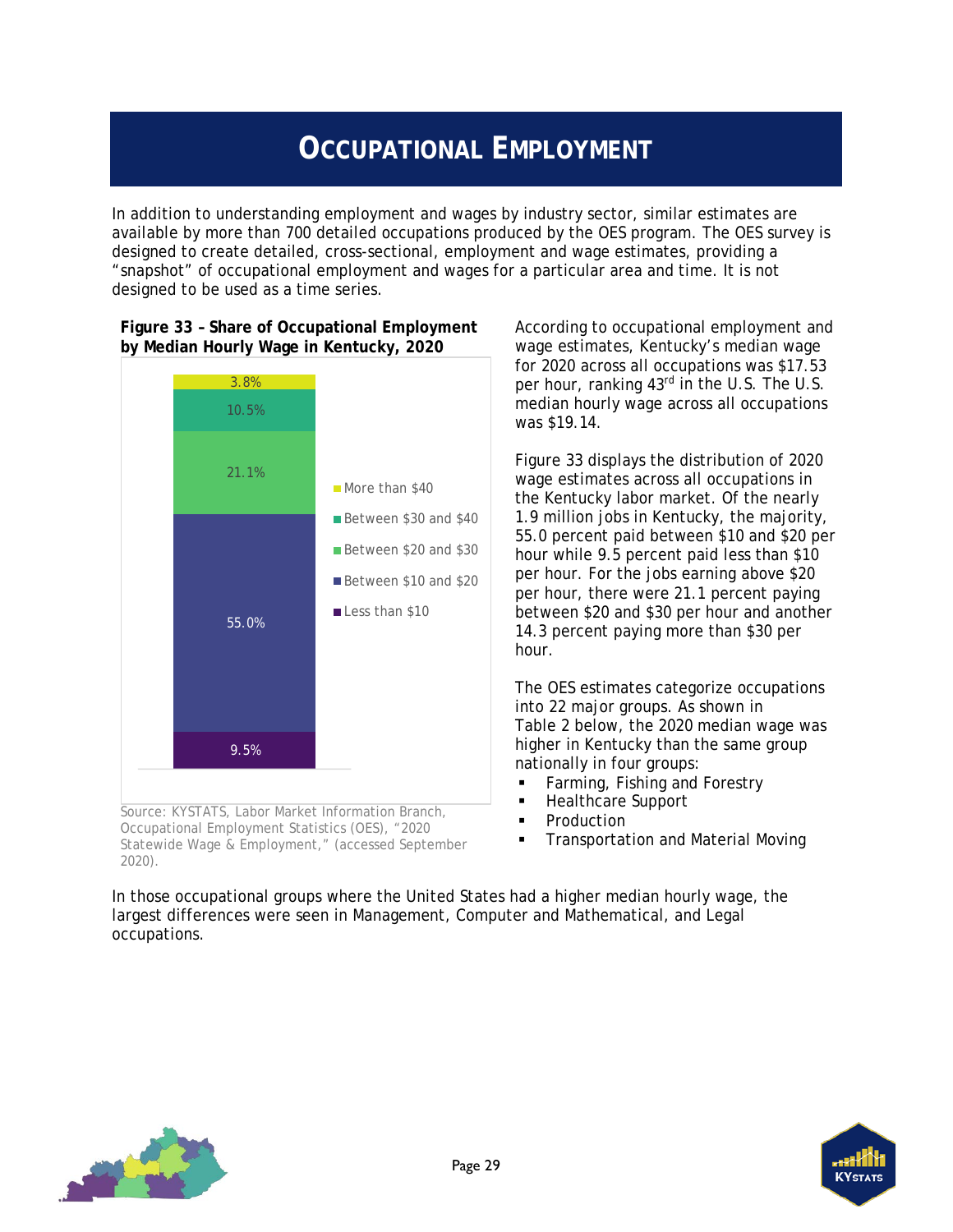| <b>SOC</b> |                                               | <b>Median Hourly Wage</b> |          | Estimated<br>Employment |
|------------|-----------------------------------------------|---------------------------|----------|-------------------------|
| Code       | <b>Major Occupational Group</b>               | U.S.                      | Kentucky | in Kentucky             |
| 00-0000    | Total                                         | \$19.14                   | \$17.53  | 1,896,900               |
| 11-0000    | Management                                    | \$50.80                   | \$39.00  | 88,720                  |
| 13-0000    | <b>Business and Financial Operations</b>      | \$33.57                   | \$28.91  | 80,210                  |
| 15-0000    | Computer and Mathematical                     | \$42.47                   | \$33.30  | 34,220                  |
| 17-0000    | Architecture and Engineering                  | \$39.15                   | \$34.65  | 28,660                  |
| 19-0000    | Life, Physical and Social Science             | \$32.77                   | \$27.63  | 10,990                  |
| 21-0000    | Community and Social Services                 | \$22.16                   | \$19.19  | 27,850                  |
| 23-0000    | Legal                                         | \$39.34                   | \$30.78  | 10,500                  |
| 25-0000    | Education, Training and Library               | \$24.42                   | \$24.31  | 97,710                  |
| 27-0000    | Arts, Design, Entertainment, Sports and Media | \$24.59                   | \$18.94  | 16,340                  |
| 29-0000    | Healthcare Practitioners and Technical        | \$32.78                   | \$28.35  | 122,100                 |
| 31-0000    | <b>Healthcare Support</b>                     | \$13.69                   | \$13.83  | 71,560                  |
| 33-0000    | <b>Protective Service</b>                     | \$19.99                   | \$15.89  | 40,160                  |
| 35-0000    | Food Preparation and Serving-Related          | \$11.65                   | \$9.96   | 176,980                 |
| 37-0000    | Building and Grounds Cleaning and Maintenance | \$13.62                   | \$12.58  | 50,150                  |
| 39-0000    | Personal Care and Service                     | \$12.61                   | \$11.51  | 40,220                  |
| 41-0000    | Sales and Related                             | \$14.24                   | \$12.48  | 174,410                 |
| 43-0000    | Office and Administrative Support             | \$18.07                   | \$16.50  | 257,130                 |
| 45-0000    | Farming, Fishing and Forestry                 | \$13.07                   | \$14.17  | 4,020                   |
| 47-0000    | <b>Construction and Extraction</b>            | \$22.80                   | \$22.14  | 70,790                  |
| 49-0000    | Installation, Maintenance and Repair          | \$22.42                   | \$21.45  | 88,630                  |
| 51-0000    | Production                                    | \$17.31                   | \$18.15  | 189,220                 |
| 53-0000    | <b>Transportation and Material Moving</b>     | \$15.60                   | \$15.65  | 216,310                 |

<span id="page-33-0"></span>

| Table 2 - Comparison of Median Hourly Earnings for Major Occupational Group |  |  |
|-----------------------------------------------------------------------------|--|--|

Source: KYSTATS, Labor Market Information Branch, Occupational Employment Statistics (OES), "2020 Statewide Wage & Employment," (accessed September 2020).

The occupational groups with the largest estimated employment were Office and Administrative Support, Transportation and Material Moving, Production, Food Preparation and Serving Related, and, Sales and Related occupations.



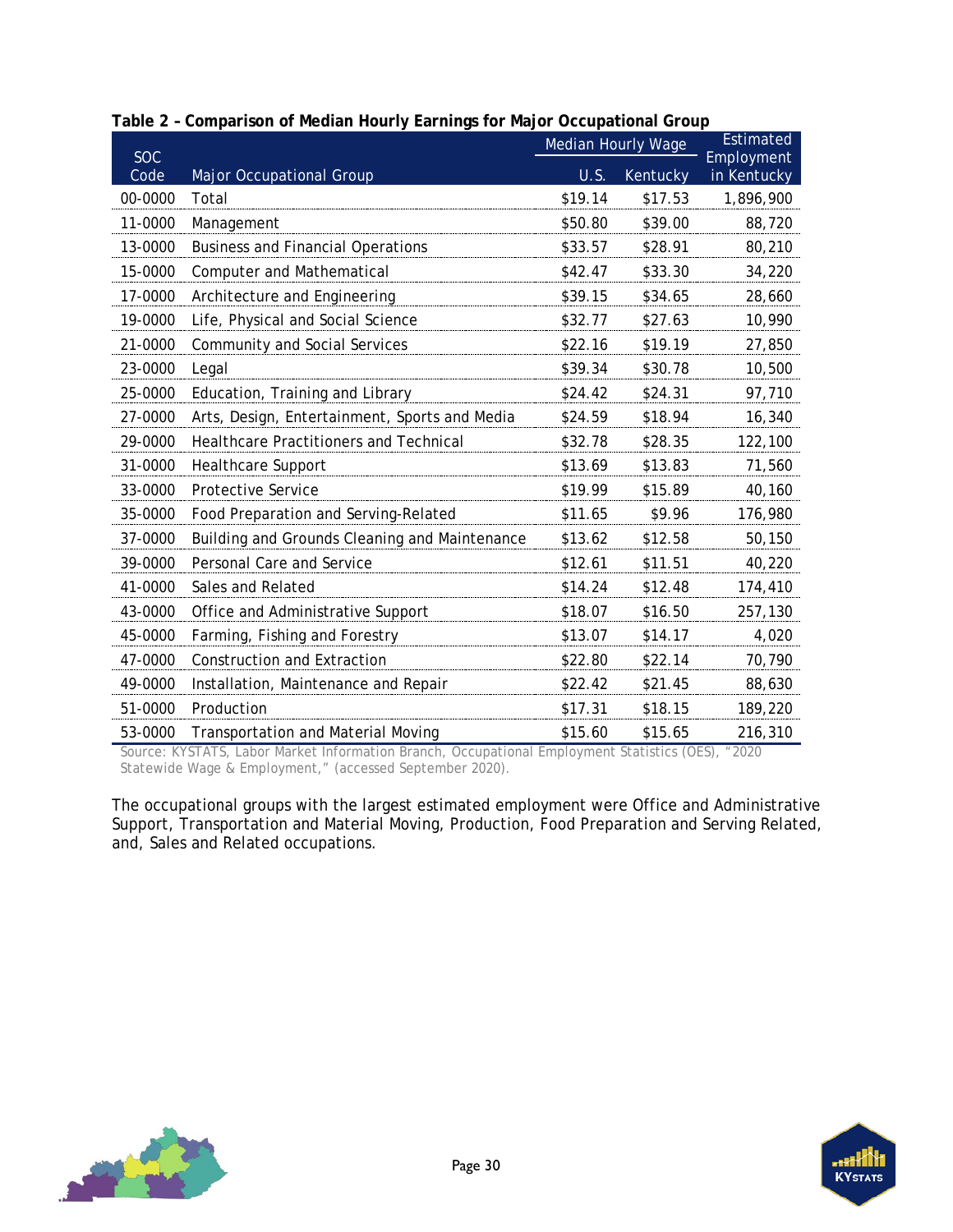

<span id="page-34-0"></span>**Figure 34 – Employment by Level of Education, 2019**

The BLS publication, "Typical Entry-Level Educational Requirement Data, May 2019" presents employment and wage data for occupations by the typical education required for entry. As shown in [Figure 34,](#page-34-0) 41.7 percent of Kentucky employees are in occupations that require a high school diploma or equivalent for entry. This compares to 38.2 percent in the U.S. At the same time, the share of employees in occupations that require a bachelor's degree is lower in Kentucky (18.3 percent) than in the U.S. (22.4 percent).

The median hourly wage by level of education shows that Kentucky employees make less per hour than U.S. employees, a difference that grows with education. An employee in an occupation that requires a high school diploma for entry in Kentucky earns 93 percent of U.S. workers with the same entry requirements. For occupations requiring a bachelor's degree, Kentucky

employees earn 81 percent of U.S. workers, median hourly wage of \$29.45 compared to \$36.27. In the U.S., employees in jobs requiring a bachelor's degree make twice the median hourly wage than those employed in jobs requiring a high school diploma. In Kentucky, that ratio is lower, 1.7. Those employed in jobs requiring a bachelor's degree have a median hourly wage of \$29.45, 1.7 times higher than those requiring a high school diploma, \$17.01 per hour.

[Table 3](#page-35-0) provides information on the five largest occupations in Kentucky by typical education required for entry. Median hourly wages by levels of experience are also provided.



<span id="page-34-1"></span>**Figure 35 – Median Hourly Wage by Level of Education, 2019**

Source: BLS, "Typical Entry-Level Educational Requirement Data, May 2019," (accessed





Source: BLS, "Typical Entry-Level Educational Requirement Data, May 2019," (accessed September 2020).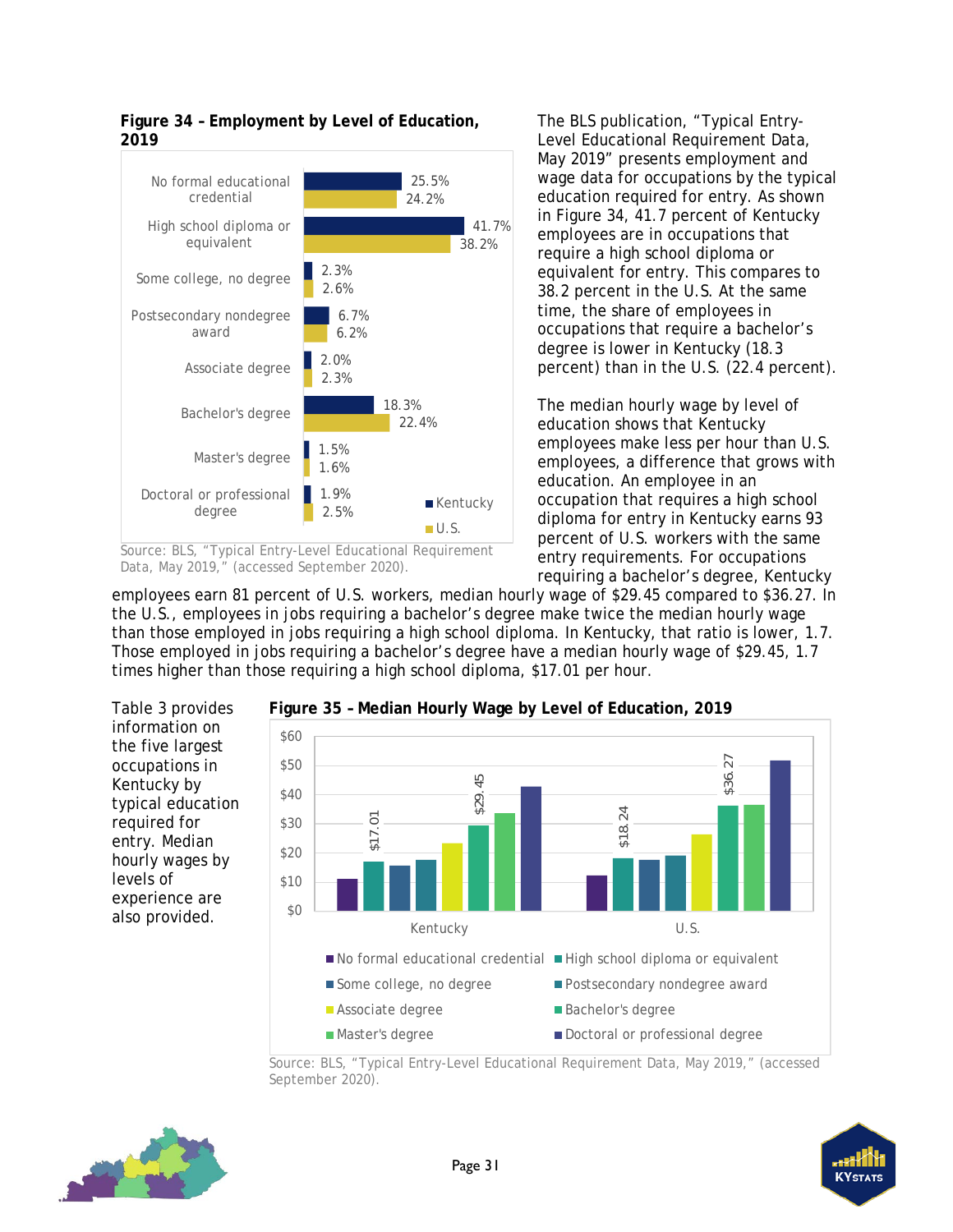<span id="page-35-0"></span>

|            |                                                                                    |                  | Hourly Wage |                  |         |                  |             |
|------------|------------------------------------------------------------------------------------|------------------|-------------|------------------|---------|------------------|-------------|
| <b>SOC</b> |                                                                                    | <b>Estimated</b> |             | 25 <sup>th</sup> |         | 75 <sup>th</sup> |             |
| Code       | Standard Occupational Classification (SOC) Title                                   | Employment       | Entry       | Percentile       | Median  | Percentile       | Experienced |
|            | Less than high school                                                              |                  |             |                  |         |                  |             |
| 35-3023    | <b>Fast Food and Counter Workers</b>                                               | 65,690           | \$8.20      | \$8.68           | \$9.50  | \$10.80          | \$12.34     |
| 53-7062    | Laborers and Freight, Stock, and Material Movers,<br>Hand                          | 63,980           | \$10.42     | \$11.81          | \$14.31 | \$17.92          | \$21.41     |
| 41-2031    | <b>Retail Salespersons</b>                                                         | 54,250           | \$8.70      | \$9.84           | \$11.57 | \$14.38          | \$19.43     |
| 41-2011    | Cashiers                                                                           | 51,260           | \$8.33      | \$8.93           | \$9.98  | \$11.75          | \$13.65     |
| 35-3031    | <b>Waiters and Waitresses</b>                                                      | 31,690           | \$8.13      | \$8.57           | \$9.29  | \$10.24          | \$14.01     |
|            |                                                                                    |                  |             |                  |         |                  |             |
|            | High school diploma or equivalent                                                  |                  |             |                  |         |                  |             |
| 51-2090    | Miscellaneous Assemblers and Fabricators                                           | 50,480           | \$11.64     | \$14.14          | \$17.83 | \$21.99          | \$26.41     |
| 43-4051    | <b>Customer Service Representatives</b>                                            | 43,270           | \$9.96      | \$11.77          | \$15.02 | \$19.11          | \$25.08     |
| 43-9061    | Office Clerks, General                                                             | 38,750           | \$8.91      | \$10.30          | \$13.83 | \$18.38          | \$23.32     |
| 53-7065    | <b>Stockers and Order Fillers</b>                                                  | 32,900           | \$9.26      | \$10.68          | \$12.60 | \$16.02          | \$19.87     |
| 43-6014    | Secretaries and Administrative Assistants, Except<br>Legal, Medical, and Executive | 23,670           | \$10.33     | \$13.31          | \$16.54 | \$20.07          | \$24.45     |
|            |                                                                                    |                  |             |                  |         |                  |             |
|            | Postsecondary non-degree award                                                     |                  |             |                  |         |                  |             |
| 53-3032    | Heavy and Tractor-Trailer Truck Drivers                                            | 27,230           | \$15.38     | \$17.99          | \$22.21 | \$27.27          | \$33.70     |
| 31-1131    | <b>Nursing Assistants</b>                                                          | 22,280           | \$10.32     | \$11.49          | \$13.34 | \$15.20          | \$17.54     |
| 31-9092    | <b>Medical Assistants</b>                                                          | 9,940            | \$11.50     | \$13.49          | \$15.89 | \$18.60          | \$21.04     |
| 29-2061    | Licensed Practical and Licensed Vocational Nurses                                  | 9,790            | \$16.04     | \$18.01          | \$21.03 | \$23.82          | \$26.67     |
| 49-3023    | Automotive Service Technicians and Mechanics                                       | 9,020            | \$10.12     | \$12.44          | \$17.12 | \$23.78          | \$30.48     |

## **Table 3 – Largest Occupations in Kentucky by Typical Education Required for Entry, 2020**

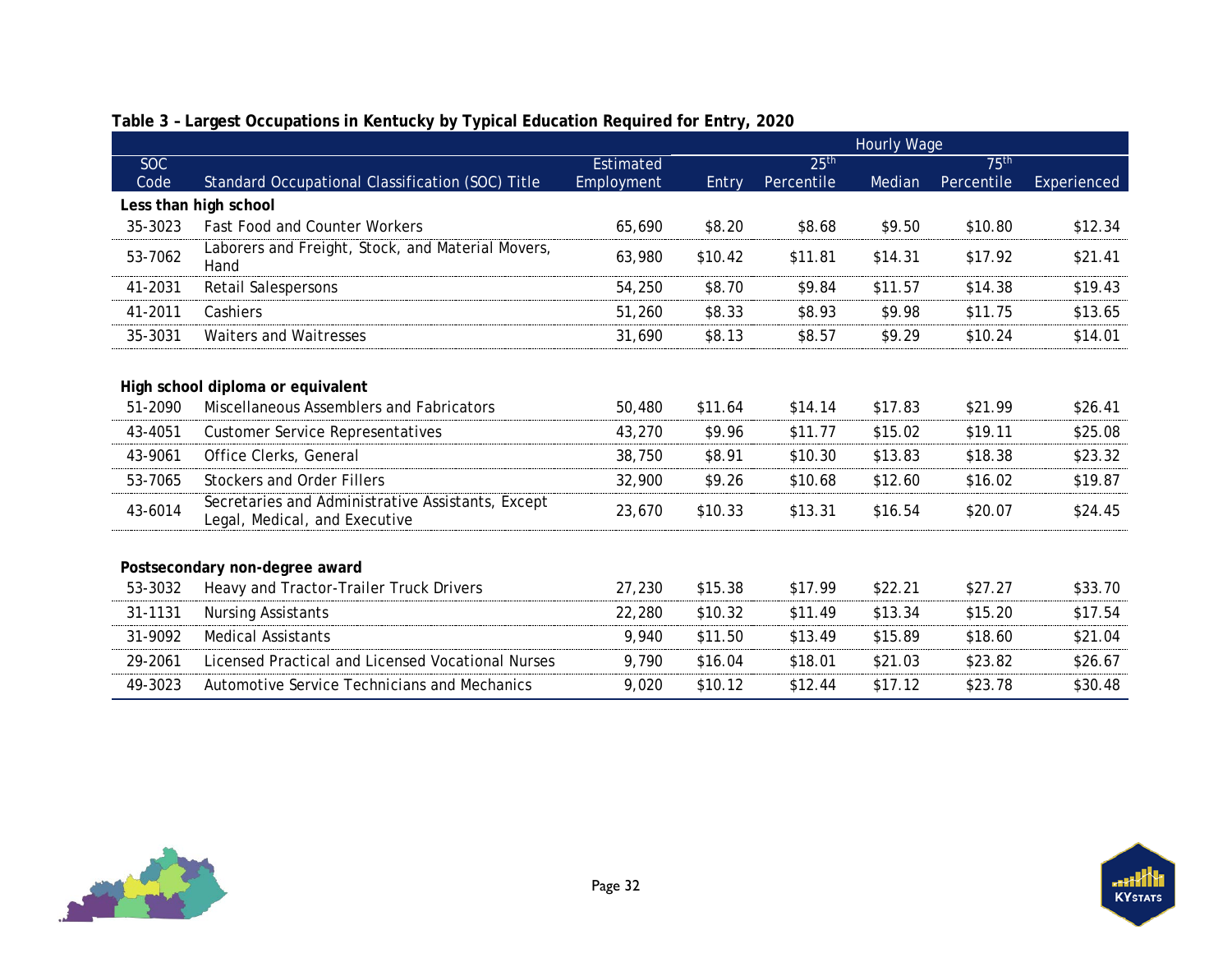|                   |                                                                             |            |         |                  | <b>Hourly Wage</b> |                  |             |
|-------------------|-----------------------------------------------------------------------------|------------|---------|------------------|--------------------|------------------|-------------|
| <b>SOC</b>        |                                                                             | Estimated  |         | 25 <sup>th</sup> |                    | 75 <sup>th</sup> |             |
| Code              | Standard Occupational Classification (SOC) Title                            | Employment | Entry   | Percentile       | Median             | Percentile       | Experienced |
|                   | Some college, no degree                                                     |            |         |                  |                    |                  |             |
| 43-3031           | Bookkeeping, Accounting, and Auditing Clerks                                | 18,130     | \$10.85 | \$14.45          | \$18.25            | \$23.07          | \$28.20     |
| 25-9045           | Teaching Assistants, Except Postsecondary                                   | 16,140     | N/A     | N/A              | N/A                | N/A              | N/A         |
| 15-1232           | <b>Computer User Support Specialists</b>                                    | 6,260      | \$13.43 | \$17.20          | \$23.07            | \$30.51          | \$38.26     |
| 49-2011           | Computer, Automated Teller, and Office Machine<br>Repairers                 | 1,510      | \$13.32 | \$16.27          | \$18.70            | \$22.20          | \$24.76     |
| 43-4151           | <b>Order Clerks</b>                                                         | 1,500      | \$10.83 | \$12.56          | \$15.09            | \$18.59          | \$23.84     |
|                   |                                                                             |            |         |                  |                    |                  |             |
| Associate degree  |                                                                             |            |         |                  |                    |                  |             |
| 25-2011           | Preschool Teachers, Except Special Education                                | 3,930      | \$9.09  | \$10.81          | \$14.73            | \$22.48          | \$28.54     |
| 29-2034           | Radiologic Technologists and Technicians                                    | 3,890      | \$18.19 | \$21.40          | \$25.22            | \$30.16          | \$35.74     |
| 23-2011           | Paralegals and Legal Assistants                                             | 3,120      | \$13.27 | \$15.99          | \$20.32            | \$25.61          | \$34.07     |
| 29-1292           | Dental Hygienists                                                           | 2,270      | \$22.51 | \$26.98          | \$30.30            | \$34.41          | \$37.99     |
| 29-1126           | <b>Respiratory Therapists</b>                                               | 2,250      | \$18.42 | \$20.90          | \$24.08            | \$28.51          | \$31.73     |
|                   |                                                                             |            |         |                  |                    |                  |             |
| Bachelor's degree |                                                                             |            |         |                  |                    |                  |             |
| 29-1141           | <b>Registered Nurses</b>                                                    | 43,840     | \$21.93 | \$26.21          | \$30.53            | \$36.34          | \$40.79     |
| 11-1021           | <b>General and Operations Managers</b>                                      | 31,650     | \$17.14 | \$23.83          | \$34.85            | \$54.22          | \$85.67     |
| 25-2021           | Elementary School Teachers, Except Special<br>Education                     | 19,270     | N/A     | N/A              | N/A                | N/A              | N/A         |
| 25-2031           | Secondary School Teachers, Except Special and<br>Career/Technical Education | 12,280     | N/A     | N/A              | N/A                | N/A              | N/A         |
| 13-2011           | <b>Accountants and Auditors</b>                                             | 12,080     | \$17.85 | \$23.03          | \$29.54            | \$38.38          | \$53.00     |

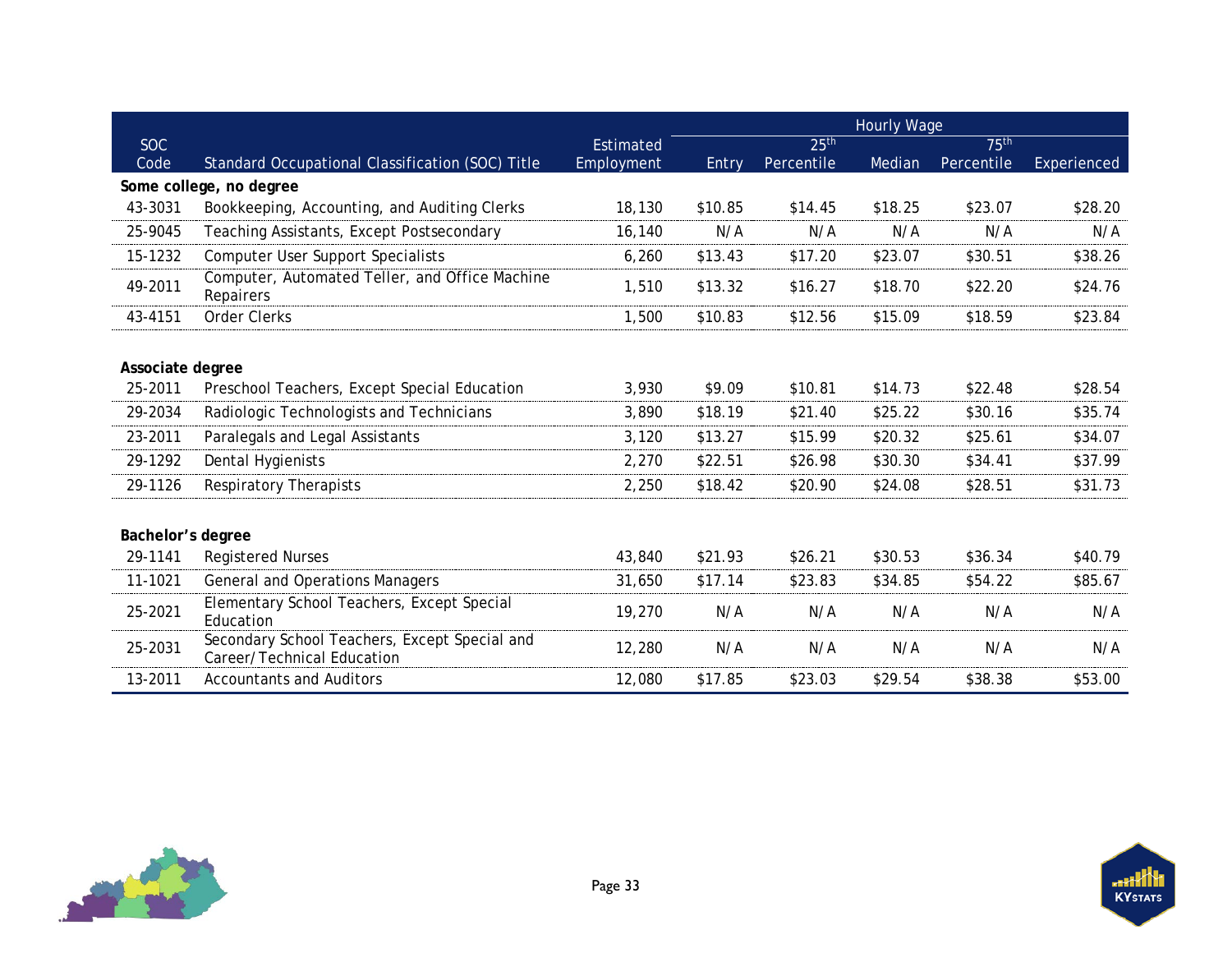|               |                                                                        |                  | <b>Hourly Wage</b> |                  |         |                  |             |
|---------------|------------------------------------------------------------------------|------------------|--------------------|------------------|---------|------------------|-------------|
| SOC           |                                                                        | <b>Estimated</b> |                    | 25 <sup>th</sup> |         | 75 <sup>th</sup> |             |
| Code          | Standard Occupational Classification (SOC) Title                       | Employment       | Entry              | Percentile       | Median  | Percentile       | Experienced |
| Master degree |                                                                        |                  |                    |                  |         |                  |             |
| 11-9032       | Education Administrators, Kindergarten through<br>Secondary            | 4,300            | N/A                | N/A              | N/A     | N/A              | N/A         |
| 29-1171       | <b>Nurse Practitioners</b>                                             | 3,620            | \$33.65            | \$41.57          | \$47.46 | \$56.35          | \$65.62     |
| 21-1012       | Educational, Guidance, and Career Counselors and<br><b>Advisors</b>    | 3,360            | \$16.15            | \$20.20          | \$29.06 | \$35.40          | \$39.25     |
| 25-9031       | Instructional Coordinators                                             | 2,160            | \$16.80            | \$22.39          | \$29.77 | \$37.96          | \$46.04     |
| 29-1127       | Speech-Language Pathologists                                           | 2,130            | \$24.80            | \$28.00          | \$33.84 | \$44.16          | \$53.08     |
|               | Doctoral or professional degree                                        |                  |                    |                  |         |                  |             |
| 23-1011       | Lawyers                                                                | 6,030            | \$22.41            | \$29.33          | \$38.80 | \$61.38          | \$94.80     |
| 29-1051       | <b>Pharmacists</b>                                                     | 5,180            | \$43.34            | \$54.68          | \$61.60 | \$71.46          | \$79.14     |
| 29-1228       | Physicians, All Other and Ophthalmologists,<br><b>Except Pediatric</b> | 3,280            | \$47.57            | \$69.18          | N/A     | N/A              | N/A         |
| 29-1123       | <b>Physical Therapists</b>                                             | 2,650            | \$30.37            | \$35.46          | \$42.23 | \$48.47          | \$54.86     |
| 25-1071       | Health Specialties Teachers, Postsecondary                             | 1,890            | N/A                | N/A              | N/A     | N/A              | N/A         |

N/A = Not available

Source: KYSTATS, Labor Market Information Branch, Occupational Employment Statistics (OES), "2020 Statewide Wage & Employment" and BLS, "Typical Entry-Level Educational Requirement Data, May 2019," (accessed September 2020).



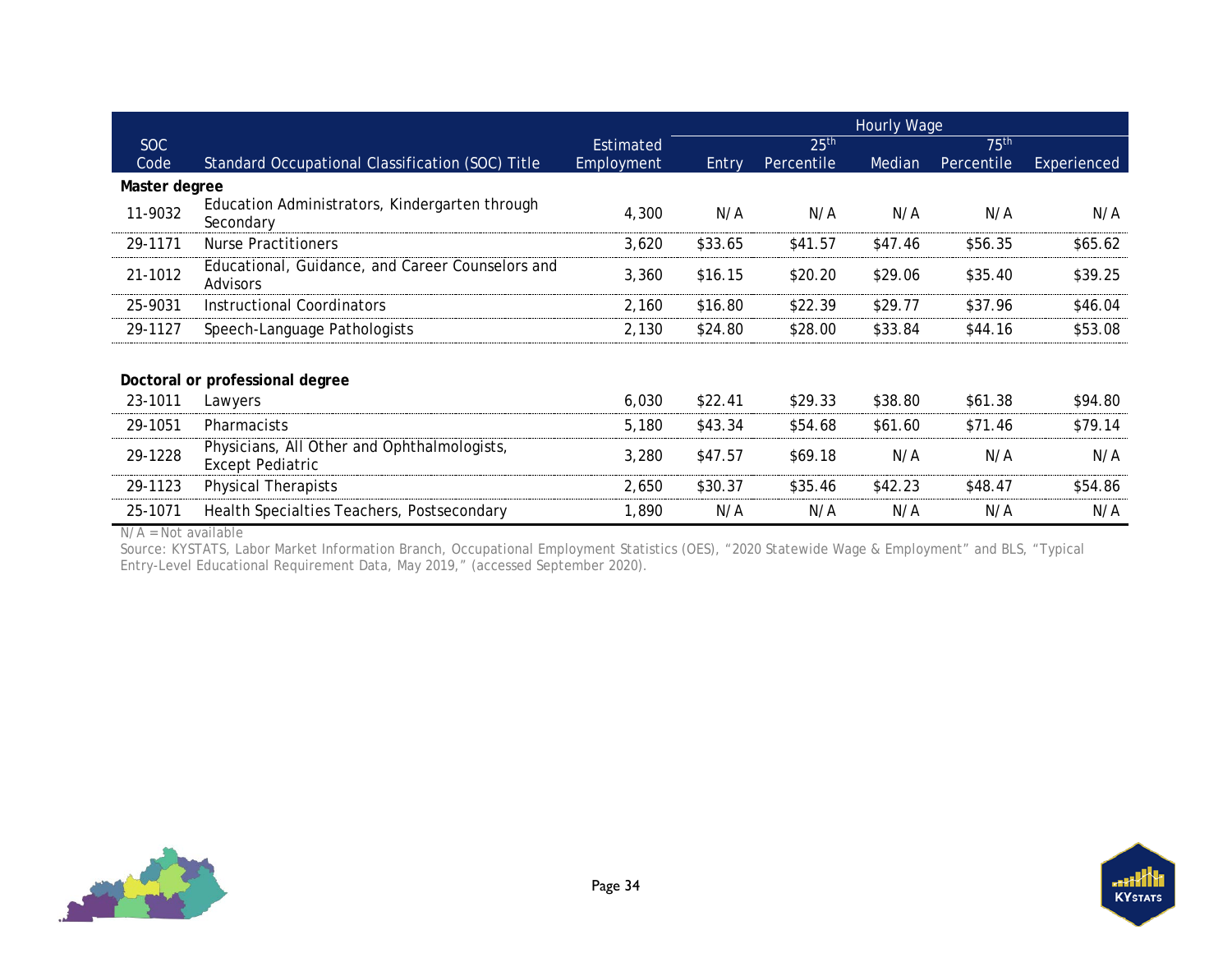

<span id="page-38-1"></span>**Figure 36 – Median Hourly Wage for All Occupations by LWA, 2020**

<span id="page-38-0"></span>Source: KYSTATS, Labor Market Information Branch, "2020 LWA Wage & Employment," (accessed September 2020).

The 2020 median hourly wage for all occupations in Kentucky was \$17.53 per hour. Kentuckiana Works, Northern Kentucky and Bluegrass LWAs all exceeded that as shown in [Figure 36.](#page-38-1) The lowest median hourly wage for all occupations was \$15.11 in the Cumberlands LWA followed by EKCEP at \$15.25 per hour.

[Table 4](#page-39-1) provides estimated employment and median hourly wages for the major occupation groups for each LWA. The largest five occupations for each LWA are presented in [Table 5.](#page-41-1)

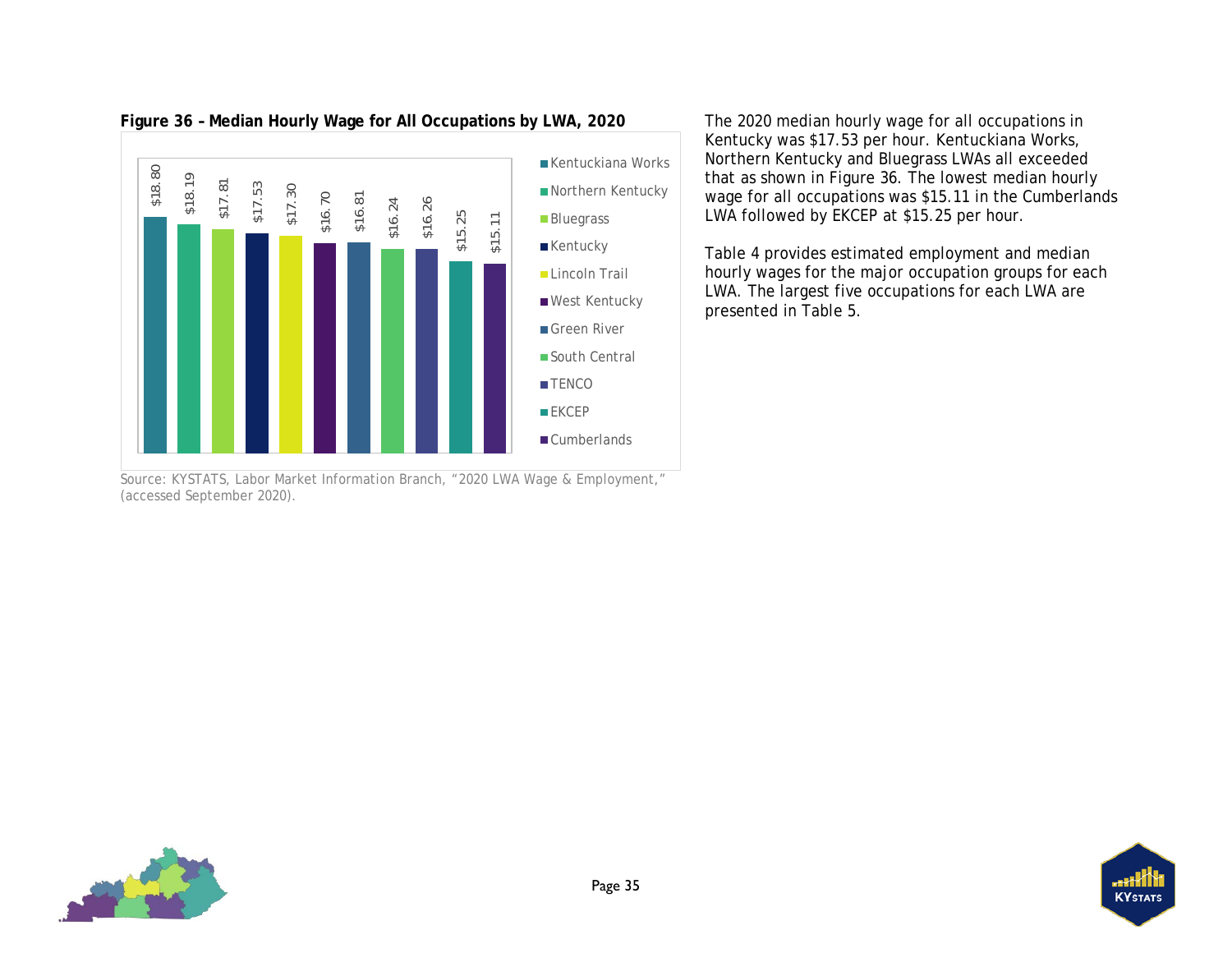<span id="page-39-0"></span>

| 00-0000 | Total                                             | 382,520 | \$17.81 | 112,020 | \$15.11 | 110,530 | \$15.25 | 86,150 | \$16.81 | 546,510 | \$18.80 |
|---------|---------------------------------------------------|---------|---------|---------|---------|---------|---------|--------|---------|---------|---------|
| 11-0000 | Management                                        | 19,810  | \$38.85 | 4,160   | \$35.42 | 4,630   | \$32.30 | 3,270  | \$35.88 | 27,260  | \$42.50 |
| 13-0000 | <b>Business and Financial Operations</b>          | N/A     | \$27.74 | 2,430   | \$24.76 | 2,750   | \$22.97 | 2,620  | \$27.70 | 30,620  | \$30.27 |
| 15-0000 | <b>Computer and Mathematical</b>                  | 7,020   | \$31.36 | 810     | \$25.71 | 800     | \$25.52 | 500    | \$28.13 | 17,000  | \$36.29 |
| 17-0000 | Architecture and Engineering                      | 6,950   | \$35.32 | 740     | \$26.46 | 1,050   | \$24.67 | 1,030  | \$34.77 | 9,270   | \$36.06 |
| 19-0000 | Life, Physical, and Social Science                | 3,910   | \$26.07 | 480     | \$24.58 | 590     | \$28.64 | 340    | \$26.68 | 2,450   | \$31.82 |
| 21-0000 | Community and Social Service                      | 5,470   | \$19.48 | 2,100   | \$18.34 | 3,480   | \$18.07 | 1,220  | \$19.89 | 6,640   | \$20.13 |
| 23-0000 | Legal                                             | N/A     | \$32.13 | N/A     | \$22.02 | 670     | \$26.22 | 260    | \$30.66 | 3,430   | \$34.95 |
| 25-0000 | Educational Instruction and Library               | 20,780  | \$25.58 | 7,540   | \$23.53 | 9,910   | \$23.70 | 4,370  | \$23.50 | 20,710  | \$24.10 |
| 27-0000 | Arts, Design, Entertainment, Sports,<br>and Media | 4,240   | \$19.97 | 590     | \$15.34 | 650     | \$15.12 | 390    | \$16.19 | 6,080   | \$20.80 |
| 29-0000 | Healthcare Practitioners and<br>Technical         | 25,290  | \$28.63 | 8,250   | \$26.59 | 10,210  | \$24.97 | 5,310  | \$28.93 | 33,350  | \$29.74 |
| 31-0000 | Healthcare Support                                | 13,890  | \$14.03 | 5,620   | \$12.67 | 6,280   | \$11.94 | 3,550  | \$13.29 | 18,490  | \$15.18 |
| 33-0000 | Protective Service                                | 9,440   | \$16.26 | 2,190   | \$16.06 | 3,670   | \$14.67 | 1,980  | \$12.13 | 10,870  | \$14.72 |
| 35-0000 | Food Preparation and Serving<br>Related           | 37,540  | \$10.02 | 10,970  | \$9.58  | 10,390  | \$9.41  | 7,240  | \$9.83  | 47,390  | \$10.58 |
| 37-0000 | Building and Grounds Cleaning and<br>Maintenance  | 10,660  | \$13.01 | 2,810   | \$11.43 | 3,510   | \$11.24 | 2,310  | \$12.08 | 13,680  | \$13.02 |
| 39-0000 | Personal Care and Service                         | 7,990   | \$11.60 | 2,020   | \$10.49 | 1,830   | \$10.76 | 1,650  | \$10.88 | 14,170  | \$12.26 |
| 41-0000 | Sales and Related                                 | 35,560  | \$12.21 | 8,880   | \$11.93 | 12,070  | \$10.47 | 8,020  | \$11.56 | 48,170  | \$13.92 |
| 43-0000 | Office and Administrative Support                 | 54,160  | \$16.48 | 17,460  | \$14.16 | 14,110  | \$14.51 | 10,730 | \$16.08 | 77,530  | \$17.55 |
| 45-0000 | Farming, Fishing, and Forestry                    | 1,790   | \$13.41 | 490     | \$13.87 | 130     | \$12.50 | 150    | \$16.24 | 560     | \$16.61 |
| 47-0000 | <b>Construction and Extraction</b>                | 12,970  | \$21.52 | 2,880   | \$18.80 | 5,830   | \$21.44 | 4,290  | \$22.52 | 19,430  | \$24.15 |
| 49-0000 | Installation, Maintenance, and<br>Repair          | 16,150  | \$21.50 | 5,060   | \$17.52 | 4,960   | \$18.48 | 5,280  | \$22.55 | 23,050  | \$22.64 |
| 51-0000 | Production                                        | 36,760  | \$19.03 | 12,850  | \$15.89 | 4,080   | \$14.64 | 11,280 | \$18.65 | 46,310  | \$18.69 |
| 53-0000 | <b>Transportation and Material Moving</b>         | 31,790  | \$15.26 | 13,160  | \$15.00 | 8,940   | \$14.01 | 10,340 | \$15.18 | 70,060  | \$15.70 |

## <span id="page-39-1"></span>**Table 4 – Est. Employment and Median Hourly Wage by Occupational Group and LWA, 2020**

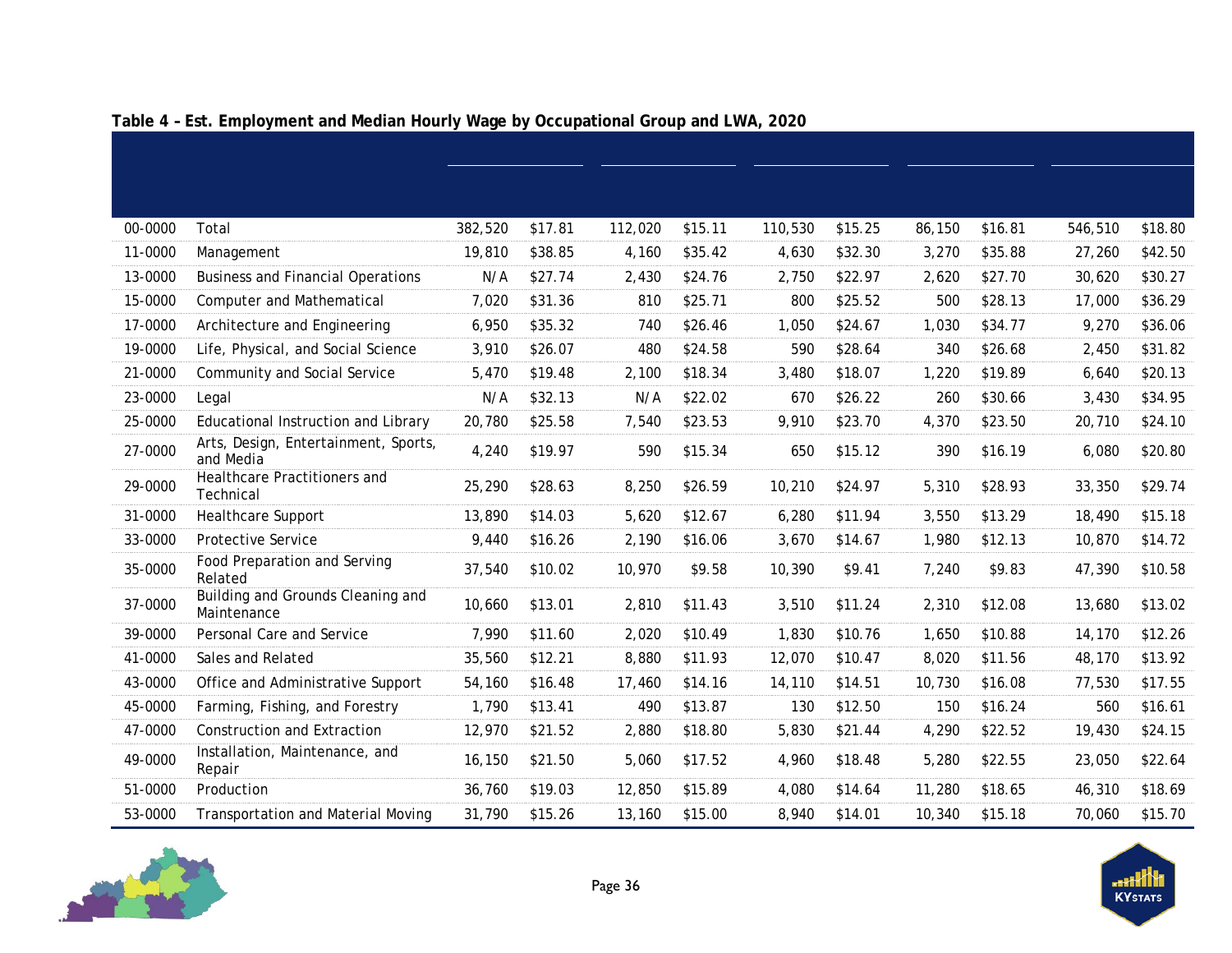|            |                                                   | Lincoln |                  | Northern |                  |         | South            |        |                  |          | West             |  |
|------------|---------------------------------------------------|---------|------------------|----------|------------------|---------|------------------|--------|------------------|----------|------------------|--|
|            |                                                   | Trail   |                  | Kentucky |                  | Central |                  |        | <b>TENCO</b>     | Kentucky |                  |  |
| <b>SOC</b> |                                                   | Est.    | Median<br>Hourly | Est.     | Median<br>Hourly | Est.    | Median<br>Hourly | Est.   | Median<br>Hourly | Est.     | Median<br>Hourly |  |
| Code       | Major Occupational Group                          | Emp.    | Wage             | Emp.     | Wage             | Emp.    | Wage             | Emp.   | Wage             | Emp.     | Wage             |  |
| 00-0000    | Total                                             | 95,390  | \$17.30          | 211,100  | \$18.19          | 119,570 | \$16.24          | 69,350 | \$16.26          | 150,940  | \$16.70          |  |
| 11-0000    | Management                                        | 4,060   | \$38.43          | 10,090   | \$40.92          | 5,220   | \$37.42          | 3,090  | \$34.71          | 6,590    | \$37.98          |  |
| 13-0000    | <b>Business and Financial Operations</b>          | 4,370   | \$30.97          | 9,450    | \$30.54          | 3,350   | \$27.66          | 1,690  | \$24.00          | 4,670    | \$27.71          |  |
| 15-0000    | <b>Computer and Mathematical</b>                  | 1,870   | \$34.10          | 3,220    | \$31.92          | 800     | \$29.52          | 420    | \$24.00          | 1,320    | \$29.09          |  |
| 17-0000    | Architecture and Engineering                      | 1,060   | \$32.69          | 3,410    | \$35.31          | 2,060   | \$31.91          | 1,060  | \$35.90          | 1,730    | \$37.07          |  |
| 19-0000    | Life, Physical, and Social Science                | 430     | \$28.87          | 1,000    | \$28.65          | 320     | \$27.03          | 340    | \$25.72          | 1,070    | \$28.40          |  |
| 21-0000    | Community and Social Service                      | 1,590   | \$18.35          | 2,030    | \$20.56          | 1,500   | \$19.15          | 1,510  | \$18.44          | 2,140    | \$18.94          |  |
| 23-0000    | Legal                                             | 360     | \$26.79          | 1,110    | \$33.93          | N/A     | \$24.70          | 210    | \$26.86          | 660      | \$27.46          |  |
| 25-0000    | Educational Instruction and Library               | 5,410   | \$23.70          | 9,730    | \$24.95          | 6,600   | \$24.95          | 4,370  | \$23.80          | 8,160    | \$23.16          |  |
| 27-0000    | Arts, Design, Entertainment, Sports,<br>and Media | 560     | \$21.37          | 1,440    | \$17.85          | 910     | \$15.27          | 270    | \$13.88          | 1,010    | \$17.31          |  |
| 29-0000    | Healthcare Practitioners and<br>Technical         | 5,870   | \$27.47          | 10,780   | \$30.78          | 6,960   | \$26.47          | 5,540  | \$26.95          | 10,230   | \$27.16          |  |
| 31-0000    | <b>Healthcare Support</b>                         | 3,500   | \$13.28          | 6,240    | \$14.98          | 4,700   | \$12.90          | 3,170  | \$12.79          | 5,930    | \$12.78          |  |
| 33-0000    | Protective Service                                | 1,610   | \$18.17          | 3,990    | \$18.89          | 2,030   | \$15.16          | 1,440  | \$17.70          | 2,780    | \$17.18          |  |
| 35-0000    | Food Preparation and Serving<br>Related           | 9,630   | \$10.07          | 20,350   | \$10.00          | 10,490  | \$9.82           | 7,600  | \$9.62           | 14,980   | \$9.67           |  |
| 37-0000    | Building and Grounds Cleaning and<br>Maintenance  | 1,930   | \$12.53          | 5,130    | \$13.56          | 3,100   | \$11.86          | 1,860  | \$12.61          | 4,490    | \$12.66          |  |
| 39-0000    | Personal Care and Service                         | 1,900   | \$10.55          | 5,030    | \$11.64          | 2,360   | \$11.00          | 980    | \$10.78          | 2,260    | \$10.94          |  |
| 41-0000    | Sales and Related                                 | 7,960   | \$11.92          | 18,290   | \$14.46          | 12,570  | \$11.74          | 7,170  | \$11.43          | 14,920   | \$11.82          |  |
| 43-0000    | Office and Administrative Support                 | 11,490  | \$16.47          | 27,470   | \$17.98          | 14,990  | \$15.43          | 8,420  | \$15.21          | 18,960   | \$15.13          |  |
| 45-0000    | Farming, Fishing, and Forestry                    | 90      | \$11.76          | 130      | \$16.01          | 170     | \$14.42          | 90     | \$15.65          | 330      | \$14.36          |  |
| 47-0000    | <b>Construction and Extraction</b>                | 4,170   | \$19.45          | 5,730    | \$22.35          | 3,960   | \$19.62          | 3,390  | \$22.21          | 7,120    | \$22.13          |  |
| 49-0000    | Installation, Maintenance, and<br>Repair          | 4,480   | \$18.95          | 10,630   | \$23.51          | 5,820   | \$20.68          | 3,340  | \$19.13          | 8,760    | \$20.88          |  |
| 51-0000    | Production                                        | 15,660  | \$18.26          | 20,810   | \$19.30          | 17,880  | \$17.36          | 6,940  | \$17.63          | 16,200   | \$17.31          |  |
| 53-0000    | <b>Transportation and Material Moving</b>         | 7,400   | \$15.72          | 35,030   | \$16.10          | 13,340  | \$15.05          | 6,450  | \$15.74          | 16,610   | \$16.88          |  |

Source: KYSTATS, Labor Market Information Branch, "2020 LWA Wage & Employment," (accessed September 2020).



**HAMI**<br>KYstats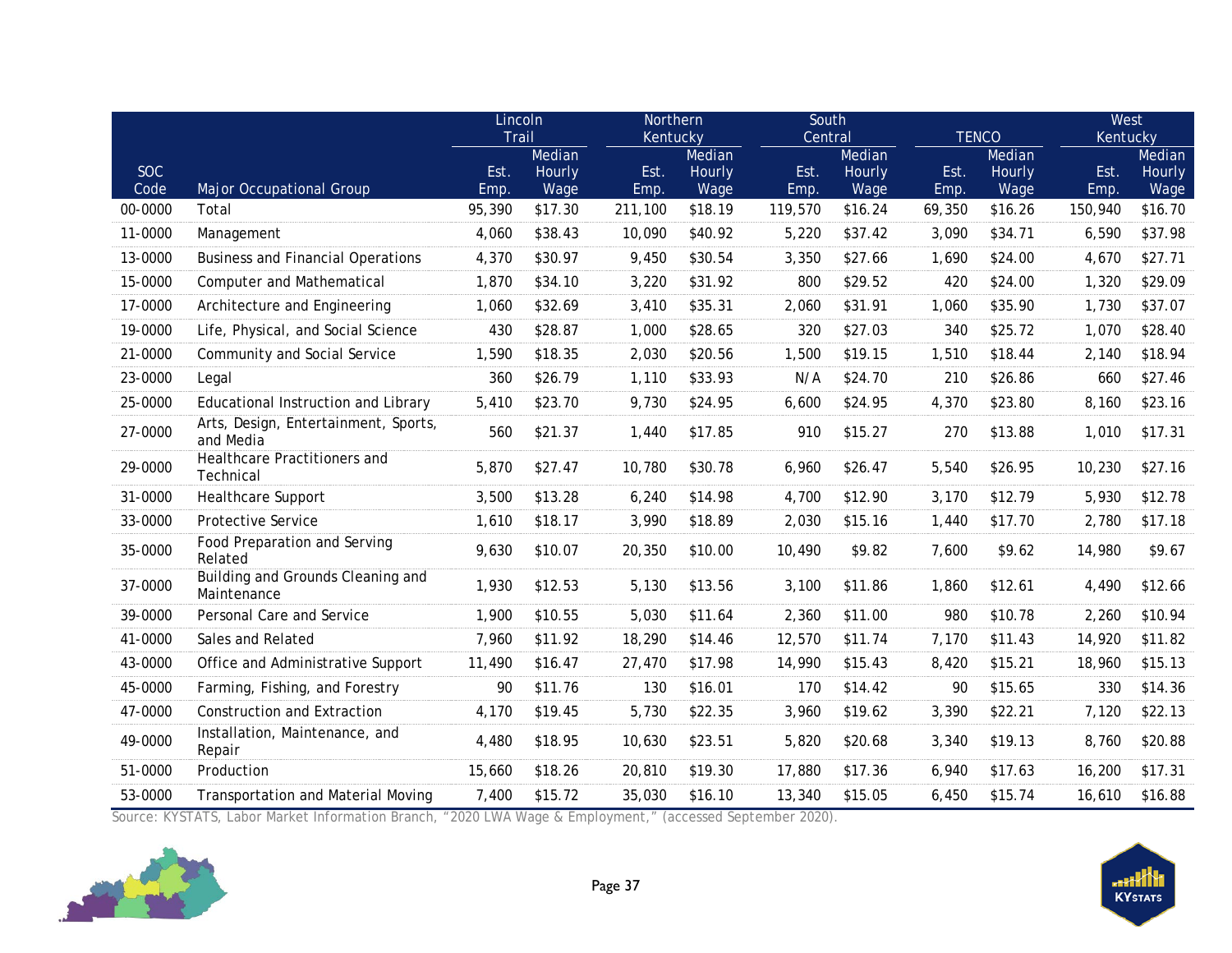|                    |                                                        |              | Median         |
|--------------------|--------------------------------------------------------|--------------|----------------|
| <b>SOC</b><br>Code | Standard Occupational Classification (SOC) Title       | Est.<br>Emp. | Hourly<br>Wage |
| <b>Bluegrass</b>   |                                                        |              |                |
| 00-0000            | Total all occupations                                  | 382,520      | \$17.81        |
| 35-3023            | <b>Fast Food and Counter Workers</b>                   | 13,800       | \$9.54         |
| 41-2031            | <b>Retail Salespersons</b>                             | 11,980       | \$11.44        |
| 51-2090            | Miscellaneous Assemblers and Fabricators               | 10,520       | \$18.48        |
| 41-2011            | Cashiers                                               | 9,990        | \$10.11        |
| 53-7062            | Laborers and Freight, Stock, and Material Movers, Hand | 9,720        | \$13.74        |
|                    |                                                        |              |                |
| Cumberlands        |                                                        |              |                |
| 00-0000            | Total all occupations                                  | 112,020      | \$15.11        |
| 43-4051            | <b>Customer Service Representatives</b>                | 4,650        | \$12.57        |
| 35-3023            | Fast Food and Counter Workers                          | 4,520        | \$9.06         |
| 53-7062            | Laborers and Freight, Stock, and Material Movers, Hand | 4,130        | \$12.57        |
| 41-2011            | Cashiers                                               | 2,940        | \$9.59         |
| 41-2031            | <b>Retail Salespersons</b>                             | 2,840        | \$11.83        |
|                    |                                                        |              |                |
| <b>EKCEP</b>       |                                                        |              |                |
| 00-0000            | Total all occupations                                  | 110,530      | \$15.25        |
| 41-2011            | Cashiers                                               | 5,230        | \$9.25         |
| 35-3023            | <b>Fast Food and Counter Workers</b>                   | 4,330        | \$9.06         |
| 29-1141            | <b>Registered Nurses</b>                               | 3,180        | \$28.85        |
| 41-2031            | <b>Retail Salespersons</b>                             | 3,040        | \$11.15        |
| 31-1120            | Home Health and Personal Care Aides                    | 2,320        | \$11.18        |
|                    |                                                        |              |                |
| <b>Green River</b> |                                                        |              |                |
| 00-0000            | Total all occupations                                  | 86,150       | \$16.81        |
| 35-3023            | <b>Fast Food and Counter Workers</b>                   | 3,230        | \$9.57         |
| 41-2011            | Cashiers                                               | 3,100        | \$9.74         |
| 53-7062            | Laborers and Freight, Stock, and Material Movers, Hand | 2,830        | \$14.39        |
| 41-2031            | Retail Salespersons                                    | 2,390        | \$11.38        |
| 29-1141            | <b>Registered Nurses</b>                               | 2,200        | \$30.34        |
|                    |                                                        |              |                |
|                    | Kentuckiana Works                                      |              |                |
| 00-0000            | Total all occupations                                  | 546,510      | \$18.80        |
| 53-7062            | Laborers and Freight, Stock, and Material Movers, Hand | 23,600       | \$14.41        |
| 51-2090            | Miscellaneous Assemblers and Fabricators               | 17,150       | \$18.63        |
| 35-3023            | <b>Fast Food and Counter Workers</b>                   | 15,180       | \$9.85         |
| 43-4051            | <b>Customer Service Representatives</b>                | 14,180       | \$17.06        |
| 41-2031            | <b>Retail Salespersons</b>                             | 14,070       | \$11.79        |

## <span id="page-41-1"></span><span id="page-41-0"></span>**Table 5 – Top Five Occupations by Estimated Employment in Each LWA, 2020**



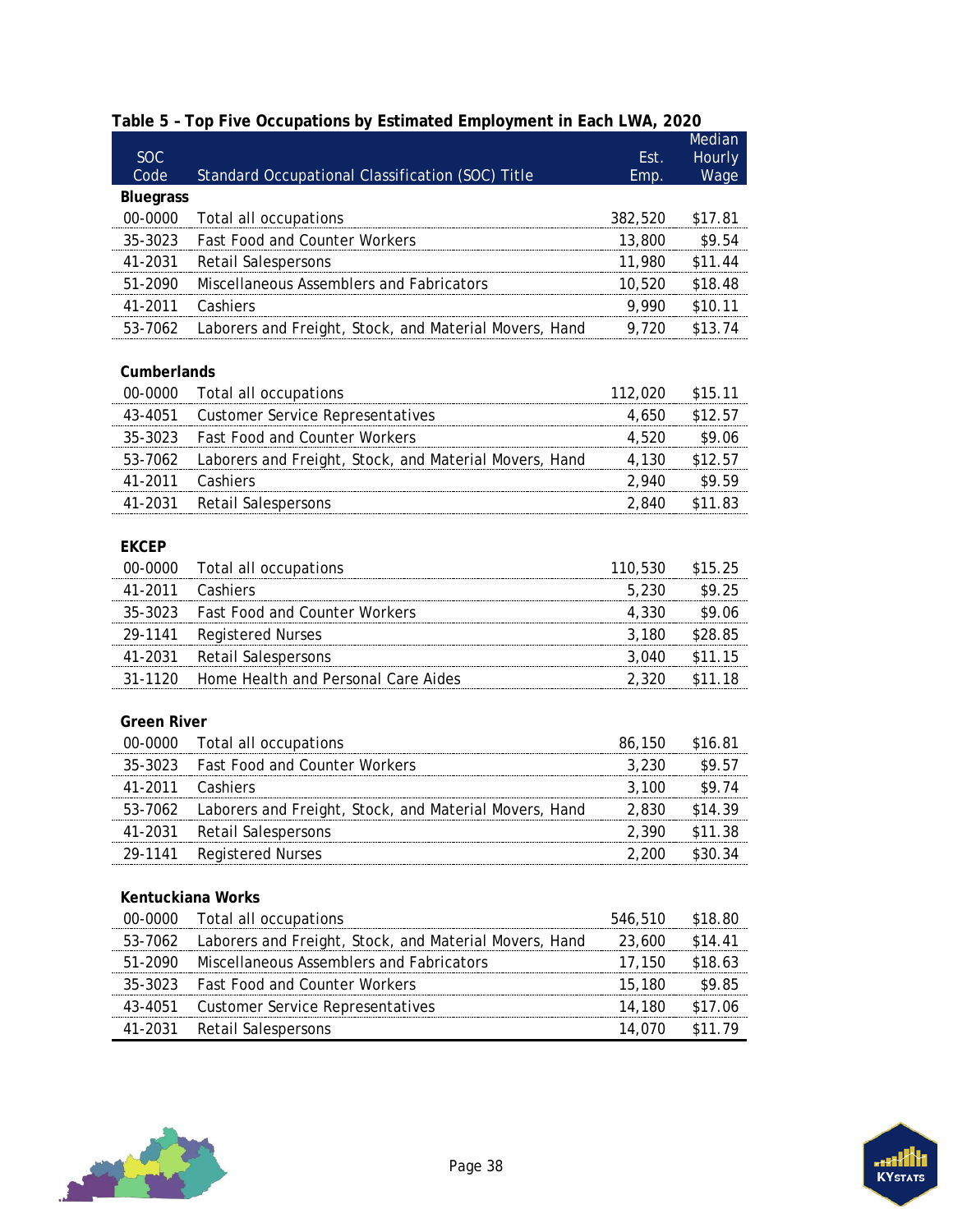| <b>SOC</b>           |                                                        | Est.    | Median<br>Hourly |
|----------------------|--------------------------------------------------------|---------|------------------|
| Code                 | Standard Occupational Classification (SOC) Title       | Emp.    | Wage             |
| Lincoln Trail        |                                                        |         |                  |
| 00-0000              | Total all occupations                                  | 95,390  | \$17.30          |
| 51-2090              | Miscellaneous Assemblers and Fabricators               | 5,480   | \$18.80          |
| 35-3023              | Fast Food and Counter Workers                          | 4,110   | \$9.57           |
| 41-2011              | Cashiers                                               | 2,590   | \$9.99           |
| 41-2031              | <b>Retail Salespersons</b>                             | 2,510   | \$11.39          |
| 29-1141              | <b>Registered Nurses</b>                               | 1,900   | \$29.52          |
|                      | Northern Kentucky                                      |         |                  |
| 00-0000              | Total all occupations                                  | 211,100 | \$18.19          |
| 53-7062              | Laborers and Freight, Stock, and Material Movers, Hand | 11,270  | \$15.20          |
| 35-3023              | <b>Fast Food and Counter Workers</b>                   | 6,280   | \$9.63           |
| 41-2031              | <b>Retail Salespersons</b>                             | 5,580   | \$12.24          |
| 53-7065              | <b>Stockers and Order Fillers</b>                      | 5,090   | \$13.19          |
| 43-4051              | <b>Customer Service Representatives</b>                | 4,960   | \$16.57          |
|                      |                                                        |         |                  |
| South Central        |                                                        |         |                  |
| 00-0000              | Total all occupations                                  | 119,570 | \$16.24          |
| 35-3023              | <b>Fast Food and Counter Workers</b>                   | 4,790   | \$9.54           |
| 51-2090              | Miscellaneous Assemblers and Fabricators               | 4,090   | \$17.34          |
| 41-2031              | <b>Retail Salespersons</b>                             | 3,980   | \$11.34          |
| 53-7062              | Laborers and Freight, Stock, and Material Movers, Hand | 3,920   | \$14.35          |
| 41-2011              | Cashiers                                               | 3,900   | \$9.67           |
| <b>TENCO</b>         |                                                        |         |                  |
| 00-0000              | Total all occupations                                  | 69,350  | \$16.26          |
| 35-3023              | Fast Food and Counter Workers                          | 3,260   | \$9.34           |
| 41-2011              | Cashiers                                               | 2,890   | \$9.81           |
| 41-2031              | <b>Retail Salespersons</b>                             | 2,150   | \$11.29          |
| 29-1141              | <b>Registered Nurses</b>                               | 2,050   | \$28.57          |
| 53-7062              | Laborers and Freight, Stock, and Material Movers, Hand | 1,720   | \$13.47          |
|                      |                                                        |         |                  |
| <b>West Kentucky</b> |                                                        |         |                  |
| 00-0000              | Total all occupations                                  | 150,940 | \$16.70          |
| 35-3023              | <b>Fast Food and Counter Workers</b>                   | 5,940   | \$9.39           |
| 41-2031              | <b>Retail Salespersons</b>                             | 5,660   | \$11.03          |
| 51-2090              | Miscellaneous Assemblers and Fabricators               | 4,350   | \$16.61          |
| 41-2011              | Cashiers                                               | 4,020   | \$9.62           |
| 29-1141              | <b>Registered Nurses</b>                               | 3,740   | \$29.56          |

N/A = Not Available

Source: KYSTATS, Labor Market Information Branch, "2020 LWA Wage & Employment," (accessed September 2020).

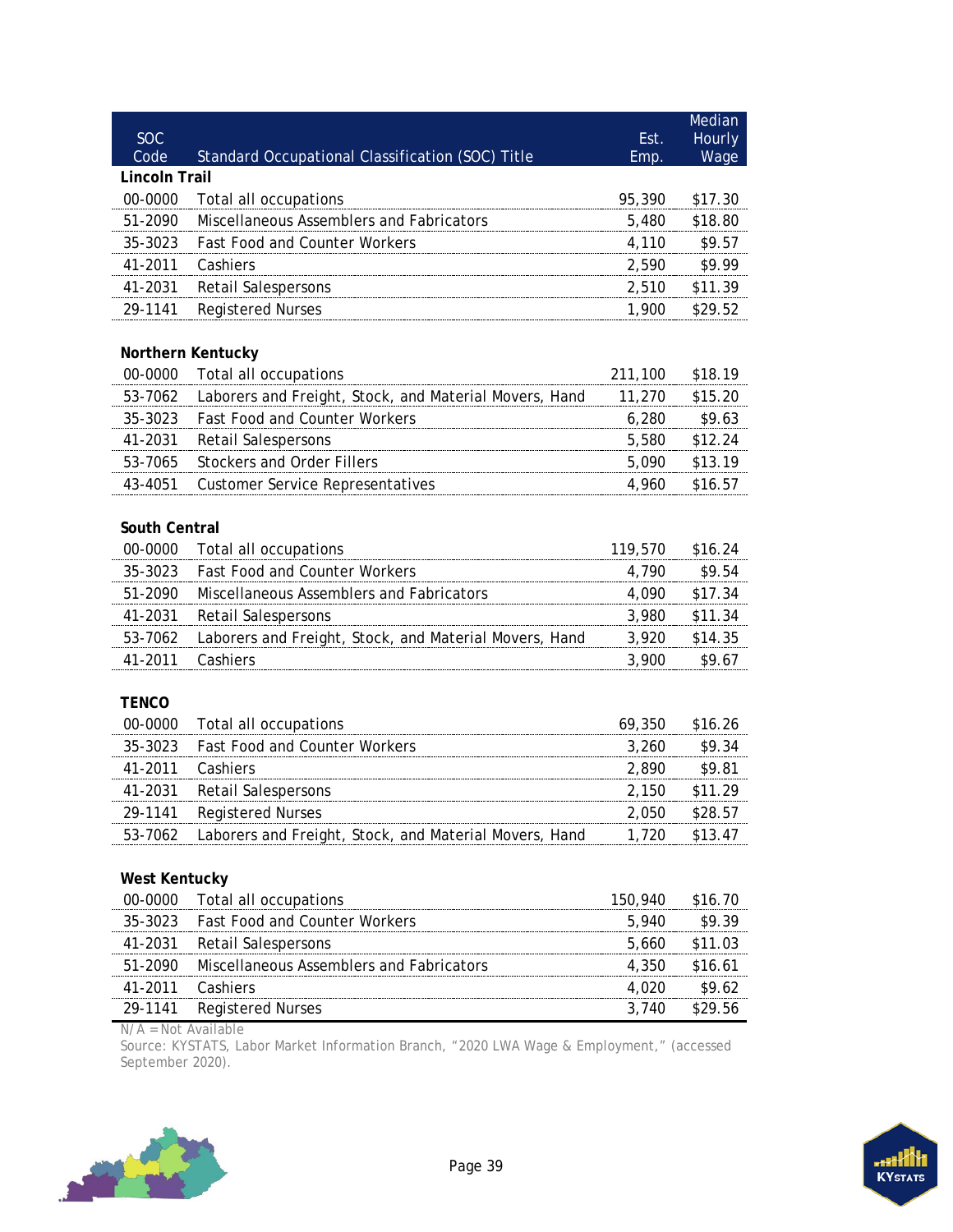# **OCCUPATIONAL PROJECTIONS**

<span id="page-43-0"></span>Long-term occupational employment projections reflect predicted employer demand for labor over a ten-year period. Projections are available at the major and specific SOC levels. Occupational employment projections include estimates on projected job openings resulting from three events:

- Individuals transferring among occupations (e.g. a career change)
- Individuals exiting the workforce (e.g. retirement) and

<span id="page-43-1"></span>**Figure 37 – Projected Job Openings in Kentucky by** 

Economic growth (or decline)

The projections also include information on the typical education, training and experience needed for entry, and on-the job training typically needed to reach competency in the occupation from the BLS publication "Education and Training Assignments by Detailed Occupation."



Source: KYSTATS, Labor Market Information Branch, "2018- 2028 KY Occupational Outlook," (accessed August 2020).

In Kentucky, the job market is expected to experience nearly 2.5 million job openings between 2018 and 2028, with the majority of openings attributed to workers transferring between occupations. These transfers are expected to account for 59 percent of the total job openings between 2018 and 2028, 1.47 million openings. An estimated 903,500 exits are projected to occur over this time period as individuals leave the labor force. Economic growth accounts for the remaining 5 percent of projected openings (approximately 124,000) between 2018 and 2028.



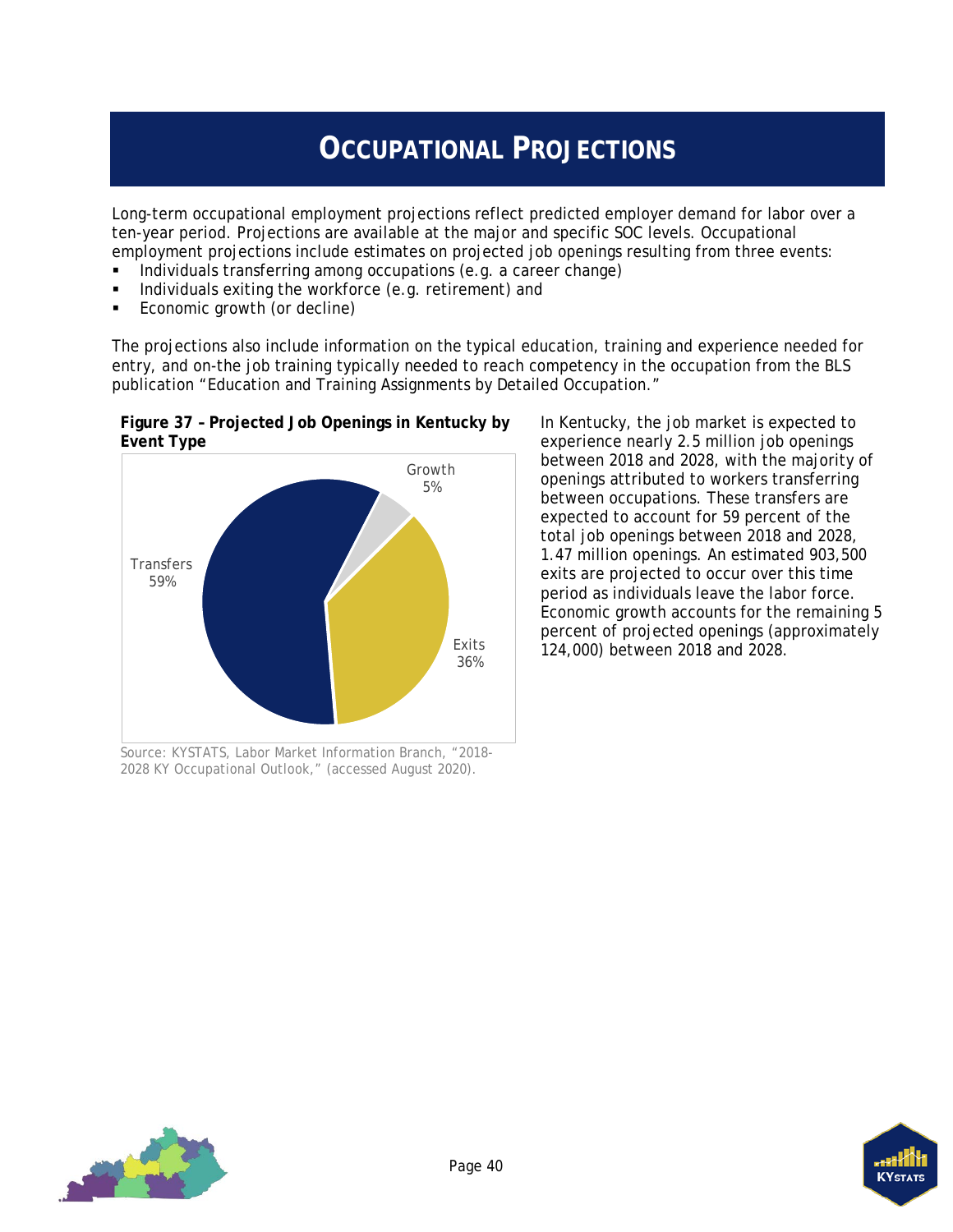

<span id="page-44-0"></span>**Figure 38 – Total Job Openings by Major Occupational Group, 2018 to 2028**

Source: KYSTATS, Labor Market Information Branch, "2018-2028 KY Occupational Outlook," (accessed August 2020).



The most projected job openings between 2018 and 2028 are in Office and Administrative Support occupations. This occupational group is the only group projected to have negative growth (decline) over this time period (losing 1,400 jobs). However, both exits and transfers are expected in this occupational group, resulting in overall projected openings of 345,100 jobs.

Food Preparation and Serving-Related occupations are estimated to have the next largest openings with an estimated 340,800 openings. This group also has the most anticipated growth with 20,200 jobs followed by Transportation and Material Moving occupations (17,500 jobs) and Healthcare Practitioners (13,400 jobs). However, the majority of future job openings are from transfers.

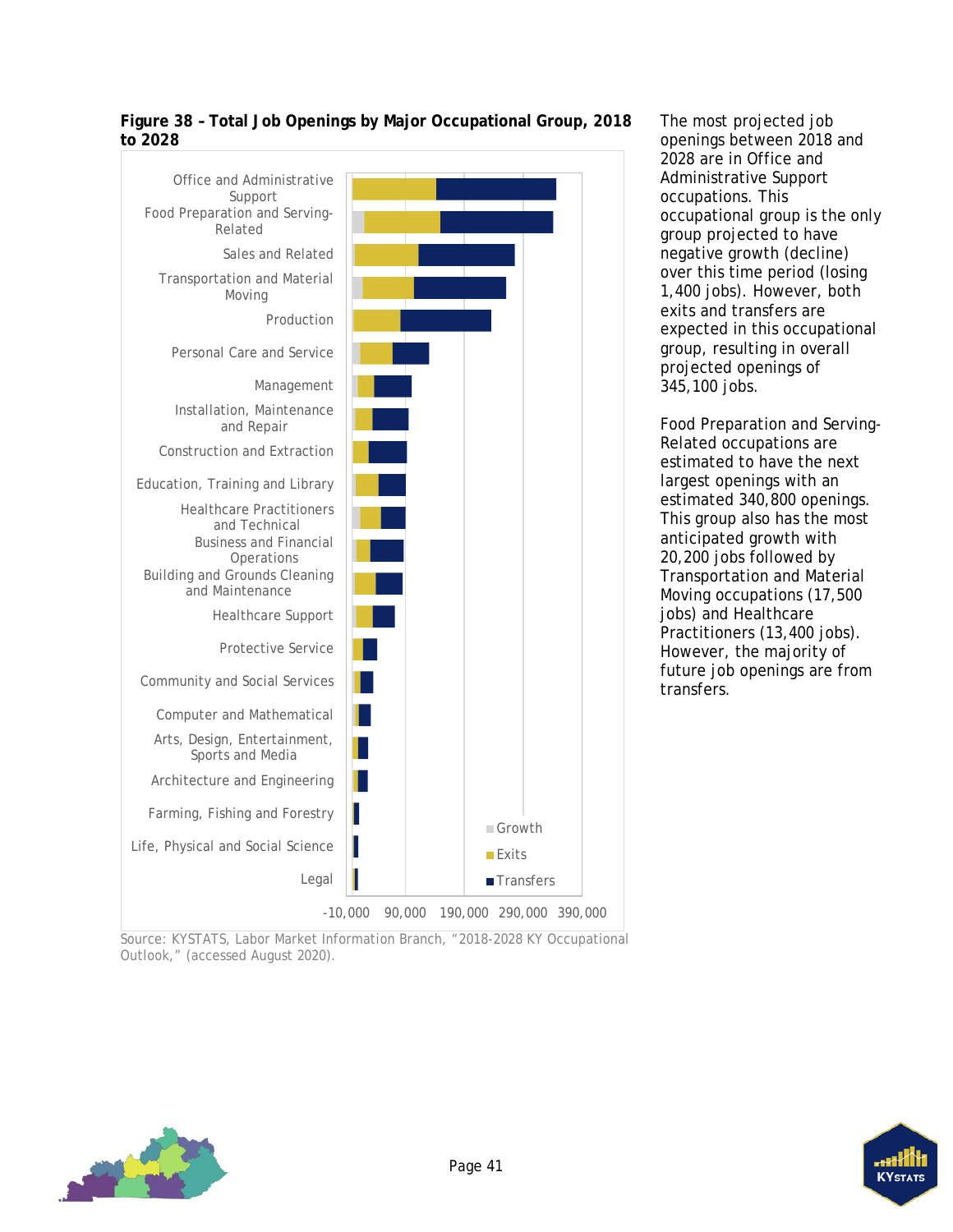

#### <span id="page-45-0"></span>**Figure 39 – Projected Job Openings by Required Education**

Many job openings in the next decade will not require comparatively high levels of educational attainment. Onequarter (25 percent) of all projected job openings in Kentucky from 2018 to 2028 will require an education beyond a high school diploma or equivalent award. Among all projected openings, 33 percent typically require less than high school completion, and 41 percent require only a high school diploma or equivalent award.

Source: KYSTATS, Labor Market Information Branch, "2018-2028 KY Occupational Outlook," (accessed September 2020).

This is partially explained by the high numbers of exits from the workforce and high numbers of transfers to other occupations expected among occupations requiring these levels of education.

Every occupation in Kentucky is expected to have openings between 2018 and 2028. Recall that job openings come from people transferring between jobs, exiting the labor force or growth in the occupation. However, there are 154 occupations that will have fewer employees in 2028 than 2018. In total, employment is projected to decrease by 19,198 in these occupations, the majority of which (88.0 percent) require a high school diploma or less education. The occupations expected to experience the largest declines include:

- Secretaries and administrative assistants, except legal, medical, and executive (-1,908)
- Inspectors, testers, sorters, samplers, and weighers (-1,444)
- Office clerks, general (-1,000)
- Cashiers (-988)
- Executive secretaries and executive administrative assistants (-971)

There are 507 occupations that are projected to grow between 2018 and 2028, increasing employment by 133,190. While 20 percent of the employment growth will be in occupations requiring a bachelor's degree for entry, 63 percent will require a high school diploma or less. Occupations that have the largest projected growth include:

- Combined food preparation and serving workers, including fast food (10,861)
- Personal care aides (6,963)
- Laborers and freight, stock, and material movers, hand (6,666)
- Registered nurses (6,152)
- Cooks, restaurant (4,195)



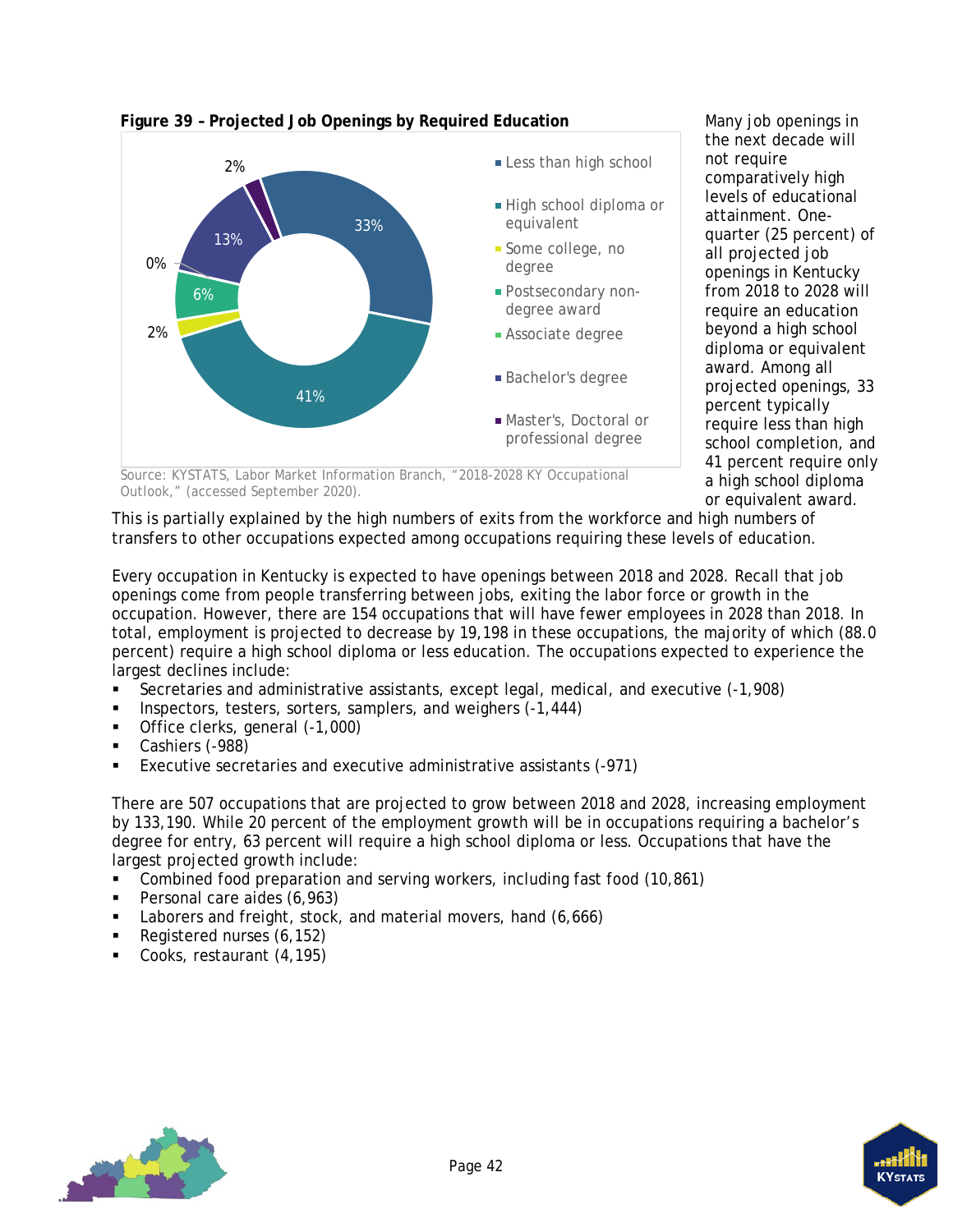

# <span id="page-46-0"></span>**Figure 40 – Change in Employment by Required Education, 2018-2028**

**Declining Occupations by Required Education** 

Source: KYSTATS, Labor Market Information Branch, "2018-2028 KY Occupational Outlook," (accessed September 2020).

High school diplomas and bachelor degrees are the two levels of educational attainment that typically grant workers entry to the widest variety of occupations, with the former qualifying workers for 265 unique occupations across the state, and the latter granting access to 154 additional occupations. Advanced postsecondary degrees (Master's, Doctoral, and other professional degrees) grant access to 80 occupations that lower levels of educational attainment do not. Only 81 unique occupations do not typically require any formal education credentials.

Occupations can be classified as high, moderate or basic skill by typical education required for entry.

- High skill occupations include occupations requiring more than a bachelor's degree. This also includes occupations requiring a master's degree or a doctoral or professional degree.
- Moderate skill occupations include occupations requiring an associate degree, postsecondary nondegree award or some college with no degree.
- Basic skill occupations include occupations requiring either a high school diploma or equivalent or no formal education.

The occupations with the most projected job openings for each skill group are shown in [Table 6.](#page-47-0) Among high skill occupations, the most openings will occur in Registered Nurses with an expected 32,839 openings by 2028. The median wage for this occupation was \$63,514 in 2019.



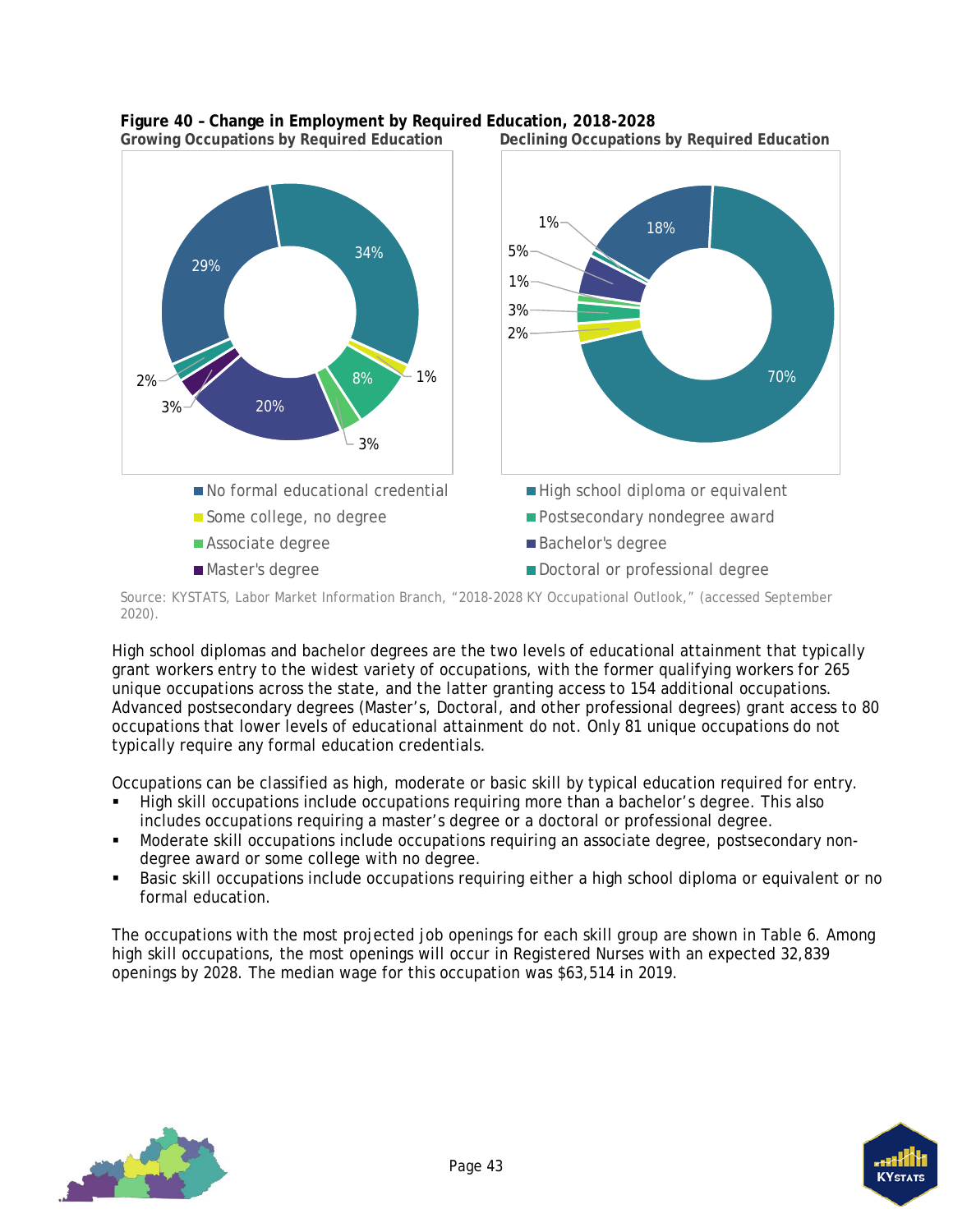<span id="page-47-0"></span>

|  |  |  | Table 6 - Most Job Openings by Skill Classification |
|--|--|--|-----------------------------------------------------|
|  |  |  |                                                     |

| <b>SOC</b>         |                                                                          | Est.   |              |                  |        |         | Median   |
|--------------------|--------------------------------------------------------------------------|--------|--------------|------------------|--------|---------|----------|
| Code               | SOC Title (Code)                                                         | Emp.   | <b>Exits</b> | <b>Transfers</b> | Change | Total   | Wage     |
| <b>High Skill</b>  |                                                                          |        |              |                  |        |         |          |
| 29-1141            | Registered nurses                                                        | 46,900 | 13,868       | 12,819           | 6,152  | 32,839  | \$63,514 |
| 11-1021            | General and operations<br>managers                                       | 31,353 | 6,852        | 21,522           | 2,641  | 31,015  | \$72,491 |
| 25-2021            | Elementary school teachers,<br>except special education                  | 17,797 | 5,680        | 7,787            | 920    | 14,387  | #N/A     |
| 13-2011            | Accountants and auditors                                                 | 12,281 | 3,633        | 8,370            | 1,197  | 13,200  | \$61,434 |
| 13-1199            | Business operations specialists,<br>all other                            | 9,918  | 2,818        | 7,145            | 921    | 10,884  | #N/A     |
| Moderate Skill     |                                                                          |        |              |                  |        |         |          |
| 53-3032            | Heavy and tractor-trailer truck<br>drivers                               | 26,650 | 11,435       | 20,144           | 2,248  | 33,827  | \$46,206 |
| 31-1014            | Nursing assistants                                                       | 24,776 | 13,901       | 15,077           | 2,162  | 31,140  | #N/A     |
| 43-3031            | Bookkeeping, accounting, and<br>auditing clerks                          | 20,747 | 12,478       | 11,417           | $-476$ | 23,419  | \$37,969 |
| 25-9041            | Teacher assistants                                                       | 15,825 | 8,638        | 8,513            | 905    | 18,056  | #N/A     |
| 31-9092            | Medical assistants                                                       | 9,135  | 3,812        | 6,942            | 1,254  | 12,008  | \$33,055 |
| 53-3032            | Heavy and tractor-trailer truck<br>drivers                               | 26,650 | 11,435       | 20,144           | 2,248  | 33,827  | \$46,206 |
| <b>Basic Skill</b> |                                                                          |        |              |                  |        |         |          |
| 35-3021            | Combined food preparation<br>and serving workers, including<br>fast food | 64,657 | 55,881       | 68,924           | 10,861 | 135,666 | #N/A     |
| 41-2011            | Cashiers                                                                 | 51,927 | 45,904       | 51,119           | $-988$ | 96,035  | \$20,754 |
| 53-7062            | Laborers and freight, stock,<br>and material movers, hand                | 60,271 | 28,724       | 59,616           | 6,666  | 95,006  | \$29,760 |
| 41-2031            | Retail salespersons                                                      | 56,018 | 32,508       | 50,117           | 1,094  | 83,719  | \$24,055 |
| 51-2098            | Assemblers and fabricators, all<br>other, including team<br>assemblers   | 61,501 | 25,337       | 46,726           | 742    | 72,805  | #N/A     |

N/A = Not available

Source: KYSTATS, Labor Market Information Branch, "2018-2028 KY Occupational Outlook," and Occupational Employment Statistics (OES), "2020 Statewide Wage & Employment" (accessed September 2020).

Kentucky's ten LWAs are expected to experience uneven growth, with each area growing by at least 3.3% by 2028. The fastest growing areas, Kentuckiana Works, Bluegrass, and Cumberlands, are projected to experience growth of 7.6%, 6.4%, and 6.4%, respectively. EKCEP is likely to be the most affected by exits from the labor force, with exits comprising as much as 39% of total job openings in the area over the next decade.



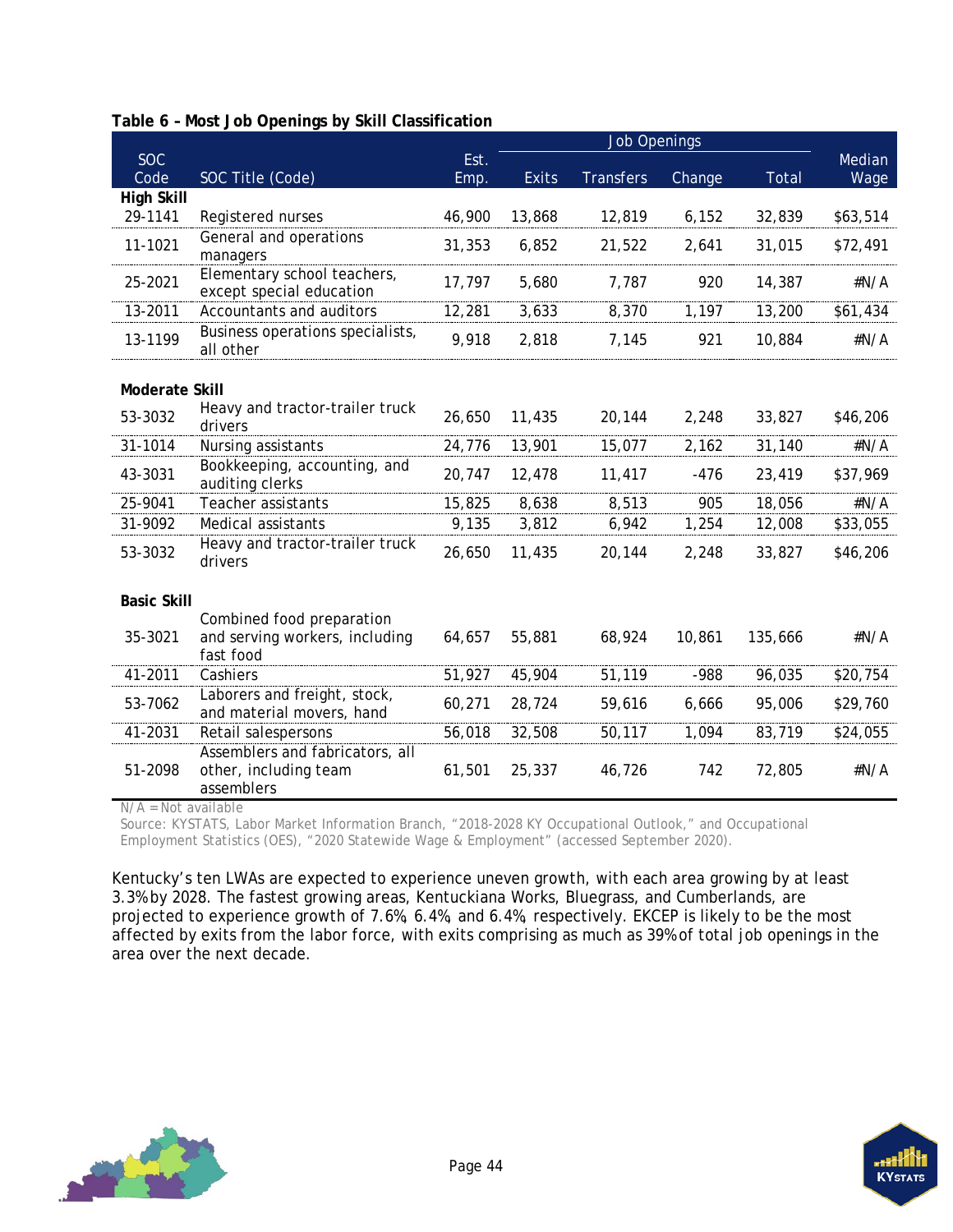

### <span id="page-48-1"></span>**Figure 41 – Projected Job Openings by LWA, 2018 to 2028**

Source: KYSTATS, Labor Market Information Branch, "2018-2028 KY Occupational Outlook," (accessed September 2020).

The following tables present total projected job openings for the LWAs [\(Table 7\)](#page-48-0) and by major occupational group for each LWA [\(Table 8\)](#page-49-0). Current and projected employment as well as total openings and contributions to openings are shown.

| <b>LWA</b>        |         |         |        |         |         |         |
|-------------------|---------|---------|--------|---------|---------|---------|
| <b>Bluegrass</b>  | 398,638 | 423,978 | 25,340 | 179,597 | 291.279 | 496.216 |
| Cumberlands       | 116,033 | 123,425 | 7.392  | 54,631  | 85,630  | 147.653 |
| <b>FKCFP</b>      | 113,171 | 116,941 | 3.770  | 52,367  | 79.056  | 135,193 |
| Green River       | 92.901  | 96,804  | 3,903  | 41,945  | 68,347  | 114,195 |
| Kentuckiana Works | 564,703 | 607.546 | 42,843 | 253,290 | 420,278 | 716.411 |
| Lincoln Trail     | 99.792  | 104,509 | 4.717  | 45,101  | 73.061  | 122.879 |
| Northern Kentucky | 219,291 | 232.643 | 13,352 | 98,608  | 164,344 | 276.304 |
| South Central     | 125,083 | 132,237 | 7.154  | 57.789  | 93,192  | 158,135 |
| TFNCO             | 73,730  | 78,112  | 4.382  | 33,944  | 53,503  | 91,829  |
| West Kentucky     | 163,395 | 173,056 | 9.661  | 74,483  | 121,251 | 205,395 |

#### <span id="page-48-0"></span>**Table 7 – Job Openings by LWA**

Source: KYSTATS, Labor Market Information Branch, "2018-2028 KY Occupational Outlook," (accessed September 2020).

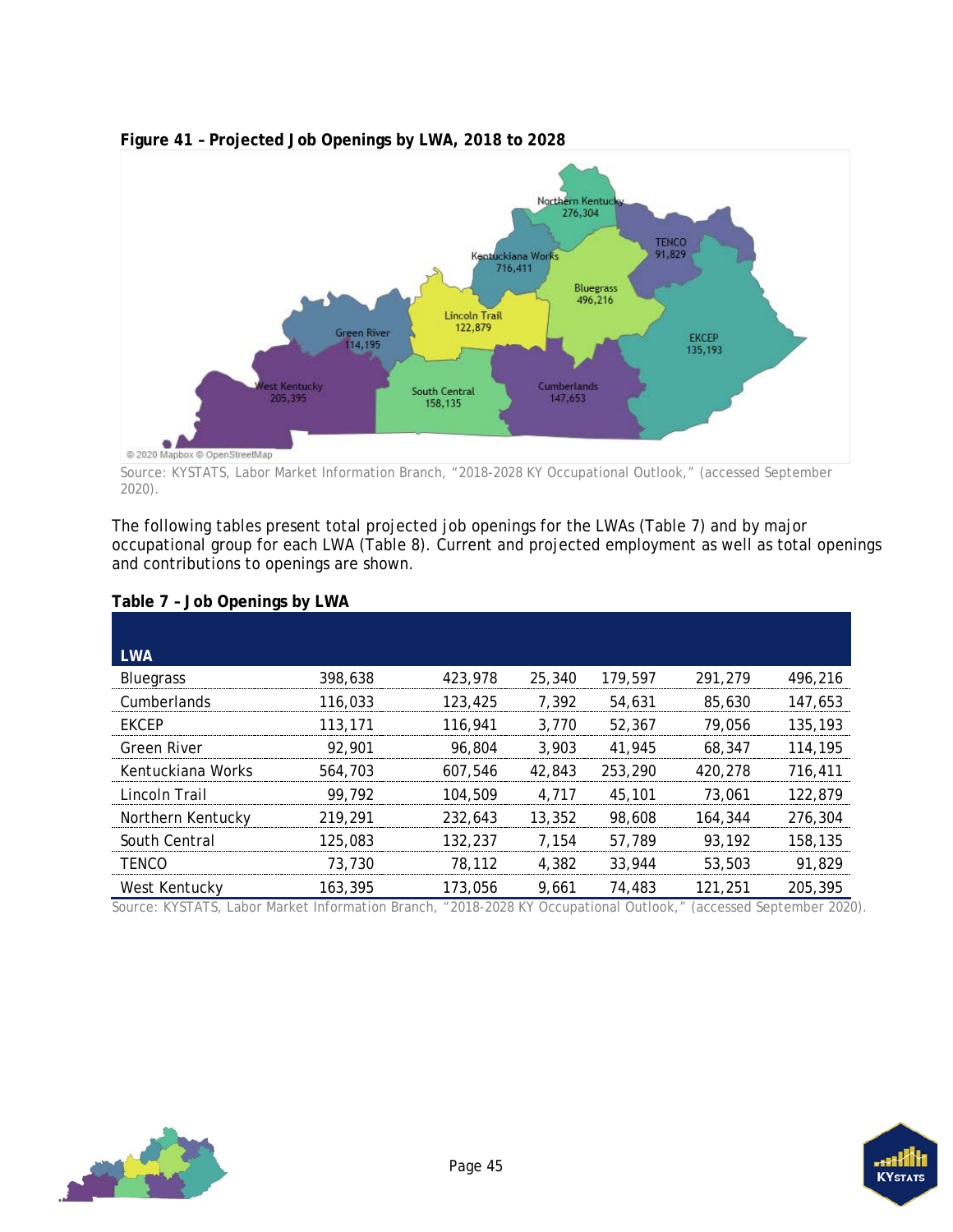<span id="page-49-0"></span>

|                      |                                                | 2018       | 2028       |        |              |                  |                          |
|----------------------|------------------------------------------------|------------|------------|--------|--------------|------------------|--------------------------|
| <b>SOC</b><br>Code   |                                                | Estimated  | Projected  |        | <b>Exits</b> | <b>Transfers</b> | Total<br><b>Openings</b> |
| <b>Bluegrass LWA</b> | <b>Occupational Group</b>                      | Employment | Employment | Change |              |                  |                          |
| 00-0000              | Total                                          | 398,638    | 423,978    | 25,340 | 179,597      | 291,279          | 496,216                  |
| 11-0000              | Management                                     | 24,626     | 26,604     | 1,978  | 6,886        | 14,617           | 23,481                   |
| 13-0000              | Business and financial operations              | 17,420     | 18,850     | 1,430  | 5,048        | 12,099           | 18,577                   |
| 15-0000              | Computer and mathematical                      | 6,714      | 7,620      | 906    | 1,231        | 4,031            | 6,168                    |
| 17-0000              | Architecture and engineering                   | 7,248      | 7,747      | 499    | 1,809        | 4,159            | 6,467                    |
| 19-0000              | Life, physical, and social science             | 3,036      | 3,299      | 263    | 637          | 2,467            | 3,367                    |
| 21-0000              | Community and social service                   | 5,511      | 6,144      | 633    | 1,936        | 4,151            | 6,720                    |
| 23-0000              | Legal                                          | 3,075      | 3,312      | 237    | 783          | 1,193            | 2,213                    |
| 25-0000              | Education, training, and library               | 20,013     | 21,519     | 1,506  | 8,186        | 9,918            | 19,610                   |
| 27-0000              | Arts, design, entertainment, sports, and media | 5,771      | 6,108      | 337    | 2,323        | 4,334            | 6,994                    |
| 29-0000              | Healthcare practitioners and technical         | 27,414     | 30,283     | 2,869  | 7,502        | 8,659            | 19,030                   |
| 31-0000              |                                                | 11,775     | 13,236     | 1,461  | 6,281        | 8,123            | 15,865                   |
|                      | Healthcare support                             |            |            |        |              |                  |                          |
| 33-0000              | Protective service                             | 7,889      | 8,266      | 377    | 3,397        | 4,922            | 8,696                    |
| 35-0000              | Food preparation and serving related           | 36,846     | 41,159     | 4,313  | 26,977       | 40,049           | 71,339                   |
| 37-0000              | Building and grounds cleaning and maintenance  | 12,524     | 13,528     | 1,004  | 7,343        | 9,591            | 17,938                   |
| 39-0000              | Personal care and service                      | 13,534     | 15,926     | 2,392  | 10,346       | 11,863           | 24,601                   |
| 41-0000              | Sales and related                              | 36,727     | 37,456     | 729    | 20,751       | 31,701           | 53,181                   |
| 43-0000              | Office and administrative support              | 59,157     | 58,782     | $-375$ | 29,093       | 40,949           | 69,667                   |
| 45-0000              | Farming, fishing, and forestry                 | 2,672      | 2,852      | 180    | 1,091        | 3,361            | 4,632                    |
| 47-0000              | Construction and extraction                    | 15,398     | 16,127     | 729    | 5,074        | 12,324           | 18,127                   |
| 49-0000              | Installation, maintenance, and repair          | 15,845     | 16,920     | 1,075  | 5,199        | 10,741           | 17,015                   |
| 51-0000              | Production                                     | 39,713     | 40,220     | 507    | 15,581       | 30,237           | 46,325                   |
| 53-0000              | Transportation and material moving             | 25,730     | 28,020     | 2,290  | 12,123       | 21,790           | 36,203                   |

### **Table 8 – Job Openings by LWA and Major Occupational Group**

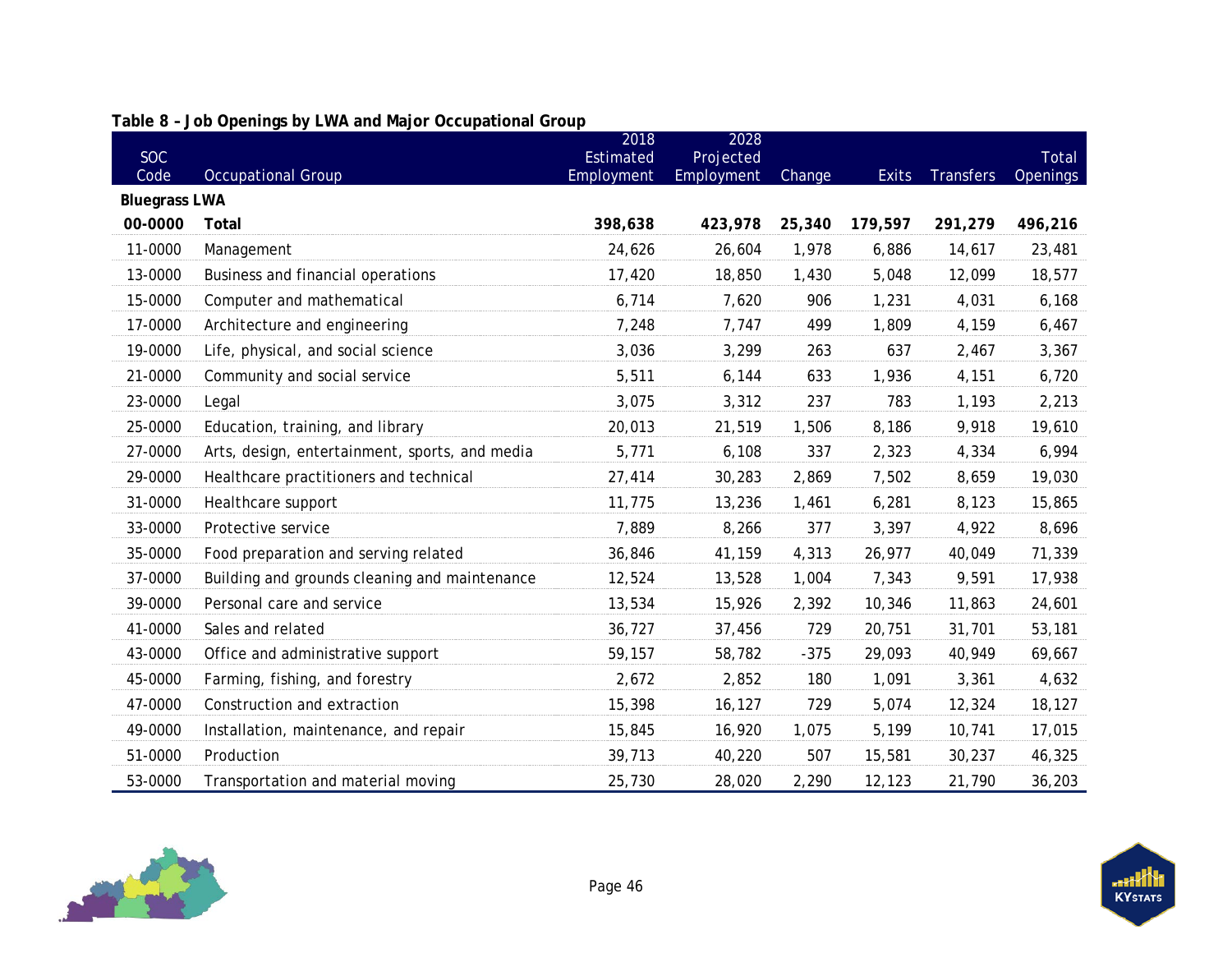| <b>SOC</b><br>Code     | <b>Occupational Group</b>                      | 2018<br>Estimated<br>Employment | 2028<br>Projected<br>Employment | Change | <b>Exits</b> | <b>Transfers</b> | Total<br><b>Openings</b> |
|------------------------|------------------------------------------------|---------------------------------|---------------------------------|--------|--------------|------------------|--------------------------|
| <b>Cumberlands LWA</b> |                                                |                                 |                                 |        |              |                  |                          |
| 00-0000                | Total                                          | 116,033                         | 123,425                         | 7,392  | 54,631       | 85,630           | 147,653                  |
| 11-0000                | Management                                     | 4,963                           | 5,410                           | 447    | 1,304        | 3,065            | 4,816                    |
| 13-0000                | Business and financial operations              | 2,513                           | 2,770                           | 257    | 729          | 1,750            | 2,736                    |
| 15-0000                | Computer and mathematical                      | 958                             | 1,124                           | 166    | 177          | 610              | 953                      |
| 17-0000                | Architecture and engineering                   | 694                             | 760                             | 66     | 192          | 416              | 674                      |
| 21-0000                | Community and social service                   | 1,950                           | 2,147                           | 197    | 661          | 1,437            | 2,295                    |
| 25-0000                | Education, training, and library               | 7,007                           | 7,423                           | 416    | 2,846        | 3,410            | 6,672                    |
| 27-0000                | Arts, design, entertainment, sports, and media | 1,072                           | 1,086                           | 14     | 402          | 802              | 1,218                    |
| 29-0000                | Healthcare practitioners and technical         | 7,839                           | 8,645                           | 806    | 2,164        | 2,546            | 5,516                    |
| 31-0000                | Healthcare support                             | 4,070                           | 4,478                           | 408    | 2,101        | 2,821            | 5,330                    |
| 33-0000                | Protective service                             | 2,046                           | 2,141                           | 95     | 959          | 1,279            | 2,333                    |
| 35-0000                | Food preparation and serving related           | 9,824                           | 10,878                          | 1,054  | 7,207        | 10,399           | 18,660                   |
| 37-0000                | Building and grounds cleaning and maintenance  | 3,379                           | 3,666                           | 287    | 2,053        | 2,566            | 4,906                    |
| 39-0000                | Personal care and service                      | 5,023                           | 6,068                           | 1,045  | 3,851        | 4,089            | 8,985                    |
| 41-0000                | Sales and related                              | 10,207                          | 10,410                          | 203    | 6,018        | 8,905            | 15,126                   |
| 43-0000                | Office and administrative support              | 19,871                          | 19,799                          | $-72$  | 9,680        | 14,138           | 23,746                   |
| 45-0000                | Farming, fishing, and forestry                 | 720                             | 717                             | $-3$   | 284          | 865              | 1,146                    |
| 47-0000                | Construction and extraction                    | 3,167                           | 3,203                           | 36     | 1,025        | 2,562            | 3,623                    |
| 49-0000                | Installation, maintenance, and repair          | 4,824                           | 5,147                           | 323    | 1,615        | 3,262            | 5,200                    |
| 51-0000                | Production                                     | 12,814                          | 12,924                          | 110    | 5,386        | 9,642            | 15,138                   |
| 53-0000                | Transportation and material moving             | 12,178                          | 13,641                          | 1,463  | 5,743        | 10,484           | 17,690                   |

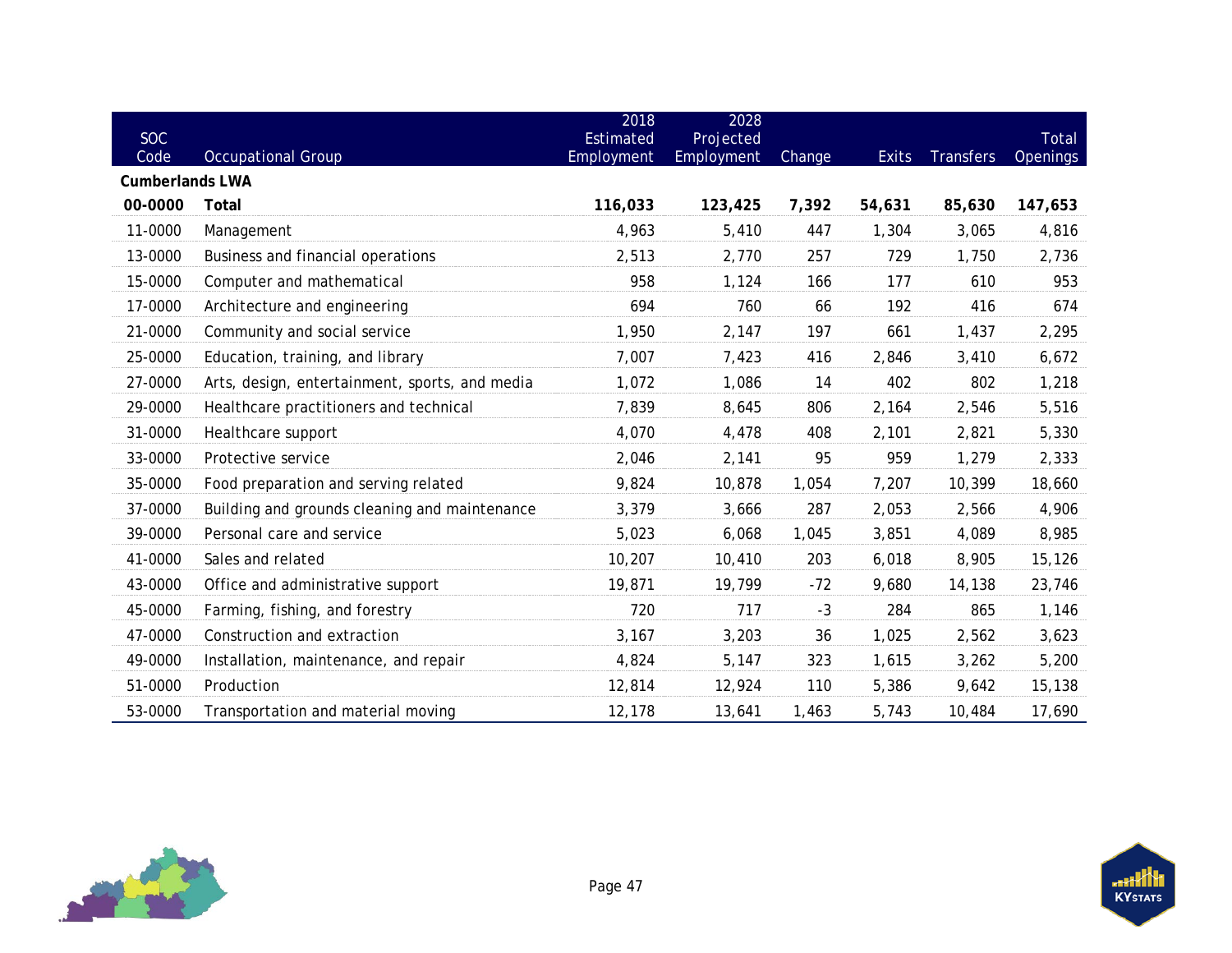| SOC                      |                                                | 2018<br>Estimated | 2028<br>Projected |          |              |                  | Total    |
|--------------------------|------------------------------------------------|-------------------|-------------------|----------|--------------|------------------|----------|
| Code<br><b>EKCEP LWA</b> | <b>Occupational Group</b>                      | Employment        | <b>Employment</b> | Change   | <b>Exits</b> | <b>Transfers</b> | Openings |
| 00-0000                  | Total                                          | 113,171           | 116,941           | 3,770    | 52,367       | 79,056           | 135,193  |
| 11-0000                  | Management                                     | 5,117             | 5,430             | 313      | 1,292        | 3,071            | 4,676    |
| 13-0000                  | Business and financial operations              | 2,774             | 2,929             | 155      | 842          | 1,906            | 2,903    |
| 15-0000                  | Computer and mathematical                      | 770               | 872               | 102      | 139          | 469              | 710      |
| 17-0000                  | Architecture and engineering                   | 1,091             | 1,047             | -44      | 290          | 659              | 905      |
| 19-0000                  | Life, physical, and social science             | 454               | 481               | 27       | 93           | 366              | 486      |
| 21-0000                  | Community and social service                   | 3,722             | 4,138             | 416      | 1,290        | 2,792            | 4,498    |
| 23-0000                  | Legal                                          | 862               | 929               | 67       | 232          | 380              | 679      |
| 25-0000                  | Education, training, and library               | 9,304             | 9,858             | 554      | 3,745        | 4,537            | 8,836    |
| 27-0000                  | Arts, design, entertainment, sports, and media | 876               | 880               | 4        | 337          | 673              | 1,014    |
| 29-0000                  | Healthcare practitioners and technical         | 10,950            | 12,014            | 1,064    | 3,002        | 3,835            | 7,901    |
| 31-0000                  | Healthcare support                             | 4,028             | 4,501             | 473      | 2,120        | 2,712            | 5,305    |
| 33-0000                  | Protective service                             | 3,434             | 3,468             | 34       | 1,296        | 1,892            | 3,222    |
| 35-0000                  | Food preparation and serving related           | 10,023            | 11,074            | 1,051    | 7,380        | 10,541           | 18,972   |
| 37-0000                  | Building and grounds cleaning and maintenance  | 3,759             | 3,974             | 215      | 2,304        | 2,778            | 5,297    |
| 39-0000                  | Personal care and service                      | 3,904             | 4,665             | 761      | 3,016        | 3,207            | 6,984    |
| 41-0000                  | Sales and related                              | 12,569            | 12,649            | 80       | 7,985        | 11,142           | 19,207   |
| 43-0000                  | Office and administrative support              | 16,115            | 15,807            | $-308$   | 7,872        | 10,966           | 18,530   |
| 45-0000                  | Farming, fishing, and forestry                 | 160               | 141               | $-19$    | 59           | 179              | 219      |
| 47-0000                  | Construction and extraction                    | 5,941             | 4,740             | $-1,201$ | 1,763        | 4,390            | 4,952    |
| 49-0000                  | Installation, maintenance, and repair          | 4,854             | 4,726             | $-128$   | 1,529        | 3,121            | 4,522    |
| 51-0000                  | Production                                     | 4,757             | 4,800             | 43       | 1,998        | 3,673            | 5,714    |
| 53-0000                  | Transportation and material moving             | 7,707             | 7,818             | 111      | 3,783        | 5,767            | 9,661    |

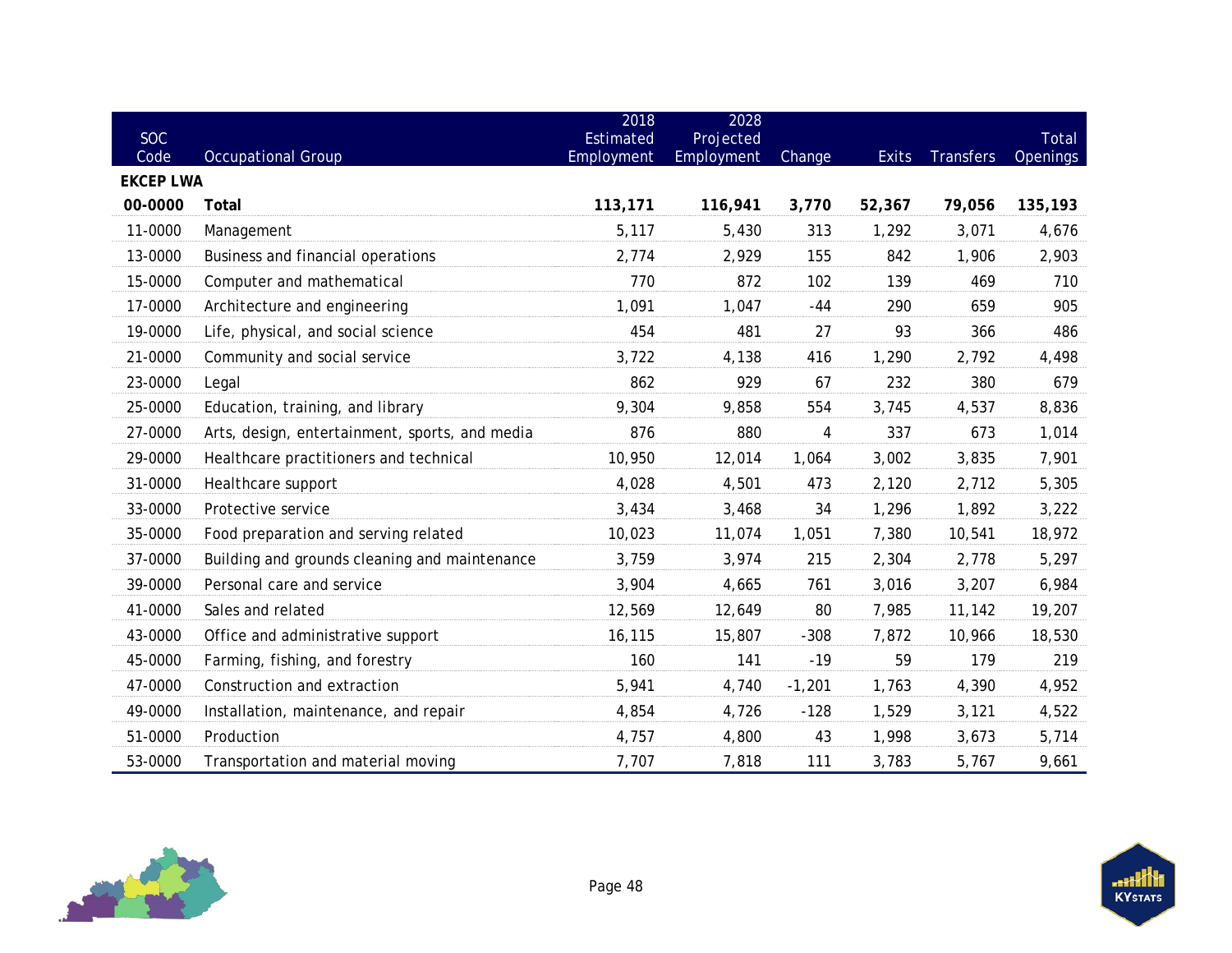| <b>SOC</b>             |                                                | 2018<br>Estimated | 2028<br>Projected |        |              |                  | Total           |
|------------------------|------------------------------------------------|-------------------|-------------------|--------|--------------|------------------|-----------------|
| $\overline{Code}$      | <b>Occupational Group</b>                      | Employment        | Employment        | Change | <b>Exits</b> | <b>Transfers</b> | <b>Openings</b> |
| <b>Green River LWA</b> |                                                |                   |                   |        |              |                  |                 |
| 00-0000                | Total                                          | 92,901            | 96,804            | 3,903  | 41,945       | 68,347           | 114,195         |
| 11-0000                | Management                                     | 4,377             | 4,627             | 250    | 1,249        | 2,556            | 4,055           |
| 13-0000                | Business and financial operations              | 3,189             | 3,407             | 218    | 902          | 2,204            | 3,324           |
| 15-0000                | Computer and mathematical                      | 507               | 549               | 42     | 90           | 302              | 434             |
| 17-0000                | Architecture and engineering                   | 1,135             | 1,138             | 3      | 275          | 618              | 896             |
| 19-0000                | Life, physical, and social science             | 288               | 306               | 18     | 56           | 233              | 307             |
| 21-0000                | Community and social service                   | 1,484             | 1,661             | 177    | 533          | 1,133            | 1,843           |
| 23-0000                | Legal                                          | 355               | 392               | 37     | 90           | 135              | 262             |
| 25-0000                | Education, training, and library               | 4,372             | 4,646             | 274    | 1,770        | 2,134            | 4,178           |
| 27-0000                | Arts, design, entertainment, sports, and media | 497               | 482               | $-15$  | 177          | 367              | 529             |
| 29-0000                | Healthcare practitioners and technical         | 5,811             | 6,442             | 631    | 1,606        | 1,884            | 4,121           |
| 31-0000                | Healthcare support                             | 2,737             | 3,053             | 316    | 1,428        | 1,845            | 3,589           |
| 33-0000                | Protective service                             | 1,537             | 1,615             | 78     | 644          | 974              | 1,696           |
| 35-0000                | Food preparation and serving related           | 7,738             | 8,574             | 836    | 5,681        | 8,306            | 14,823          |
| 37-0000                | Building and grounds cleaning and maintenance  | 2,886             | 3,122             | 236    | 1,666        | 2,235            | 4,137           |
| 39-0000                | Personal care and service                      | 3,489             | 4,123             | 634    | 2,610        | 3,035            | 6,279           |
| 41-0000                | Sales and related                              | 8,147             | 8,278             | 131    | 4,914        | 7,127            | 12,172          |
| 43-0000                | Office and administrative support              | 12,664            | 12,506            | $-158$ | 6,120        | 8,705            | 14,667          |
| 45-0000                | Farming, fishing, and forestry                 | 635               | 625               | $-10$  | 250          | 762              | 1,002           |
| 47-0000                | Construction and extraction                    | 4,586             | 4,327             | $-259$ | 1,412        | 3,615            | 4,768           |
| 49-0000                | Installation, maintenance, and repair          | 5,647             | 5,677             | 30     | 1,787        | 3,638            | 5,455           |
| 51-0000                | Production                                     | 12,994            | 13,137            | 143    | 5,055        | 10,087           | 15,285          |
| 53-0000                | Transportation and material moving             | 7,826             | 8,117             | 291    | 3,630        | 6,452            | 10,373          |

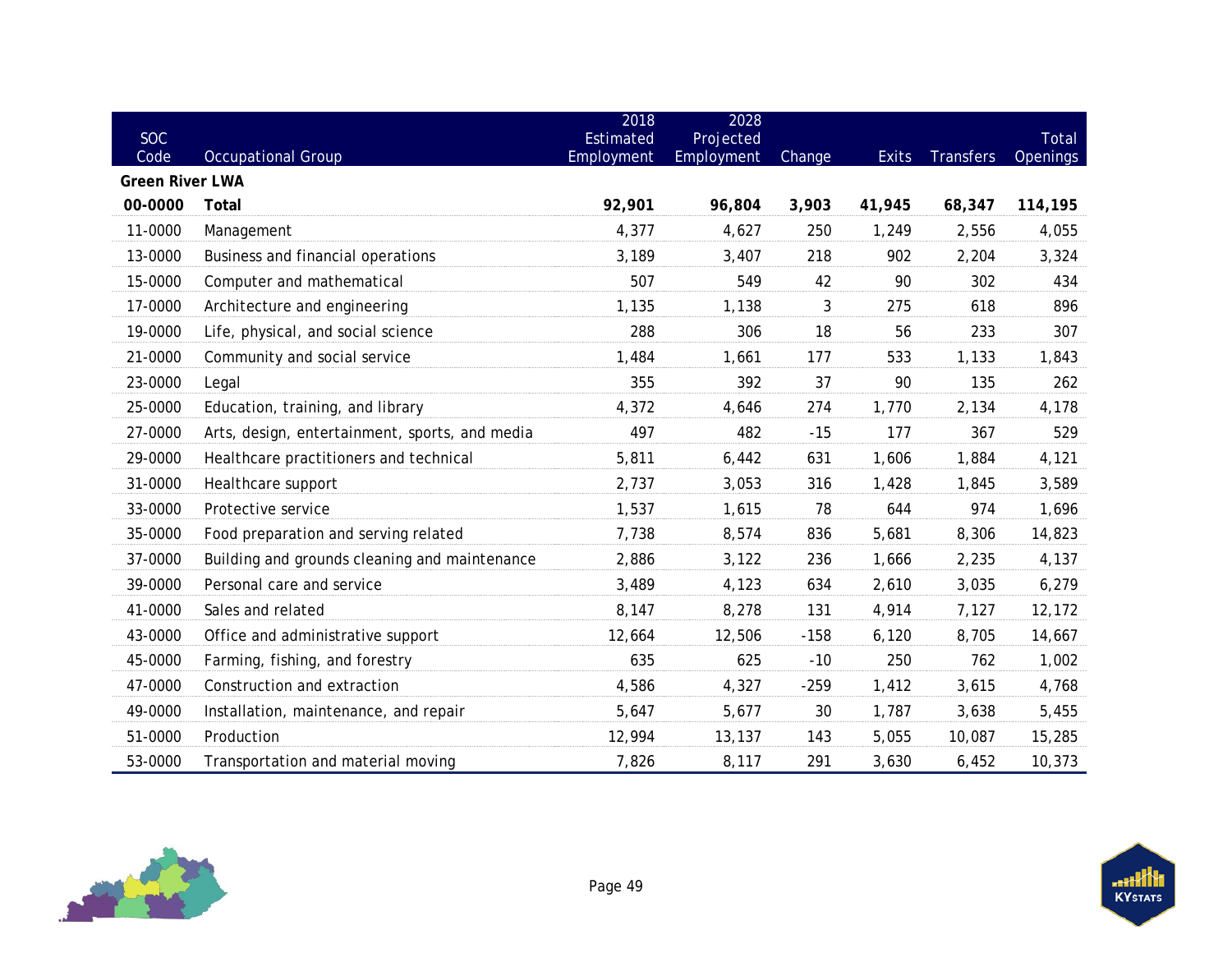| <b>SOC</b><br>Code | <b>Occupational Group</b>                      | 2018<br>Estimated<br>Employment | 2028<br>Projected<br>Employment | Change | <b>Exits</b> | <b>Transfers</b> | Total<br><b>Openings</b> |
|--------------------|------------------------------------------------|---------------------------------|---------------------------------|--------|--------------|------------------|--------------------------|
|                    | Kentuckiana Works LWA                          |                                 |                                 |        |              |                  |                          |
| 00-0000            | Total                                          | 564,703                         | 607,546                         | 42,843 | 253,290      | 420,278          | 716,411                  |
| 11-0000            | Management                                     | 30,713                          | 34,173                          | 3,460  | 7,708        | 19,119           | 30,287                   |
| 13-0000            | Business and financial operations              | 29,127                          | 32,143                          | 3,016  | 8,308        | 20,612           | 31,936                   |
| 15-0000            | Computer and mathematical                      | 15,537                          | 18,330                          | 2,793  | 2,792        | 9,580            | 15,165                   |
| 17-0000            | Architecture and engineering                   | 8,990                           | 9,886                           | 896    | 2,187        | 5,109            | 8,192                    |
| 19-0000            | Life, physical, and social science             | 2,245                           | 2,470                           | 225    | 487          | 1,781            | 2,493                    |
| 21-0000            | Community and social service                   | 6,934                           | 7,839                           | 905    | 2,459        | 5,243            | 8,607                    |
| 23-0000            | Legal                                          | 3,923                           | 4,376                           | 453    | 1,037        | 1,654            | 3,144                    |
| 25-0000            | Education, training, and library               | 20,193                          | 21,720                          | 1,527  | 8,332        | 10,120           | 19,979                   |
| 27-0000            | Arts, design, entertainment, sports, and media | 8,117                           | 8,469                           | 352    | 3,136        | 5,977            | 9,465                    |
| 29-0000            | Healthcare practitioners and technical         | 34,737                          | 38,486                          | 3,749  | 9,698        | 11,123           | 24,570                   |
| 31-0000            | Healthcare support                             | 13,415                          | 14,912                          | 1,497  | 6,936        | 9,338            | 17,771                   |
| 33-0000            | Protective service                             | 10,917                          | 11,534                          | 617    | 5,348        | 7,194            | 13,159                   |
| 35-0000            | Food preparation and serving related           | 46,974                          | 52,511                          | 5,537  | 34,207       | 51,176           | 90,920                   |
| 37-0000            | Building and grounds cleaning and maintenance  | 16,118                          | 17,470                          | 1,352  | 9,480        | 12,293           | 23,125                   |
| 39-0000            | Personal care and service                      | 22,668                          | 26,874                          | 4,206  | 17,562       | 19,924           | 41,692                   |
| 41-0000            | Sales and related                              | 51,766                          | 53,063                          | 1,297  | 28,557       | 44,190           | 74,044                   |
| 43-0000            | Office and administrative support              | 86,160                          | 86,915                          | 755    | 41,818       | 60,544           | 103,117                  |
| 45-0000            | Farming, fishing, and forestry                 | 770                             | 801                             | 31     | 310          | 946              | 1,287                    |
| 47-0000            | Construction and extraction                    | 22,830                          | 23,810                          | 980    | 7,380        | 18,331           | 26,691                   |
| 49-0000            | Installation, maintenance, and repair          | 24,312                          | 26,085                          | 1,773  | 7,799        | 16,890           | 26,462                   |
| 51-0000            | Production                                     | 48,638                          | 50,215                          | 1,577  | 19,486       | 37,878           | 58,941                   |
| 53-0000            | Transportation and material moving             | 59,619                          | 65,464                          | 5,845  | 28,263       | 51,256           | 85,364                   |

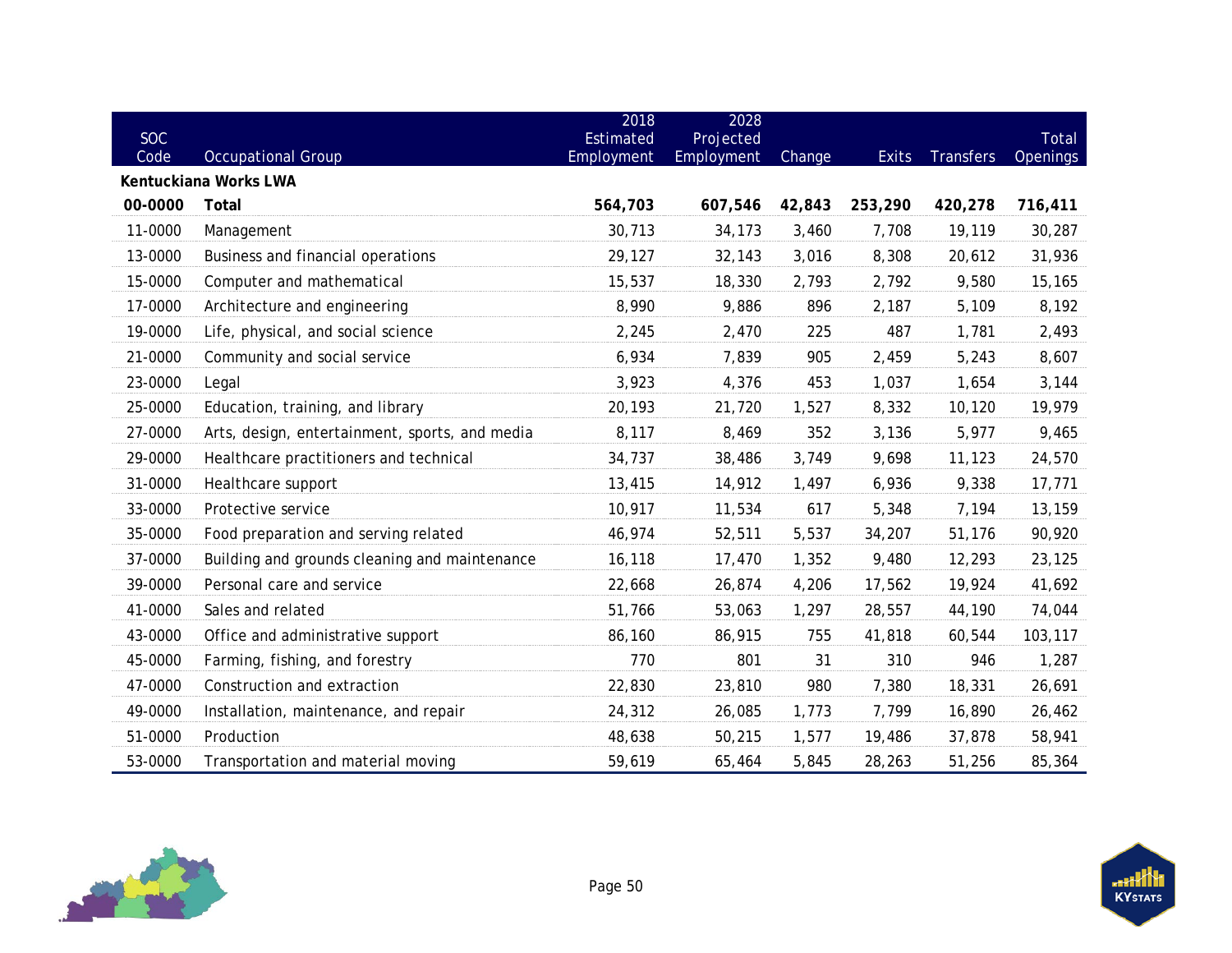| <b>SOC</b><br>Code       | <b>Occupational Group</b>                      | 2018<br>Estimated<br>Employment | 2028<br>Projected<br>Employment | Change | <b>Exits</b> | <b>Transfers</b> | Total<br><b>Openings</b> |
|--------------------------|------------------------------------------------|---------------------------------|---------------------------------|--------|--------------|------------------|--------------------------|
| <b>Lincoln Trail LWA</b> |                                                |                                 |                                 |        |              |                  |                          |
| 00-0000                  | Total                                          | 99,792                          | 104,509                         | 4,717  | 45,101       | 73,061           | 122,879                  |
| 11-0000                  | Management                                     | 4,478                           | 4,779                           | 301    | 1,157        | 2,683            | 4,141                    |
| 13-0000                  | Business and financial operations              | 4,995                           | 5,208                           | 213    | 1,402        | 3,468            | 5,083                    |
| 15-0000                  | Computer and mathematical                      | 1,744                           | 1,837                           | 93     | 303          | 1,010            | 1,406                    |
| 17-0000                  | Architecture and engineering                   | 1,039                           | 1,144                           | 105    | 264          | 593              | 962                      |
| 19-0000                  | Life, physical, and social science             | 314                             | 330                             | 16     | 70           | 232              | 318                      |
| 21-0000                  | Community and social service                   | 1,550                           | 1,742                           | 192    | 536          | 1,161            | 1,889                    |
| 23-0000                  | Legal                                          | 358                             | 380                             | 22     | 91           | 146              | 259                      |
| 25-0000                  | Education, training, and library               | 5,177                           | 5,478                           | 301    | 2,141        | 2,552            | 4,994                    |
| 27-0000                  | Arts, design, entertainment, sports, and media | 769                             | 745                             | $-24$  | 277          | 550              | 803                      |
| 29-0000                  | Healthcare practitioners and technical         | 5,545                           | 6,094                           | 549    | 1,518        | 1,830            | 3,897                    |
| 31-0000                  | Healthcare support                             | 2,465                           | 2,747                           | 282    | 1,272        | 1,714            | 3,268                    |
| 33-0000                  | Protective service                             | 1,978                           | 2,059                           | 81     | 730          | 1,107            | 1,918                    |
| 35-0000                  | Food preparation and serving related           | 8,754                           | 9,747                           | 993    | 6,375        | 9,402            | 16,770                   |
| 37-0000                  | Building and grounds cleaning and maintenance  | 2,657                           | 2,856                           | 199    | 1,604        | 2,013            | 3,816                    |
| 39-0000                  | Personal care and service                      | 3,368                           | 4,067                           | 699    | 2,637        | 2,871            | 6,207                    |
| 41-0000                  | Sales and related                              | 9,692                           | 9,890                           | 198    | 5,831        | 8,453            | 14,482                   |
| 43-0000                  | Office and administrative support              | 13,132                          | 12,827                          | $-305$ | 6,329        | 8,938            | 14,962                   |
| 45-0000                  | Farming, fishing, and forestry                 | 358                             | 357                             | $-1$   | 141          | 437              | 577                      |
| 47-0000                  | Construction and extraction                    | 4,582                           | 4,694                           | 112    | 1,487        | 3,663            | 5,262                    |
| 49-0000                  | Installation, maintenance, and repair          | 4,463                           | 4,696                           | 233    | 1,488        | 2,947            | 4,668                    |
| 51-0000                  | Production                                     | 15,803                          | 15,912                          | 109    | 6,235        | 12,059           | 18,403                   |
| 53-0000                  | Transportation and material moving             | 6,571                           | 6,920                           | 349    | 3,213        | 5,232            | 8,794                    |

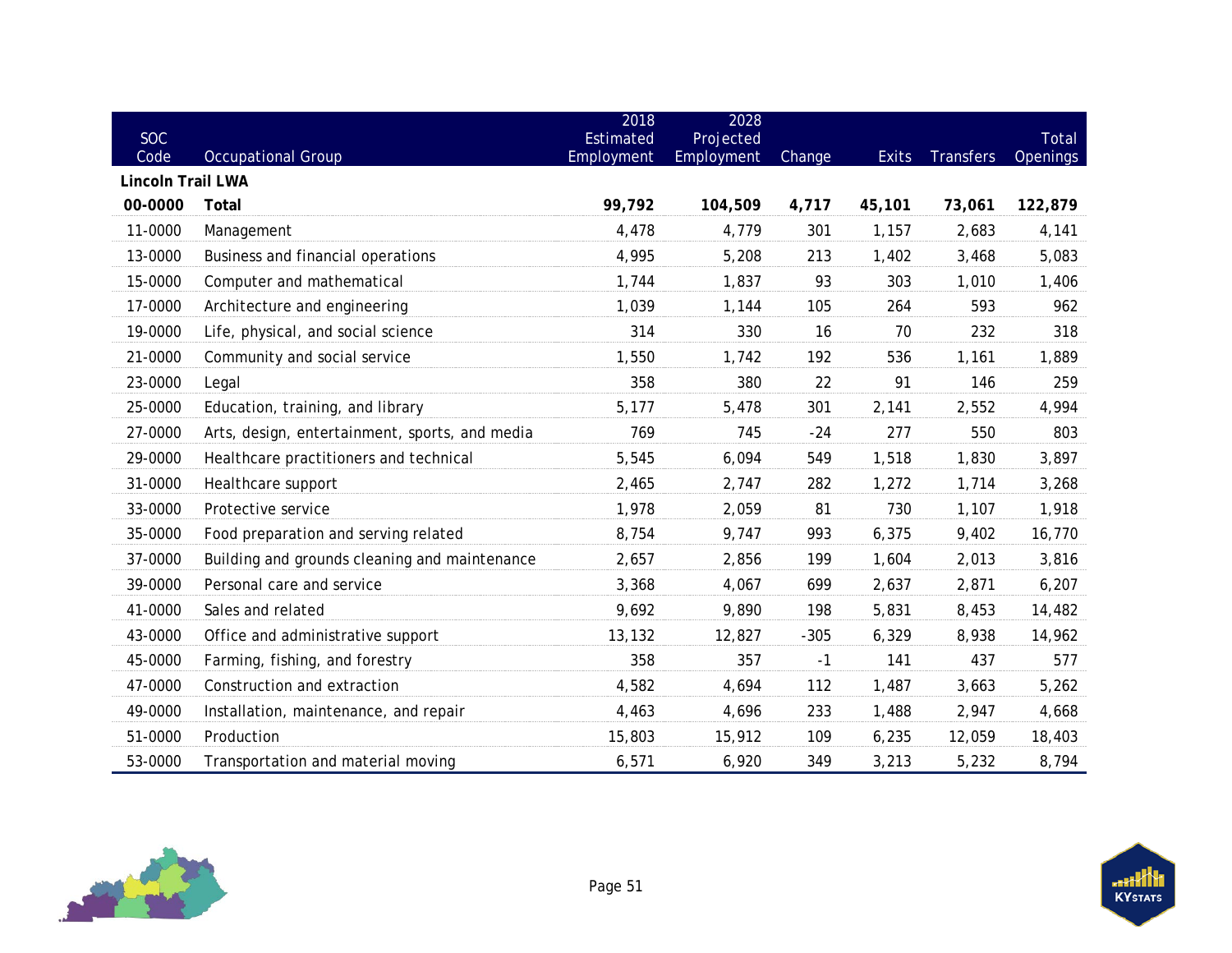| <b>SOC</b><br>Code | <b>Occupational Group</b>                      | 2018<br>Estimated<br>Employment | 2028<br>Projected<br><b>Employment</b> | Change | <b>Exits</b> | <b>Transfers</b> | Total<br>Openings |
|--------------------|------------------------------------------------|---------------------------------|----------------------------------------|--------|--------------|------------------|-------------------|
|                    | Northern Kentucky LWA                          |                                 |                                        |        |              |                  |                   |
| 00-0000            | Total                                          | 219,291                         | 232,643                                | 13,352 | 98,608       | 164,344          | 276,304           |
| 11-0000            | Management                                     | 11,702                          | 12,685                                 | 983    | 2,878        | 7,193            | 11,054            |
| 13-0000            | Business and financial operations              | 9,619                           | 10,186                                 | 567    | 2,792        | 6,467            | 9,826             |
| 15-0000            | Computer and mathematical                      | 3,462                           | 3,879                                  | 417    | 620          | 2,120            | 3,157             |
| 17-0000            | Architecture and engineering                   | 3,349                           | 3,623                                  | 274    | 822          | 1,867            | 2,963             |
| 19-0000            | Life, physical, and social science             | 884                             | 960                                    | 76     | 179          | 697              | 952               |
| 21-0000            | Community and social service                   | 2,319                           | 2,574                                  | 255    | 794          | 1,714            | 2,763             |
| 23-0000            | Legal                                          | 1,272                           | 1,410                                  | 138    | 347          | 559              | 1,044             |
| 25-0000            | Education, training, and library               | 8,903                           | 9,298                                  | 395    | 3,527        | 4,283            | 8,205             |
| 27-0000            | Arts, design, entertainment, sports, and media | 2,124                           | 2,157                                  | 33     | 825          | 1,510            | 2,368             |
| 29-0000            | Healthcare practitioners and technical         | 10,905                          | 12,041                                 | 1,136  | 3,007        | 3,494            | 7,637             |
| 31-0000            | Healthcare support                             | 4,806                           | 5,437                                  | 631    | 2,530        | 3,372            | 6,533             |
| 33-0000            | Protective service                             | 3,911                           | 3,988                                  | 77     | 1,481        | 2,298            | 3,856             |
| 35-0000            | Food preparation and serving related           | 21,141                          | 23,541                                 | 2,400  | 15,134       | 23,033           | 40,567            |
| 37-0000            | Building and grounds cleaning and maintenance  | 5,699                           | 6,085                                  | 386    | 3,278        | 4,368            | 8,032             |
| 39-0000            | Personal care and service                      | 7,609                           | 8,586                                  | 977    | 5,610        | 6,479            | 13,066            |
| 41-0000            | Sales and related                              | 21,429                          | 21,810                                 | 381    | 11,576       | 18,362           | 30,319            |
| 43-0000            | Office and administrative support              | 32,386                          | 32,485                                 | 99     | 15,428       | 22,944           | 38,471            |
| 45-0000            | Farming, fishing, and forestry                 | 164                             | 114                                    | $-50$  | 59           | 166              | 175               |
| 47-0000            | Construction and extraction                    | 7,414                           | 7,695                                  | 281    | 2,406        | 5,908            | 8,595             |
| 49-0000            | Installation, maintenance, and repair          | 11,582                          | 12,192                                 | 610    | 3,778        | 7,657            | 12,045            |
| 51-0000            | Production                                     | 19,938                          | 20,109                                 | 171    | 8,028        | 15,244           | 23,443            |
| 53-0000            | Transportation and material moving             | 28,673                          | 31,788                                 | 3,115  | 13,509       | 24,609           | 41,233            |

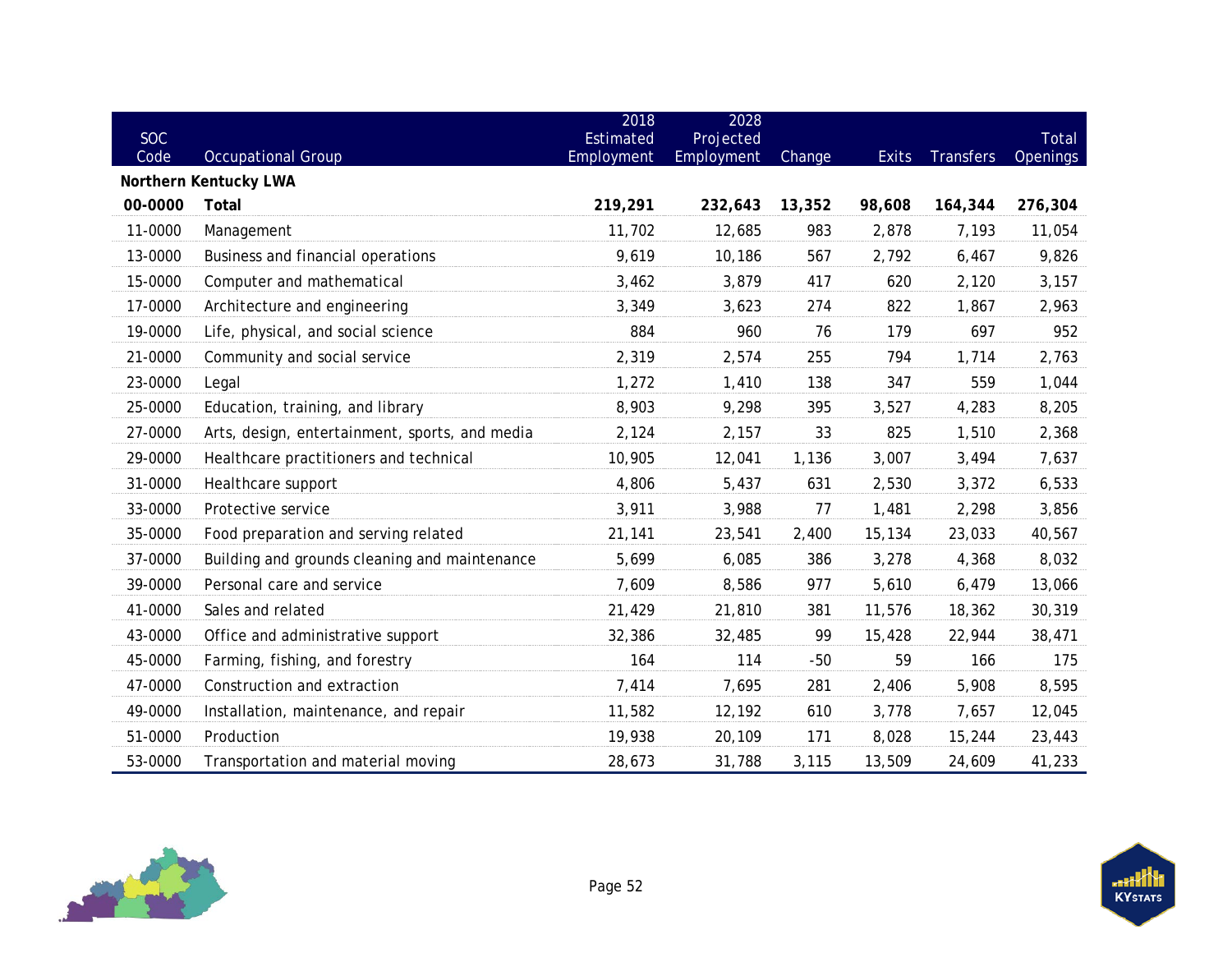| <b>SOC</b><br>Code | <b>Occupational Group</b>                      | 2018<br>Estimated<br>Employment | 2028<br>Projected<br>Employment | Change | <b>Exits</b> | <b>Transfers</b> | Total<br><b>Openings</b> |
|--------------------|------------------------------------------------|---------------------------------|---------------------------------|--------|--------------|------------------|--------------------------|
| South Central LWA  |                                                |                                 |                                 |        |              |                  |                          |
| 00-0000            | Total                                          | 125,083                         | 132,237                         | 7,154  | 57,789       | 93,192           | 158,135                  |
| 11-0000            | Management                                     | 5,820                           | 6,299                           | 479    | 1,559        | 3,519            | 5,557                    |
| 13-0000            | Business and financial operations              | 3,342                           | 3,628                           | 286    | 974          | 2,363            | 3,623                    |
| 15-0000            | Computer and mathematical                      | 741                             | 821                             | 80     | 133          | 445              | 658                      |
| 17-0000            | Architecture and engineering                   | 1,943                           | 2,097                           | 154    | 496          | 1,113            | 1,763                    |
| 21-0000            | Community and social service                   | 1,606                           | 1,777                           | 171    | 547          | 1,193            | 1,911                    |
| 25-0000            | Education, training, and library               | 6,320                           | 6,751                           | 431    | 2,501        | 3,063            | 5,995                    |
| 27-0000            | Arts, design, entertainment, sports, and media | 1,629                           | 1,639                           | 10     | 649          | 1,248            | 1,907                    |
| 29-0000            | Healthcare practitioners and technical         | 7,321                           | 8,069                           | 748    | 2,037        | 2,506            | 5,291                    |
| 31-0000            | Healthcare support                             | 3,096                           | 3,455                           | 359    | 1,612        | 2,089            | 4,060                    |
| 33-0000            | Protective service                             | 2,156                           | 2,296                           | 140    | 887          | 1,284            | 2,311                    |
| 35-0000            | Food preparation and serving related           | 11,718                          | 13,067                          | 1,349  | 8,664        | 12,537           | 22,550                   |
| 37-0000            | Building and grounds cleaning and maintenance  | 3,662                           | 3,966                           | 304    | 2,237        | 2,752            | 5,293                    |
| 39-0000            | Personal care and service                      | 4,437                           | 5,386                           | 949    | 3,496        | 3,927            | 8,372                    |
| 41-0000            | Sales and related                              | 12,207                          | 12,471                          | 264    | 7,147        | 10,640           | 18,051                   |
| 43-0000            | Office and administrative support              | 16,138                          | 15,919                          | $-219$ | 7,828        | 11,100           | 18,709                   |
| 45-0000            | Farming, fishing, and forestry                 | 431                             | 444                             | 13     | 171          | 534              | 718                      |
| 47-0000            | Construction and extraction                    | 4,495                           | 4,750                           | 255    | 1,480        | 3,611            | 5,346                    |
| 49-0000            | Installation, maintenance, and repair          | 6,084                           | 6,475                           | 391    | 2,027        | 4,059            | 6,477                    |
| 51-0000            | Production                                     | 19,093                          | 19,142                          | 49     | 7,363        | 14,520           | 21,932                   |
| 53-0000            | Transportation and material moving             | 12,058                          | 12,907                          | 849    | 5,788        | 10,247           | 16,884                   |

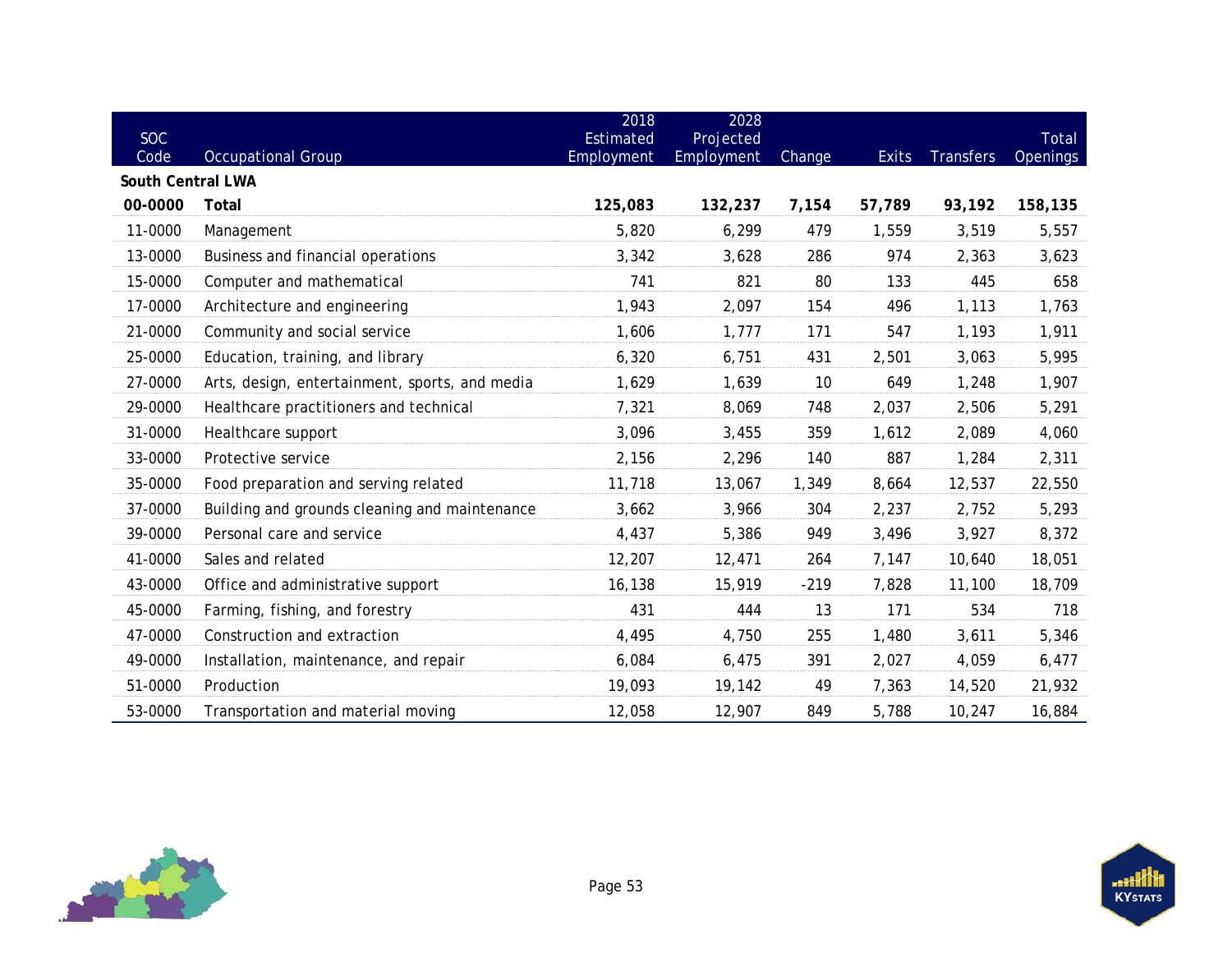| <b>SOC</b>               |                                                | 2018<br>Estimated | 2028<br>Projected |        |              |                  | Total    |
|--------------------------|------------------------------------------------|-------------------|-------------------|--------|--------------|------------------|----------|
| Code<br><b>TENCO LWA</b> | <b>Occupational Group</b>                      | Employment        | Employment        | Change | <b>Exits</b> | <b>Transfers</b> | Openings |
| 00-0000                  | Total                                          | 73,730            | 78,112            | 4,382  | 33,944       | 53,503           | 91,829   |
| 11-0000                  | Management                                     | 3,380             | 3,633             | 253    | 834          | 2,038            | 3,125    |
| 13-0000                  | Business and financial operations              | 1,906             | 2,006             | 100    | 554          | 1,311            | 1,965    |
| 15-0000                  | Computer and mathematical                      | 598               | 589               | $-9$   | 96           | 340              | 427      |
| 17-0000                  | Architecture and engineering                   | 1,096             | 1,139             | 43     | 256          | 596              | 895      |
| 19-0000                  | Life, physical, and social science             | 299               | 313               | 14     | 61           | 235              | 310      |
| 21-0000                  | Community and social service                   | 1,448             | 1,618             | 170    | 510          | 1,097            | 1,777    |
| 23-0000                  | Legal                                          | 255               | 275               | 20     | 67           | 108              | 195      |
| 25-0000                  | Education, training, and library               | 4,290             | 4,577             | 287    | 1,698        | 2,070            | 4,055    |
| 27-0000                  | Arts, design, entertainment, sports, and media | 463               | 454               | $-9$   | 182          | 342              | 515      |
| 29-0000                  | Healthcare practitioners and technical         | 6,481             | 7,180             | 699    | 1,763        | 2,091            | 4,553    |
| 31-0000                  | Healthcare support                             | 2,854             | 3,211             | 357    | 1,512        | 1,963            | 3,832    |
| 33-0000                  | Protective service                             | 1,512             | 1,576             | 64     | 509          | 825              | 1,398    |
| 35-0000                  | Food preparation and serving related           | 7,488             | 8,366             | 878    | 5,442        | 8,100            | 14,420   |
| 37-0000                  | Building and grounds cleaning and maintenance  | 2,380             | 2,573             | 193    | 1,406        | 1,819            | 3,418    |
| 39-0000                  | Personal care and service                      | 2,361             | 2,813             | 452    | 1,787        | 1,933            | 4,172    |
| 41-0000                  | Sales and related                              | 7,636             | 7,758             | 122    | 4,862        | 6,801            | 11,785   |
| 43-0000                  | Office and administrative support              | 9,911             | 9,719             | $-192$ | 4,899        | 6,658            | 11,365   |
| 45-0000                  | Farming, fishing, and forestry                 | 144               | 147               | 3      | 57           | 176              | 236      |
| 47-0000                  | Construction and extraction                    | 3,589             | 3,788             | 199    | 1,216        | 2,916            | 4,331    |
| 49-0000                  | Installation, maintenance, and repair          | 3,279             | 3,472             | 193    | 1,073        | 2,219            | 3,485    |
| 51-0000                  | Production                                     | 7,062             | 7,055             | $-7$   | 2,631        | 5,415            | 8,039    |
| 53-0000                  | Transportation and material moving             | 5,298             | 5,850             | 552    | 2,529        | 4,450            | 7,531    |